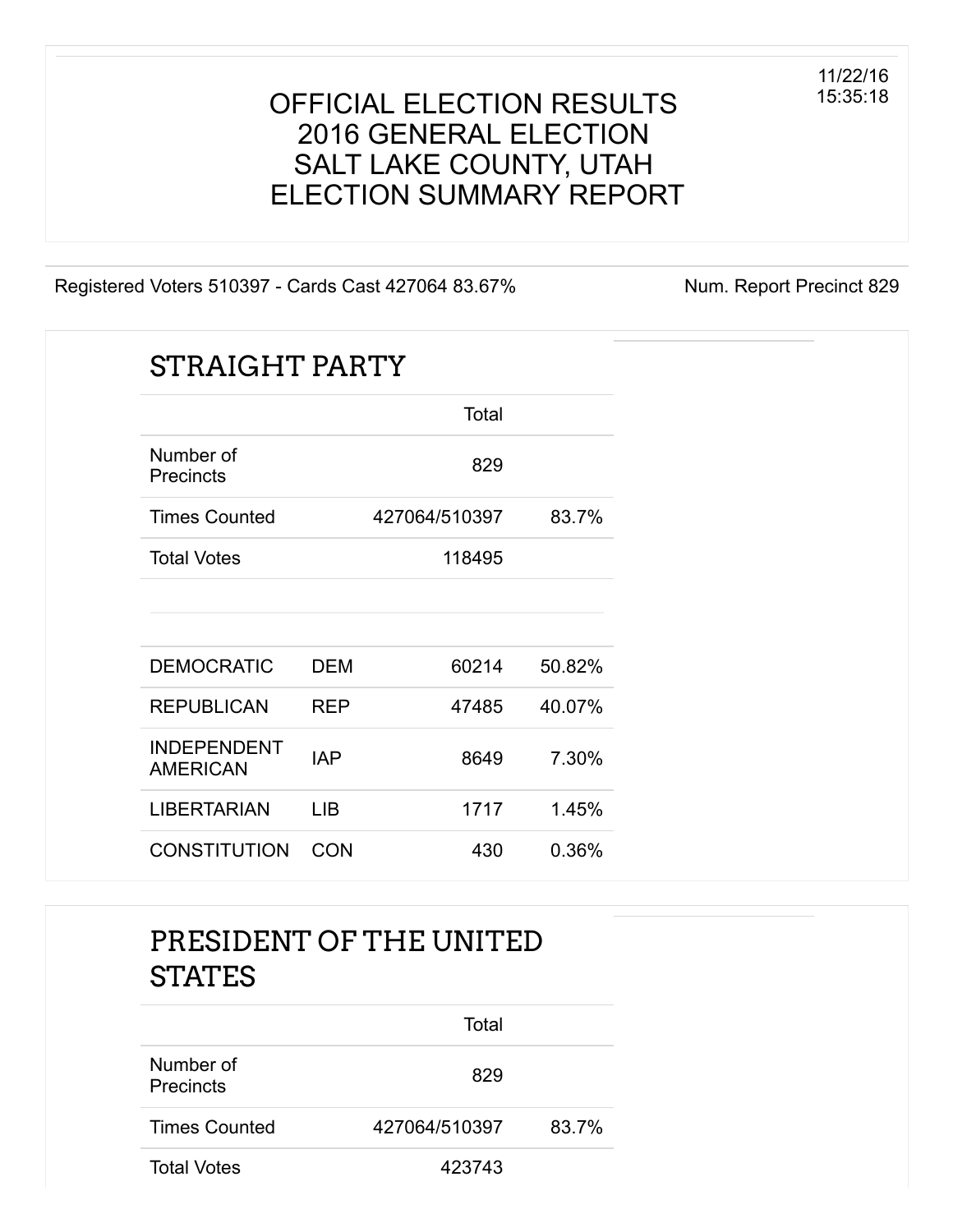| <b>HILLARY</b><br><b>RODHAM</b><br><b>CLINTON</b> | <b>DEM</b> | 175863 | 41.50% |
|---------------------------------------------------|------------|--------|--------|
| DONALD J.<br><b>TRUMP</b>                         | <b>REP</b> | 138043 | 32.58% |
| <b>EVAN</b><br><b>MCMULLIN</b>                    |            | 79880  | 18.85% |
| <b>GARY</b><br><b>JOHNSON</b>                     | <b>LIB</b> | 16306  | 3.85%  |
| <b>JILL STEIN</b>                                 |            | 4965   | 1.17%  |
| DARRELL L.<br>CASTLE                              | <b>CON</b> | 2047   | 0.48%  |
| <b>ROCKY</b><br><b>GIORDANI</b>                   | <b>IAP</b> | 900    | 0.21%  |
| 'ROCKY'<br>ROQUE DE LA<br><b>FUENTE</b>           |            | 353    | 0.08%  |
| <b>ALYSON</b><br><b>KENNEDY</b>                   |            | 250    | 0.06%  |
| <b>MONICA</b><br><b>MOOREHEAD</b>                 |            | 246    | 0.06%  |
| <b>LAURENCE</b><br><b>KOTLIKOFF</b>               |            | 6      | 0.00%  |
| <b>EMIDIO</b><br><b>SOLTYSIK</b>                  |            | 4      | 0.00%  |
| ANDREW D.<br><b>BASIAGO</b>                       |            | 2      | 0.00%  |
| <b>TOM HOEFLING</b>                               |            | 1      | 0.00%  |
| <b>MIKE SMITH</b>                                 |            | 1      | 0.00%  |
| <b>DUSTIN BAIRD</b>                               |            | 1      | 0.00%  |
| <b>STEPHEN PAUL</b><br><b>PARKS</b>               |            | 0      | 0.00%  |
| <b>MARSHALL</b><br><b>SCHOENKE</b>                |            | 0      | 0.00%  |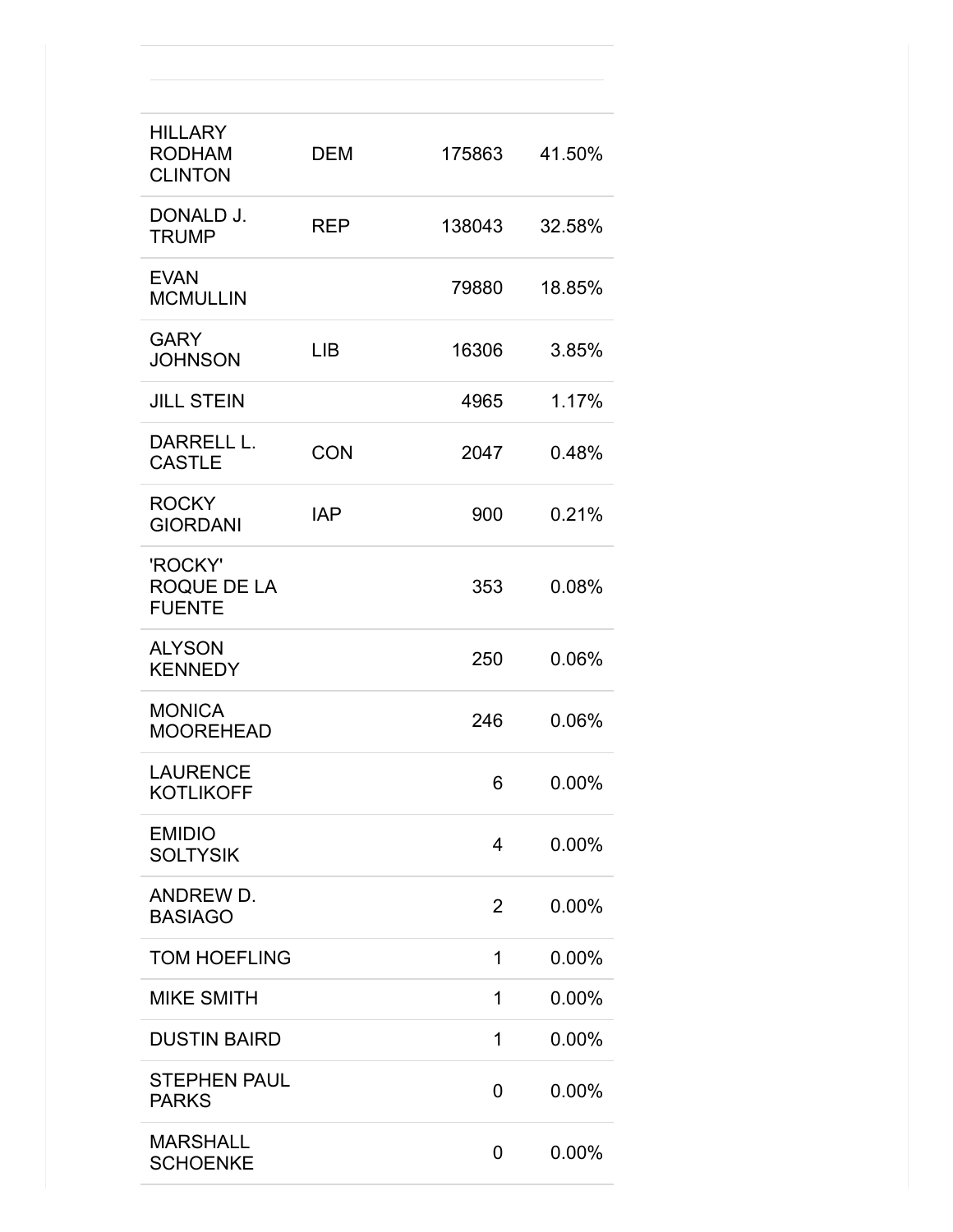| <b>JAMIN BURTON</b>                   | O    | $0.00\%$ |
|---------------------------------------|------|----------|
| ROBERT L.<br><b>BUCHANAN</b>          | 0    | 0.00%    |
| <b>JANET REID</b>                     | 0    | 0.00%    |
| <b>TONY VALDIVIA</b>                  | 0    | $0.00\%$ |
| <b>CHERUNDA</b><br><b>FOX</b>         | 0    | $0.00\%$ |
| <b>SHEILA "SAMM"</b><br><b>TITTLE</b> | 0    | 0.00%    |
| <b>DAVID</b><br><b>LIMBAUGH</b>       | 0    | $0.00\%$ |
| <b>Write-in Votes</b>                 | 4875 | 1.15%    |

### U.S. SENATE

|                               |     | Total         |        |
|-------------------------------|-----|---------------|--------|
| Number of<br><b>Precincts</b> |     | 829           |        |
| <b>Times Counted</b>          |     | 427064/510397 | 83.7%  |
| <b>Total Votes</b>            |     | 411338        |        |
|                               |     |               |        |
|                               |     |               |        |
| <b>MIKE LEE</b>               | REP | 220652        | 53.64% |
| <b>MISTY K SNOW</b>           | DEM | 168403        | 40.94% |
| <b>BILL BARRON</b>            |     | 11699         | 2.84%  |
| <b>STONEY</b><br>FONUA        | IAP | 10584         | 2.57%  |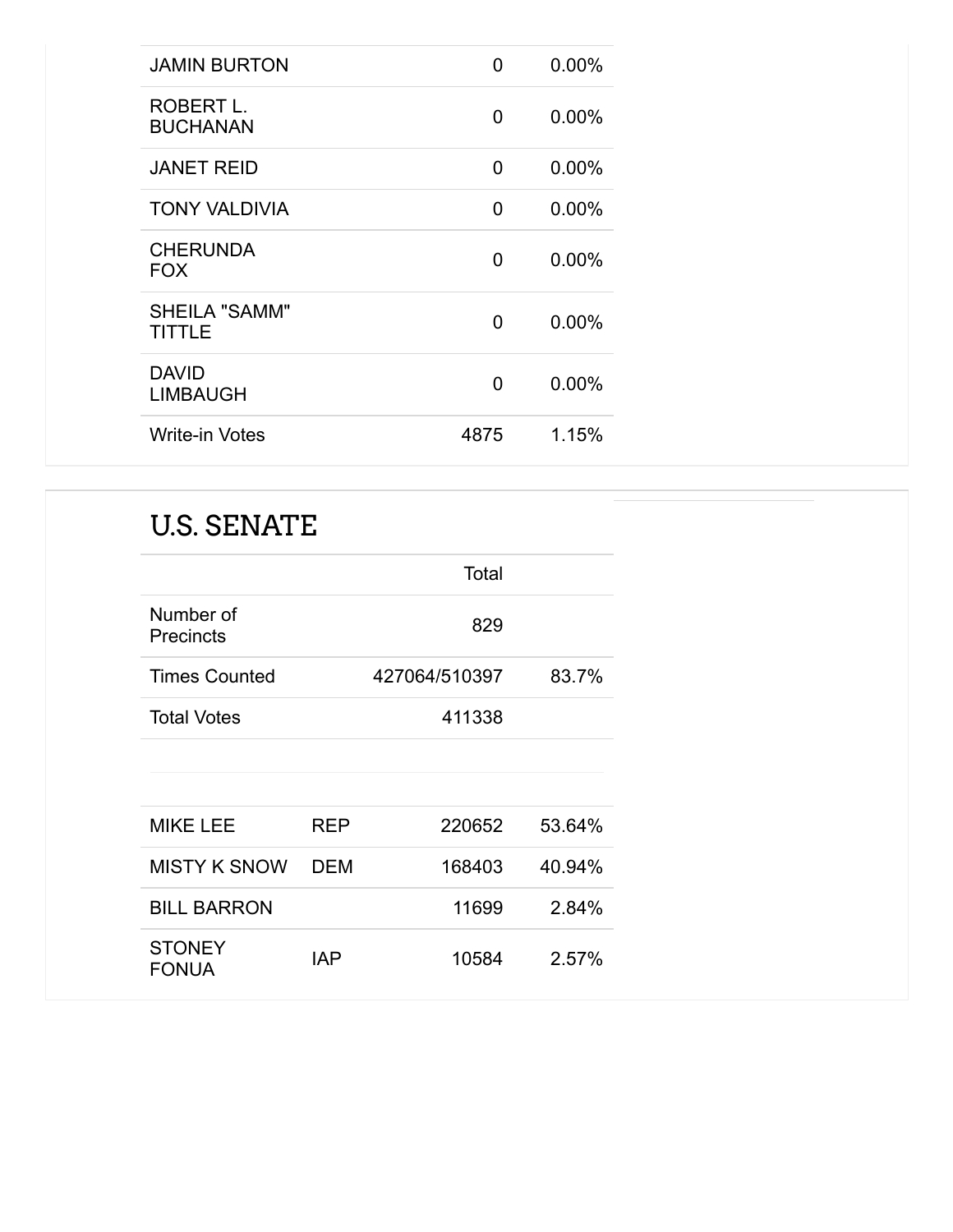#### U.S. REPRESENTATIVE DISTRICT #2

|                                 |     | Total        |        |
|---------------------------------|-----|--------------|--------|
| Number of<br>Precincts          |     | 173          |        |
| <b>Times Counted</b>            |     | 97747/117149 | 83.4%  |
| <b>Total Votes</b>              |     | 92680        |        |
|                                 |     |              |        |
|                                 |     |              |        |
| <b>CHARLENE</b><br>ALBARRAN     | DEM | 57950        | 62.53% |
| <b>CHRIS STEWART REP</b>        |     | 31559        | 34.05% |
| PAUL J.<br><b>MCCOLLAUM JR.</b> | CON | 3171         | 3.42%  |

#### U.S. REPRESENTATIVE DISTRICT #3

|                                   |     | Total        |        |
|-----------------------------------|-----|--------------|--------|
| Number of<br>Precincts            |     | 208          |        |
| <b>Times Counted</b>              |     | 91570/106237 | 86.2%  |
| <b>Total Votes</b>                |     | 87919        |        |
|                                   |     |              |        |
|                                   |     |              |        |
| <b>JASON</b><br><b>CHAFFETZ</b>   | RFP | 51753        | 58.86% |
| <b>STEPHEN P.</b><br><b>TRYON</b> | DEM | 36166        | 41.14% |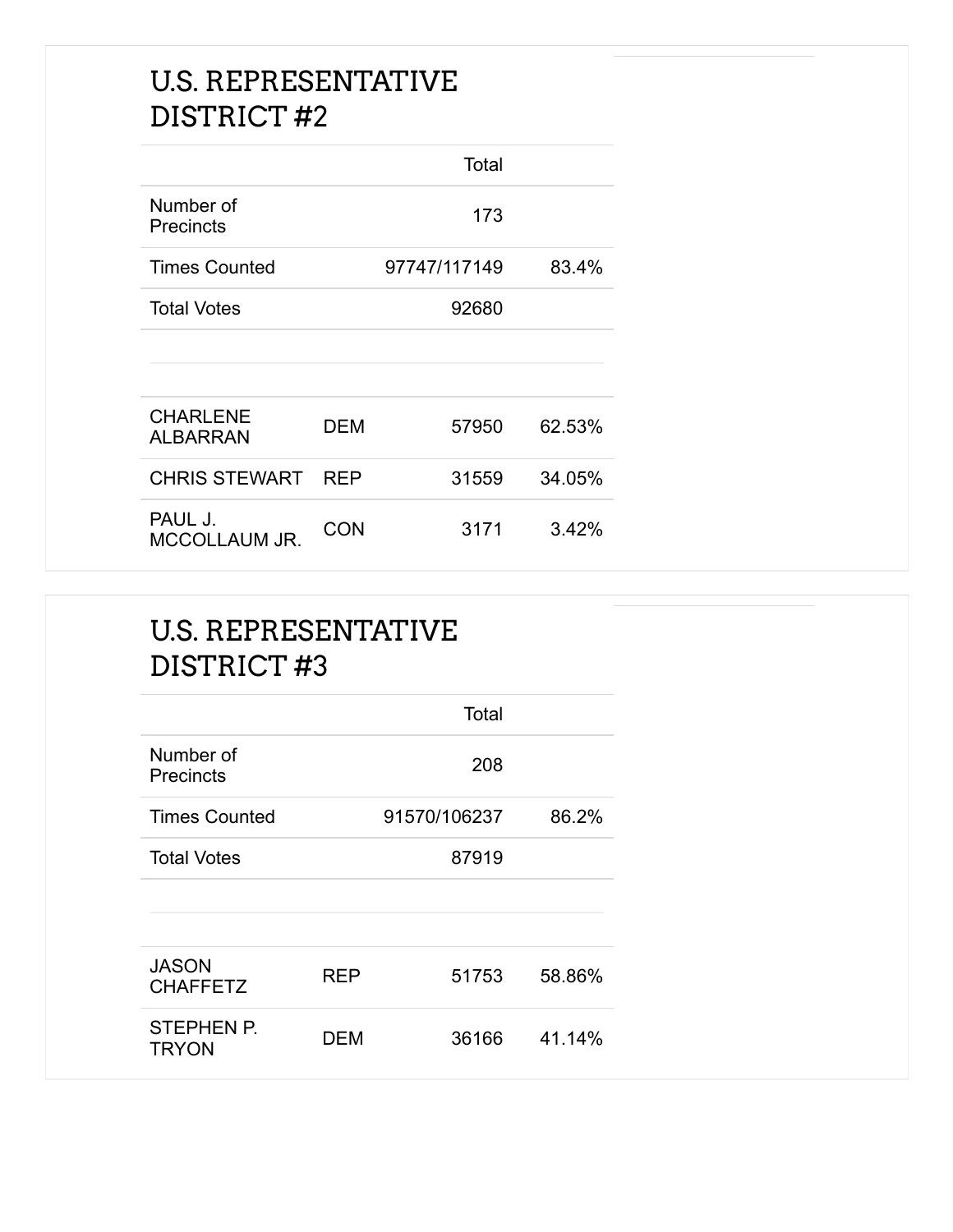#### U.S. REPRESENTATIVE DISTRICT #4

|                                     |     | Total         |        |
|-------------------------------------|-----|---------------|--------|
| Number of<br>Precincts              |     | 448           |        |
| <b>Times Counted</b>                |     | 237747/287011 | 82.8%  |
| <b>Total Votes</b>                  |     | 230770        |        |
|                                     |     |               |        |
|                                     |     |               |        |
| MIA B. LOVE                         | REP | 114981        | 49.82% |
| <b>DOUG OWENS</b>                   | DEM | 104722        | 45.38% |
| <b>COLLIN R.</b><br><b>SIMONSEN</b> | CON | 11067         | 4.80%  |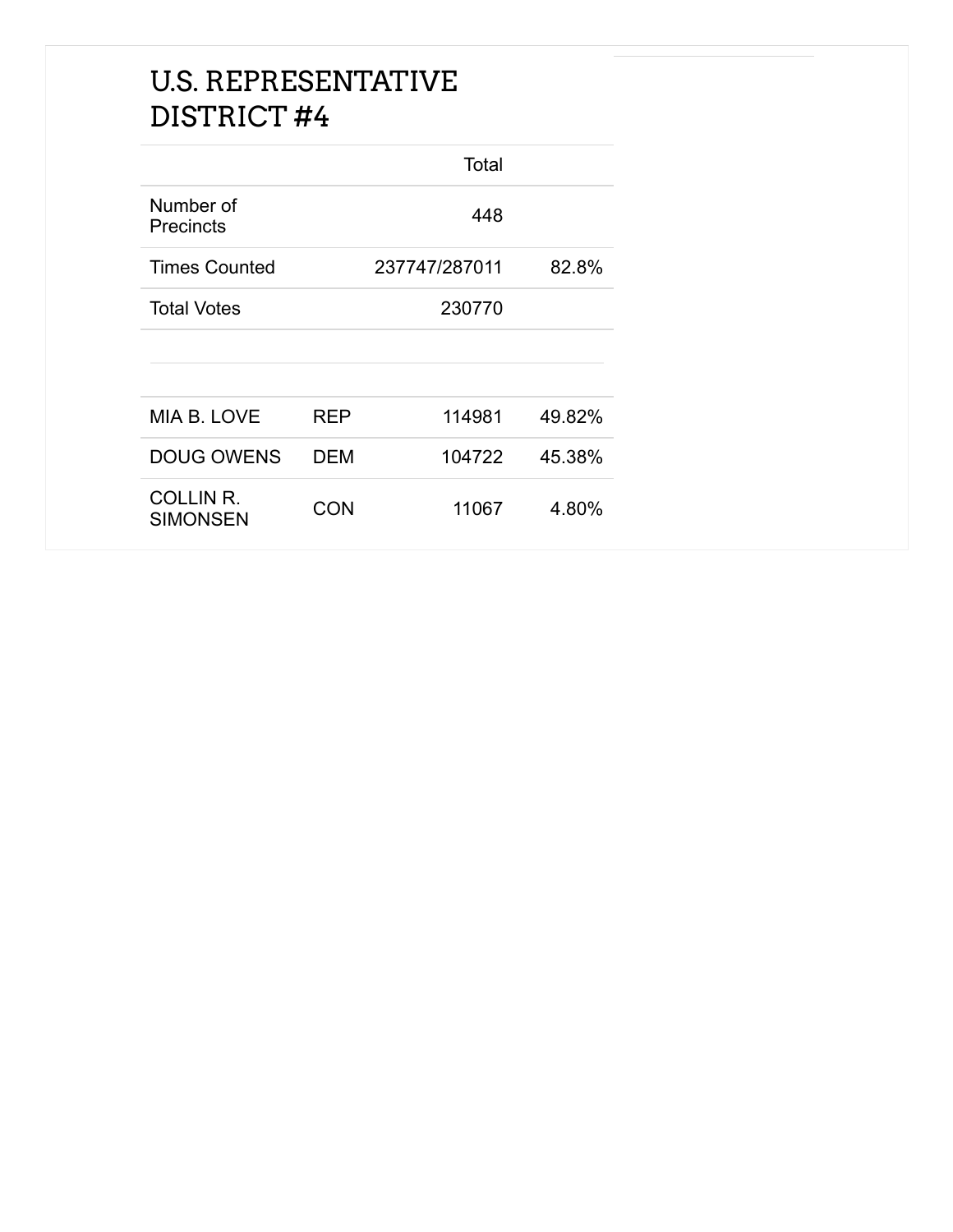### GOVERNOR

|                                    |            | Total         |        |
|------------------------------------|------------|---------------|--------|
| Number of<br>Precincts             |            | 829           |        |
| <b>Times Counted</b>               |            | 427064/510397 | 83.7%  |
| <b>Total Votes</b>                 |            | 417647        |        |
|                                    |            |               |        |
|                                    |            |               |        |
| <b>GARY R.</b><br><b>HERBERT</b>   | REP        | 218570        | 52.33% |
| <b>MIKE</b><br><b>WEINHOLTZ</b>    | DEM        | 181462        | 43.45% |
| <b>BRIAN E</b><br><b>KAMERATH</b>  | <b>LIB</b> | 11671         | 2.79%  |
| <b>SUPERDELL</b><br><b>SCHANZE</b> | IAP        | 5094          | 1.22%  |
| <b>L.S. BROWN</b>                  |            | 30            | 0.01%  |
| <b>Write-in Votes</b>              |            | 820           | 0.20%  |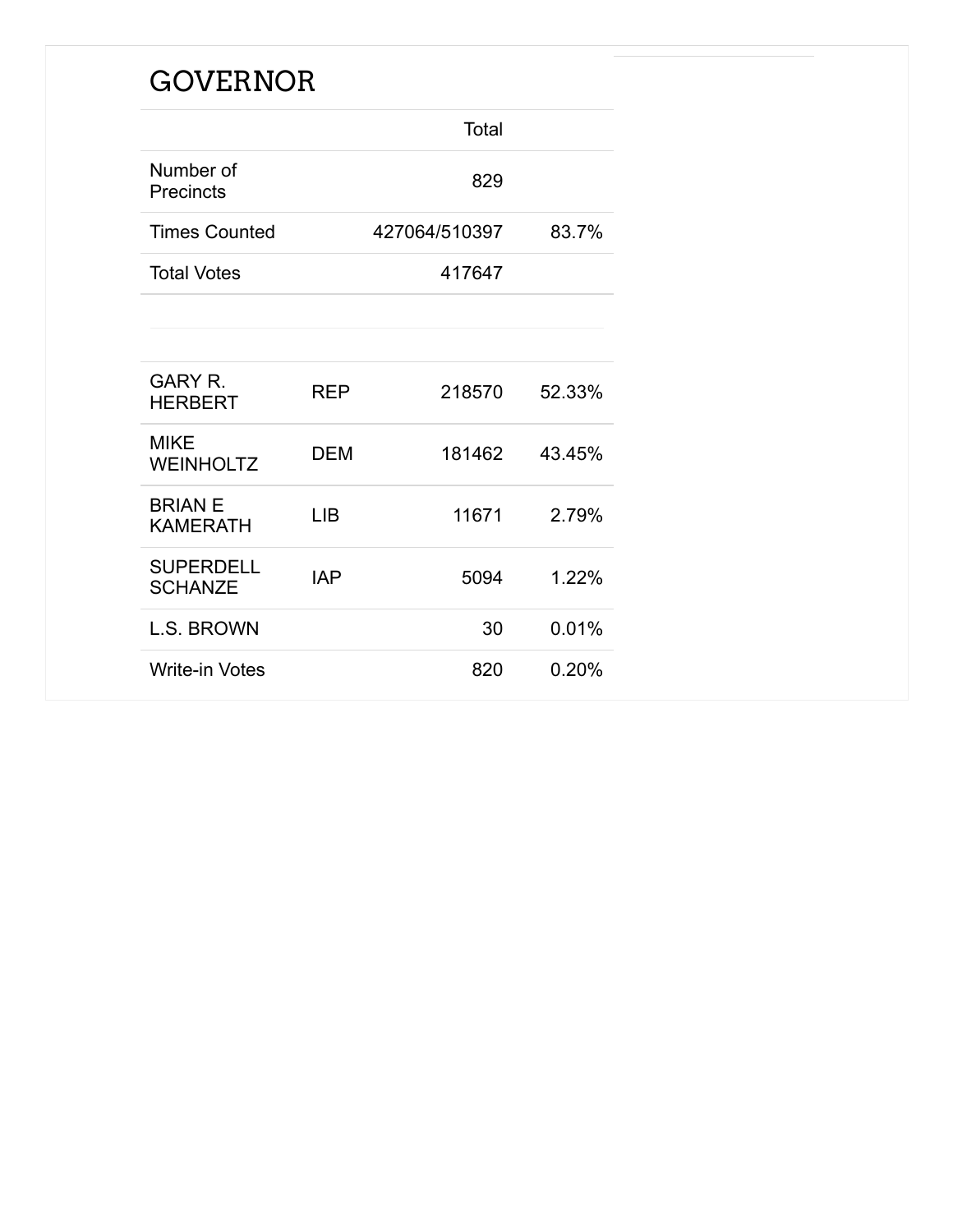### STATE ATTORNEY GENERAL

|                                |            | Total         |        |
|--------------------------------|------------|---------------|--------|
| Number of<br><b>Precincts</b>  |            | 829           |        |
| <b>Times Counted</b>           |            | 427064/510397 | 83.7%  |
| <b>Total Votes</b>             |            | 404964        |        |
|                                |            |               |        |
|                                |            |               |        |
| SEAN D. REYES                  | <b>REP</b> | 212678        | 52.52% |
| <b>JON V. HARPER</b>           | DEM        | 151565        | 37.43% |
| W. ANDREW<br><b>MCCULLOUGH</b> | LIB        | 30029         | 7.42%  |
| <b>MICHAEL W.</b><br>ISBELL    | IAP        | 10692         | 2.64%  |

#### STATE AUDITOR

|                               |            | Total         |        |
|-------------------------------|------------|---------------|--------|
| Number of<br>Precincts        |            | 829           |        |
| <b>Times Counted</b>          |            | 427064/510397 | 83.7%  |
| <b>Total Votes</b>            |            | 393600        |        |
|                               |            |               |        |
|                               |            |               |        |
| <b>JOHN</b><br><b>DOUGALL</b> | <b>REP</b> | 194859        | 49.51% |
| <b>MIKE MITCHELL</b>          | <b>DEM</b> | 175515        | 44.59% |
| <b>JARED GREEN</b>            | <b>IAP</b> | 23226         | 5.90%  |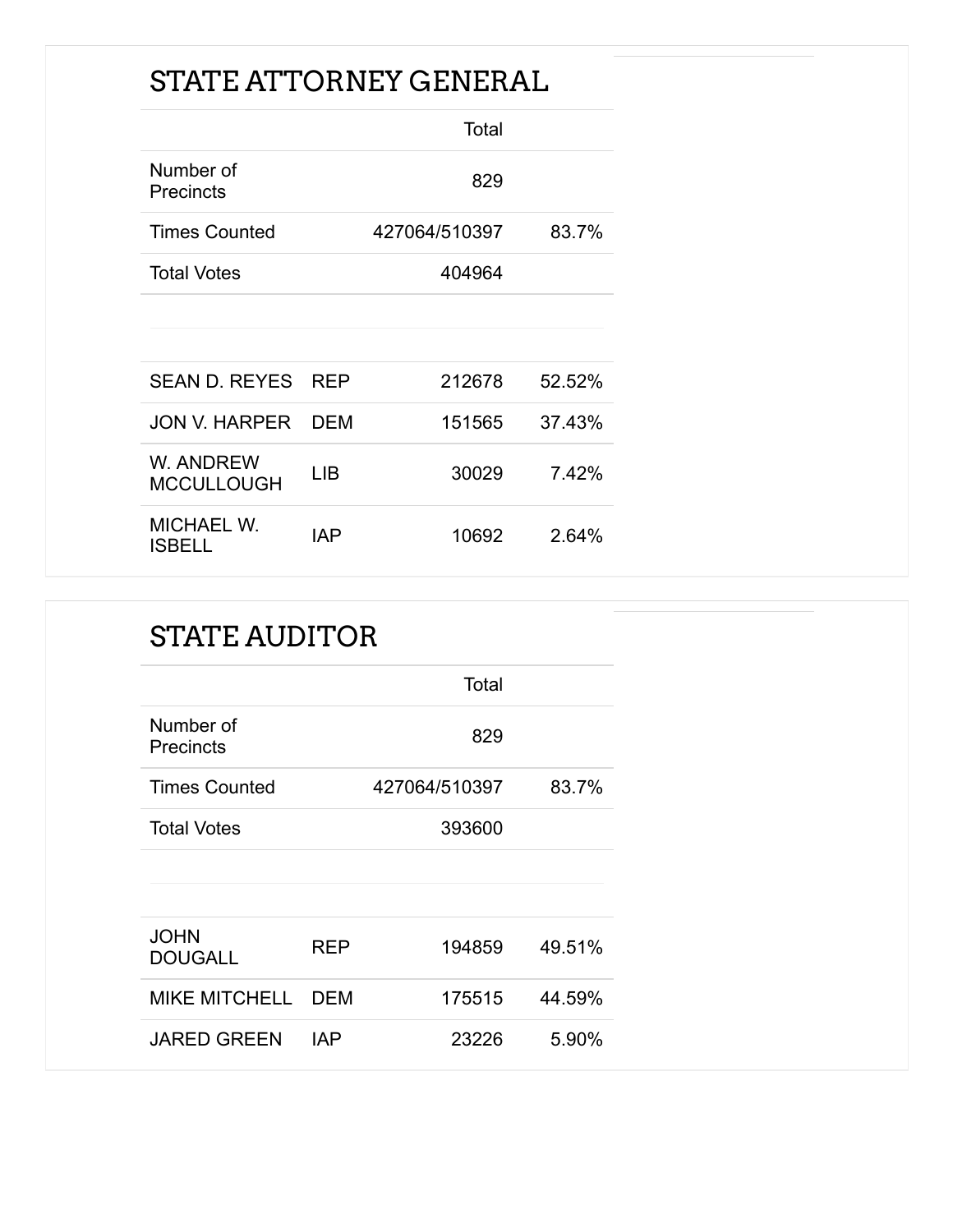### STATE TREASURER

|                                  |            | Total         |        |
|----------------------------------|------------|---------------|--------|
| Number of<br><b>Precincts</b>    |            | 829           |        |
| <b>Times Counted</b>             |            | 427064/510397 | 83.7%  |
| <b>Total Votes</b>               |            | 388170        |        |
|                                  |            |               |        |
| <b>DAVID</b><br><b>DAMSCHEN</b>  | <b>REP</b> | 187053        | 48.19% |
| <b>NEIL A.</b><br><b>HANSEN</b>  | DEM        | 176385        | 45.44% |
| <b>RICHARD</b><br><b>PROCTOR</b> | CON        | 24732         | 6.37%  |

| STATE SENATOR DISTRICT #1     |            |             |        |
|-------------------------------|------------|-------------|--------|
|                               |            | Total       |        |
| Number of<br><b>Precincts</b> |            | 52          |        |
| <b>Times Counted</b>          |            | 21523/28499 | 75.5%  |
| <b>Total Votes</b>            |            | 20329       |        |
| <b>LUZ ESCAMILLA</b>          | <b>DEM</b> | 11957       | 58.82% |
| FRED C<br><b>JOHNSON</b>      | <b>REP</b> | 8372        | 41.18% |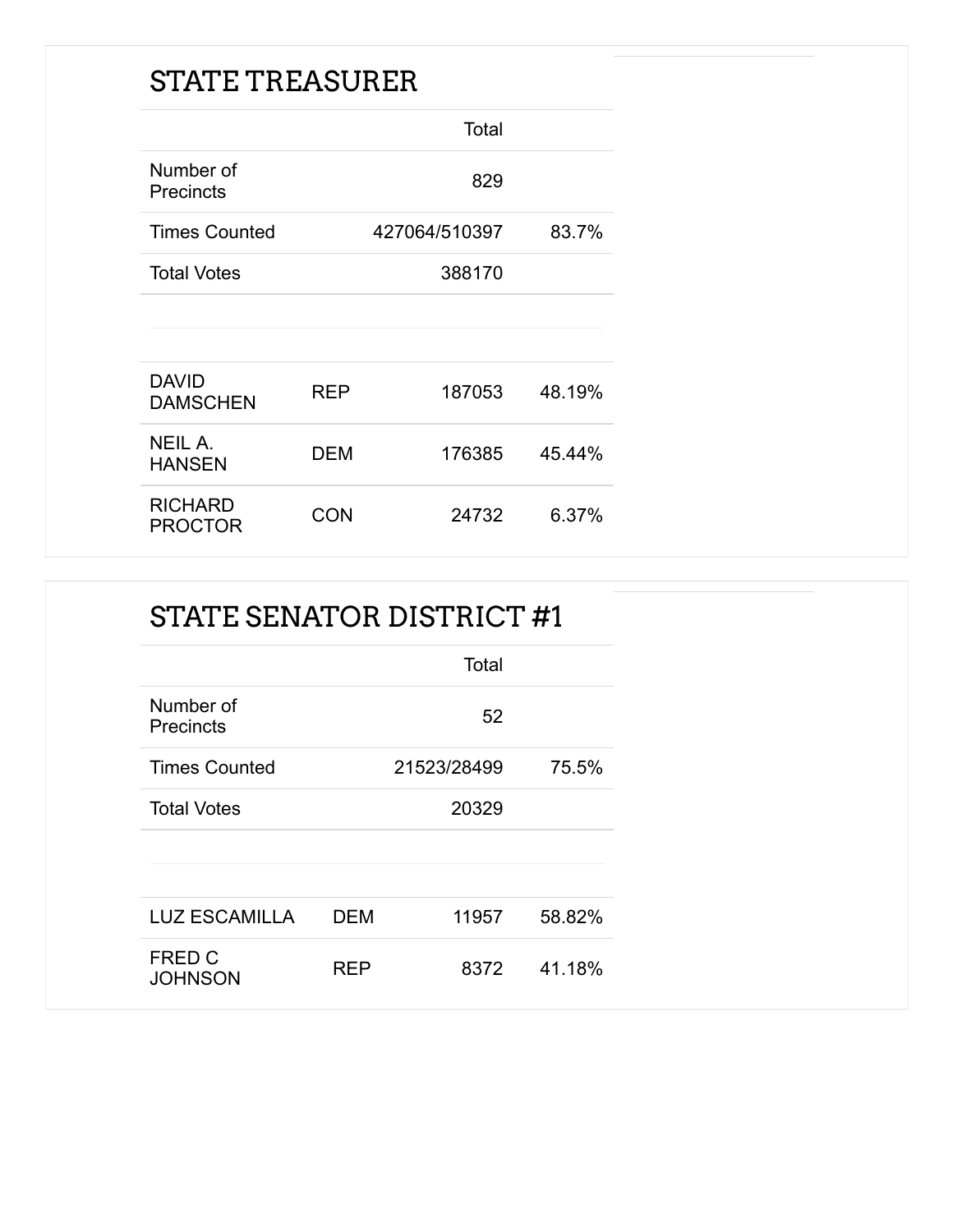### STATE SENATOR DISTRICT #6

|                               |      | Total       |        |
|-------------------------------|------|-------------|--------|
| Number of<br><b>Precincts</b> |      | 70          |        |
| <b>Times Counted</b>          |      | 36689/45029 | 81.5%  |
| <b>Total Votes</b>            |      | 34273       |        |
|                               |      |             |        |
|                               |      |             |        |
| WAYNE A.<br><b>HARPER</b>     | REP  | 19325       | 56.39% |
| <b>CELINA MILNER</b>          | DEM  | 12682       | 37.00% |
| JIM DEXTER                    | l IB | 2266        | 6.61%  |

### STATE SENATOR DISTRICT #8

|                                   |            | Total       |        |
|-----------------------------------|------------|-------------|--------|
| Number of<br><b>Precincts</b>     |            | 99          |        |
| <b>Times Counted</b>              |            | 44223/52339 | 84.5%  |
| <b>Total Votes</b>                |            | 41110       |        |
|                                   |            |             |        |
| <b>BRIAN E</b><br><b>SHIOZAWA</b> | <b>REP</b> | 23533       | 57.24% |
| <b>ASH ANDERSON</b>               | <b>DEM</b> | 17577       | 42.76% |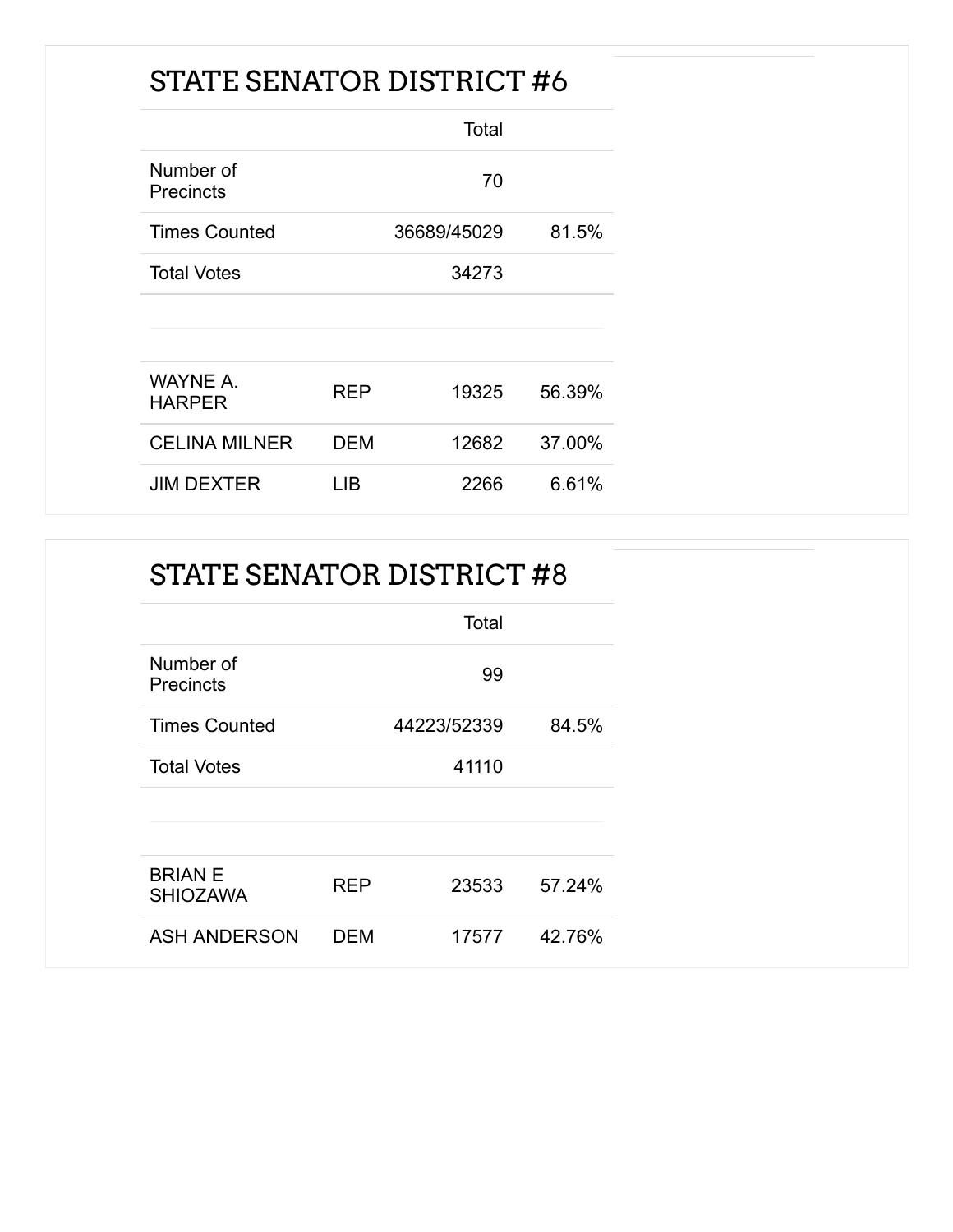### STATE SENATOR DISTRICT #10

|                                   |     | Total       |        |
|-----------------------------------|-----|-------------|--------|
| Number of<br><b>Precincts</b>     |     | 83          |        |
| <b>Times Counted</b>              |     | 49375/58914 | 83.8%  |
| <b>Total Votes</b>                |     | 45204       |        |
| <b>LINCOLN</b><br><b>FILLMORE</b> | RFP | 31762       | 70.26% |
| <b>DAN PAGET</b>                  | DEM | 13442       | 29.74% |

#### STATE SENATOR DISTRICT #13

|                                 |            | Total     |          |
|---------------------------------|------------|-----------|----------|
| Number of Precincts             |            | 8         |          |
| <b>Times Counted</b>            |            | 5386/6351 | 84.8%    |
| <b>Total Votes</b>              |            | 4188      |          |
|                                 |            |           |          |
|                                 |            |           |          |
| <b>JAKE ANDEREGG</b>            | <b>RFP</b> | 4109      | 98.11%   |
| DAVID (DAVE)<br><b>LIFFERTH</b> |            | O         | $0.00\%$ |
| <b>Write-in Votes</b>           |            | 79        | 1.89%    |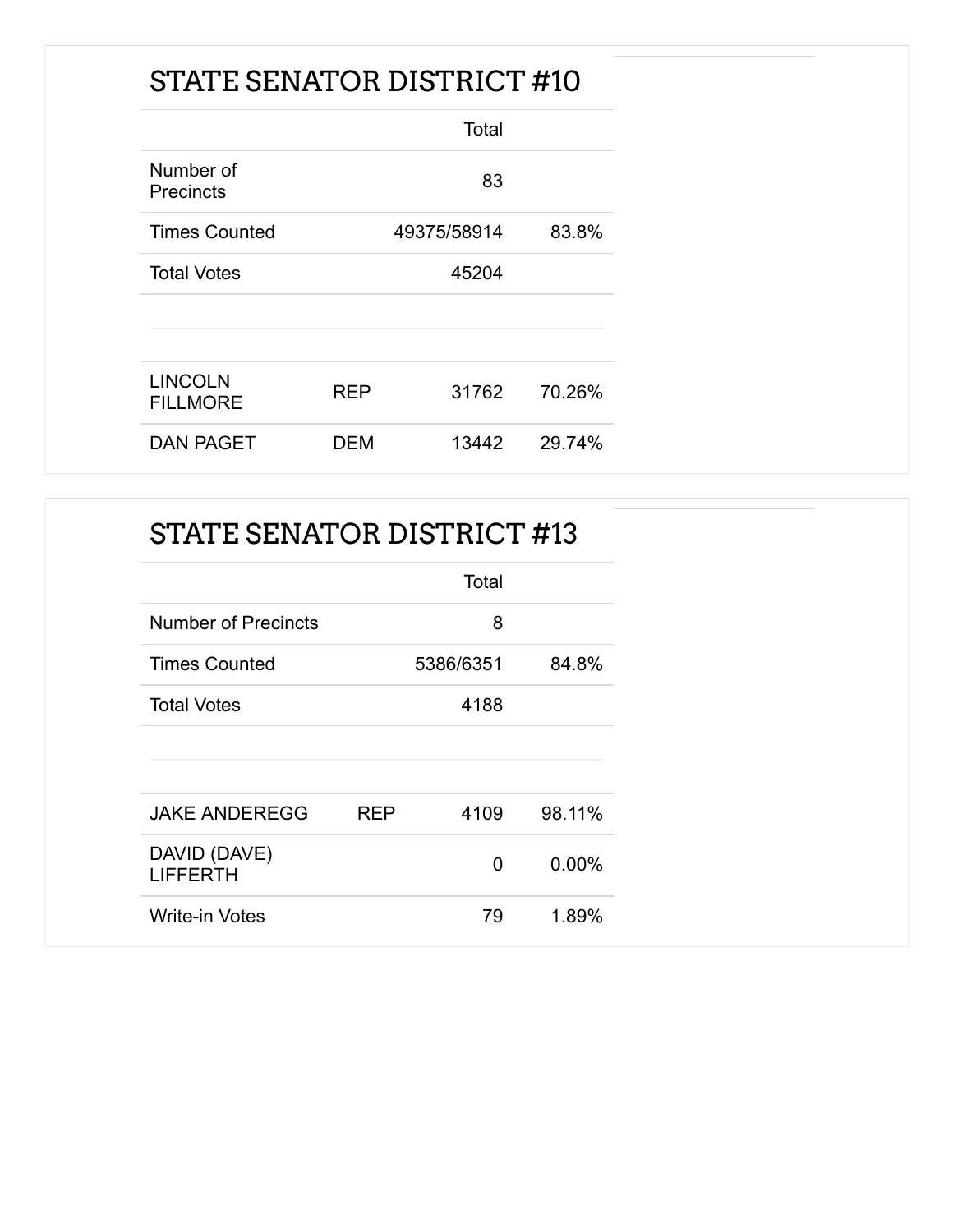### STATE SENATOR DISTRICT #23

|                            |     | Total     |        |
|----------------------------|-----|-----------|--------|
| <b>Number of Precincts</b> |     | 8         |        |
| <b>Times Counted</b>       |     | 3858/4692 | 82.2%  |
| <b>Total Votes</b>         |     | 3612      |        |
|                            |     |           |        |
|                            |     |           |        |
| <b>STEVE HARTWICK</b>      | DEM | 2447      | 67.75% |
| <b>TODD WEILER</b>         | RFP | 1165      | 32.25% |

|                                  |             | Total |        |
|----------------------------------|-------------|-------|--------|
| Number of<br><b>Precincts</b>    |             | 23    |        |
| <b>Times Counted</b>             | 10999/14176 |       | 77.6%  |
| <b>Total Votes</b>               |             | 10413 |        |
| <b>SUSAN</b><br><b>DUCKWORTH</b> | <b>DEM</b>  | 5411  | 51.96% |
| <b>JAMIE WHITE</b>               | <b>REP</b>  | 5002  | 48.04% |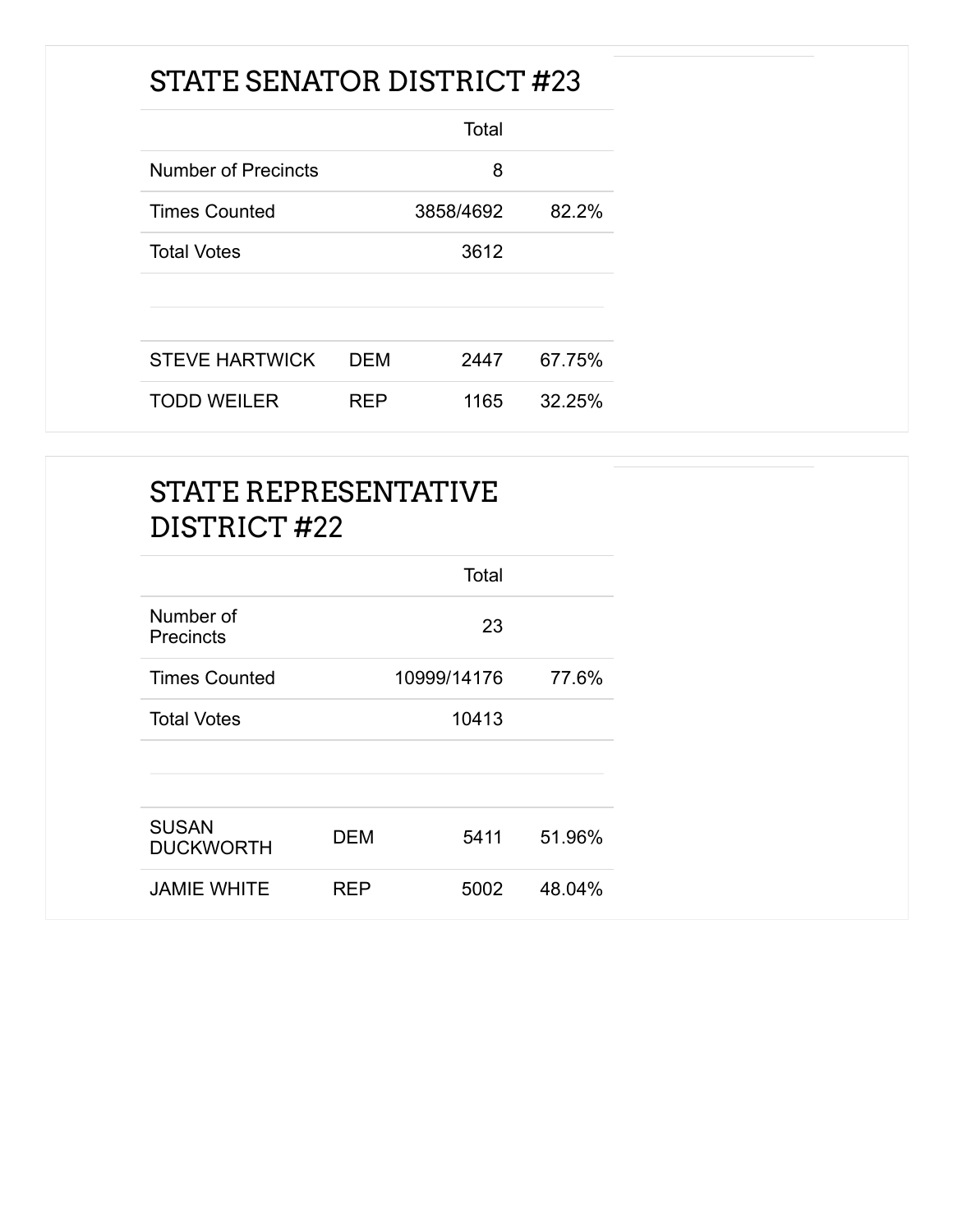|                            |     | Total      |        |
|----------------------------|-----|------------|--------|
| <b>Number of Precincts</b> |     | 17         |        |
| <b>Times Counted</b>       |     | 8431/10788 | 78.2%  |
| <b>Total Votes</b>         |     | 7922       |        |
|                            |     |            |        |
|                            |     |            |        |
| <b>SANDRA HOLLINS</b>      | DEM | 5464       | 68.97% |
| SCOTT A.<br><b>HAWKINS</b> | RFP | 2458       | 31.03% |

|                                | Total               |         |
|--------------------------------|---------------------|---------|
| Number of<br>Precincts         | 27                  |         |
| <b>Times Counted</b>           | 18444/21059         | 87.6%   |
| <b>Total Votes</b>             | 14064               |         |
| <b>REBECCA</b><br>CHAVEZ-HOUCK | <b>DEM</b><br>14064 | 100.00% |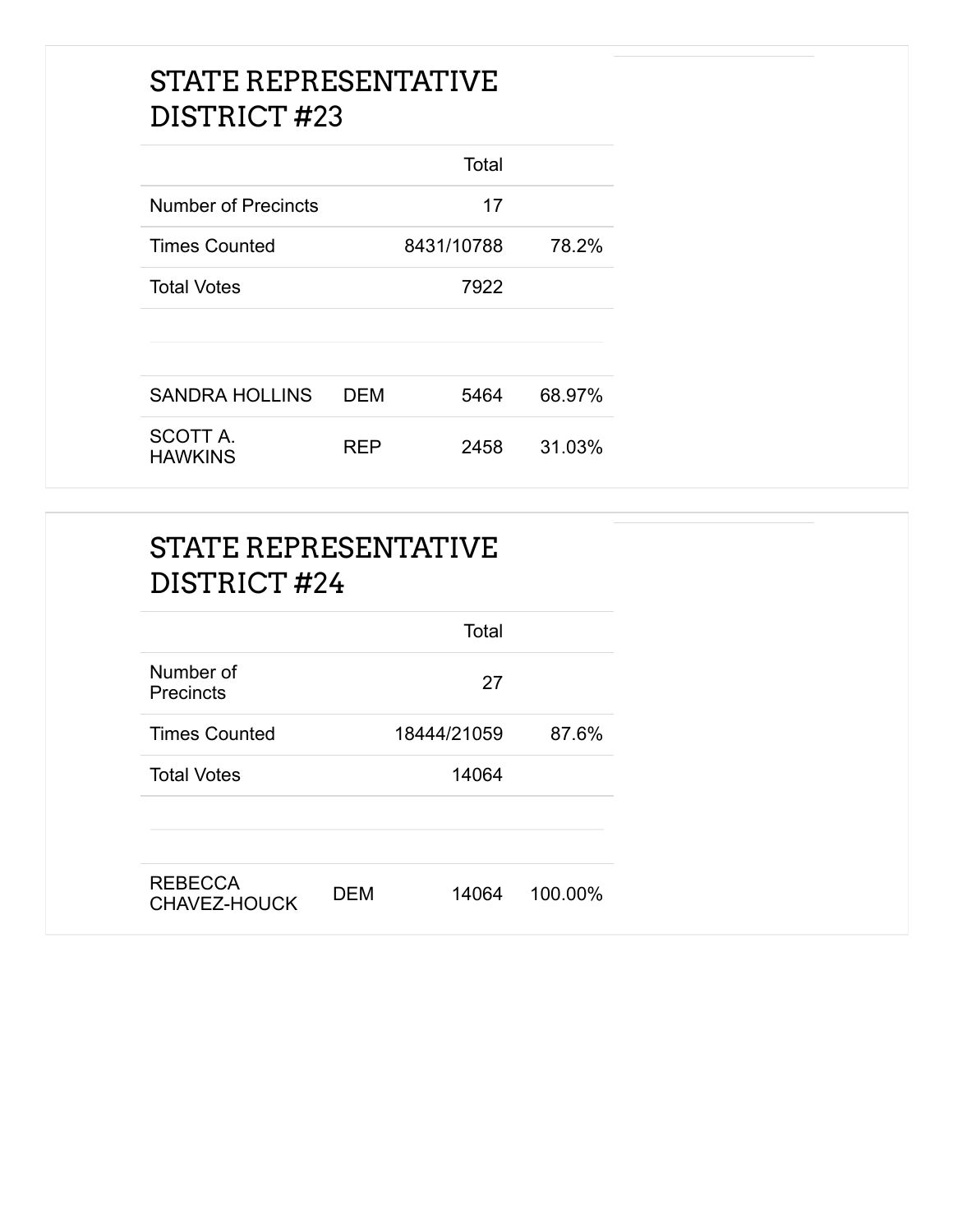|                               |     | Total       |         |
|-------------------------------|-----|-------------|---------|
| Number of<br><b>Precincts</b> |     | 27          |         |
| <b>Times Counted</b>          |     | 17379/19804 | 87.8%   |
| <b>Total Votes</b>            |     | 14216       |         |
| <b>JOEL K. BRISCOE</b>        | DEM | 14216       | 100.00% |

| <b>STATE REPRESENTATIVE</b><br>DISTRICT#26 |            |            |         |
|--------------------------------------------|------------|------------|---------|
|                                            |            | Total      |         |
| <b>Number of Precincts</b>                 |            | 21         |         |
| <b>Times Counted</b>                       |            | 9362/11909 | 78.6%   |
| <b>Total Votes</b>                         |            | 7282       |         |
| ANGELA ROMERO                              | <b>DEM</b> | 7282       | 100.00% |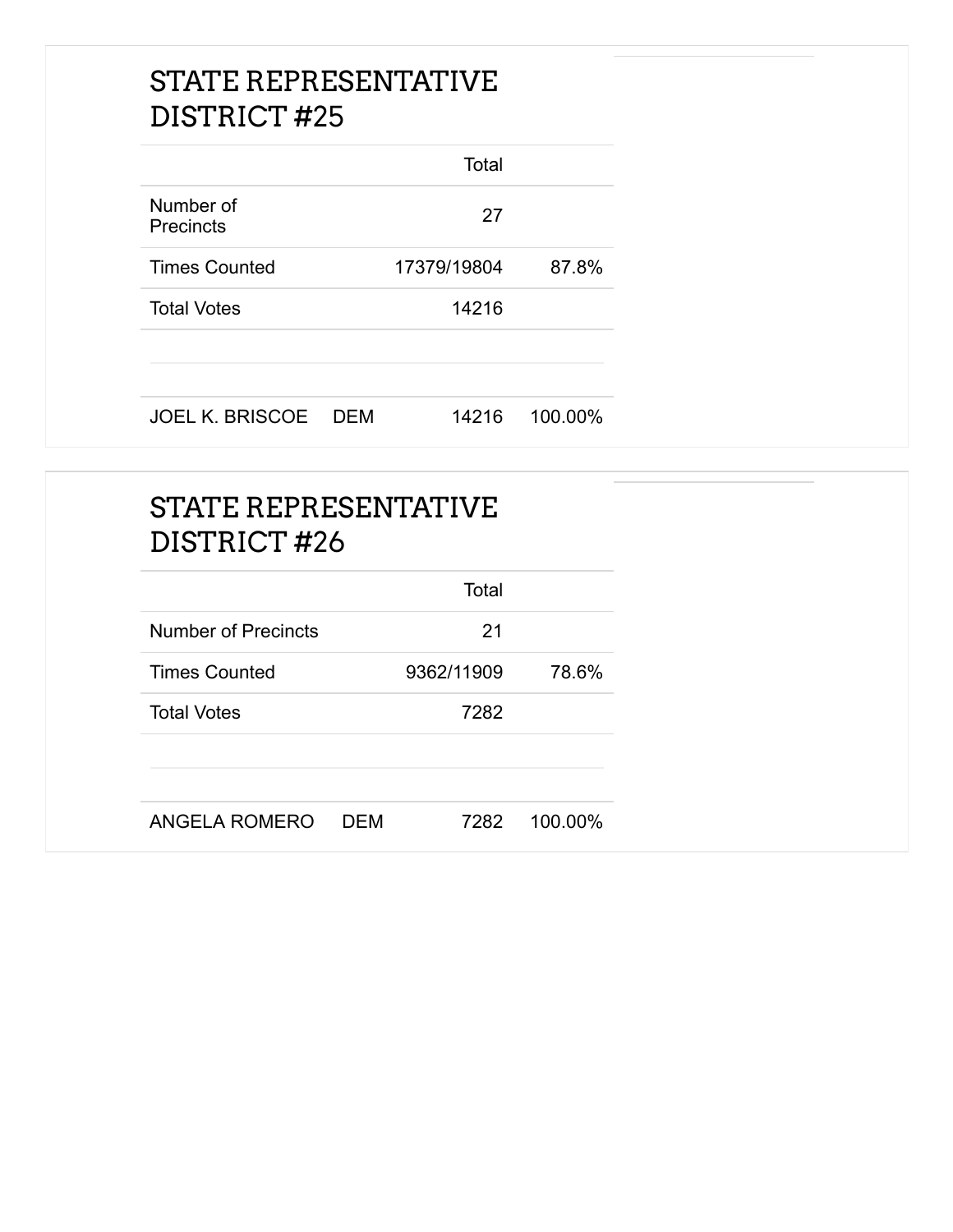|                               |     | Total       |         |
|-------------------------------|-----|-------------|---------|
| Number of<br><b>Precincts</b> |     | 31          |         |
| <b>Times Counted</b>          |     | 19648/21767 | 90.3%   |
| <b>Total Votes</b>            |     | 15102       |         |
|                               |     |             |         |
| <b>BRIAN S. KING</b>          | DEM | 15102       | 100.00% |

| <b>STATE REPRESENTATIVE</b><br>DISTRICT#30 |            |             |        |
|--------------------------------------------|------------|-------------|--------|
|                                            |            | Total       |        |
| Number of<br><b>Precincts</b>              |            | 22          |        |
| <b>Times Counted</b>                       |            | 11169/14381 | 77.7%  |
| <b>Total Votes</b>                         |            | 10747       |        |
| <b>MIKE WINDER</b>                         | <b>REP</b> | 6306        | 58.68% |
| <b>FRANK BEDOLLA</b>                       | <b>DEM</b> | 4441        | 41.32% |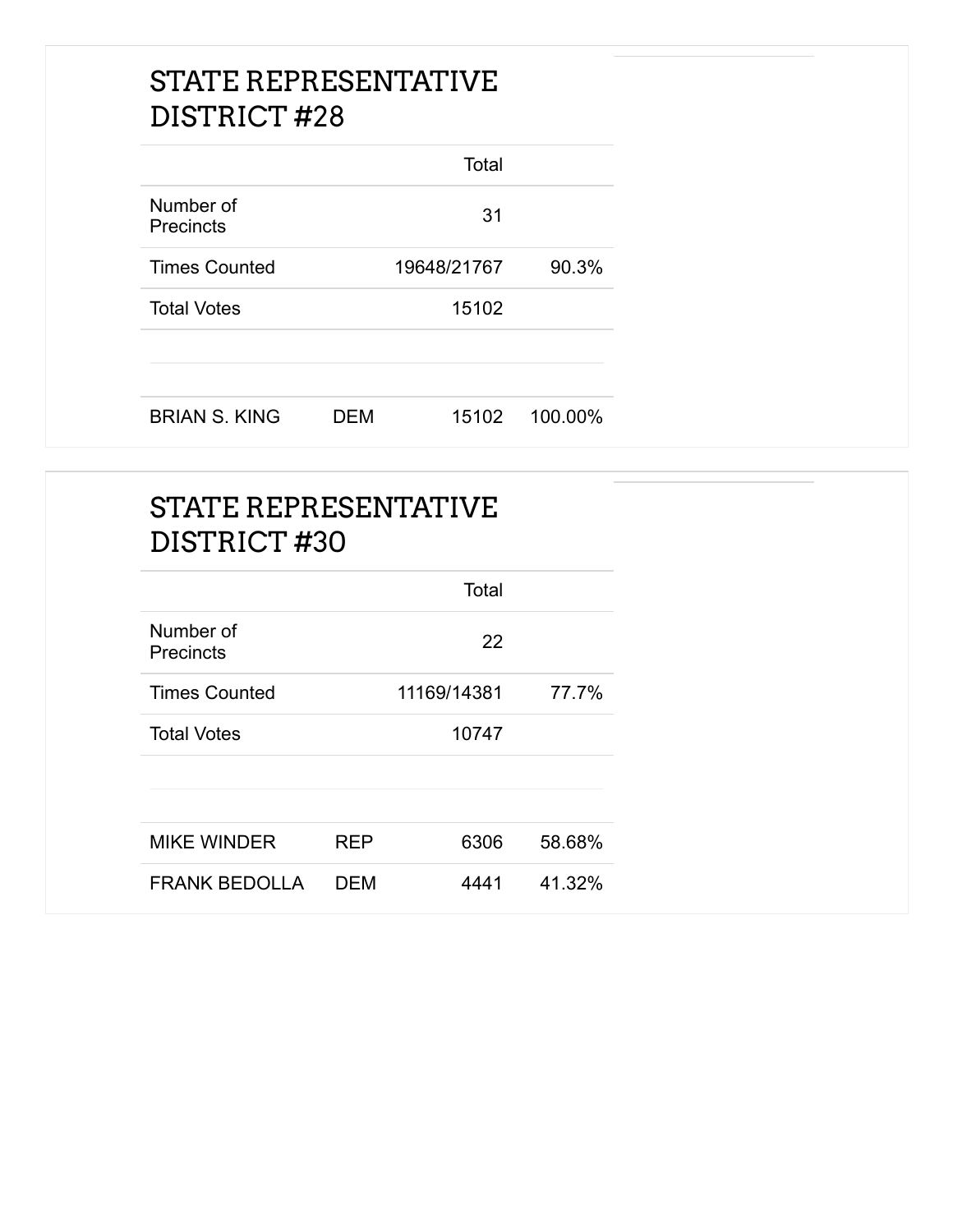|                                   |            | Total      |        |
|-----------------------------------|------------|------------|--------|
| Number of Precincts               |            | 20         |        |
| <b>Times Counted</b>              |            | 8684/11627 | 74.7%  |
| <b>Total Votes</b>                |            | 8228       |        |
|                                   |            |            |        |
|                                   |            |            |        |
| <b>ELIZABETH</b><br><b>WEIGHT</b> | DEM        | 4234       | 51.46% |
| SOPHIA M DICARO                   | <b>RFP</b> | 3994       | 48.54% |

|                                    |            | Total       |        |
|------------------------------------|------------|-------------|--------|
| Number of<br><b>Precincts</b>      |            | 39          |        |
| <b>Times Counted</b>               |            | 17947/21036 | 85.3%  |
| <b>Total Votes</b>                 |            | 17071       |        |
|                                    |            |             |        |
|                                    |            |             |        |
| <b>LAVAR</b><br><b>CHRISTENSEN</b> | <b>REP</b> | 8537        | 50.01% |
| <b>SUZANNE</b><br><b>HARRISON</b>  | <b>DEM</b> | 8534        | 49.99% |
|                                    |            |             |        |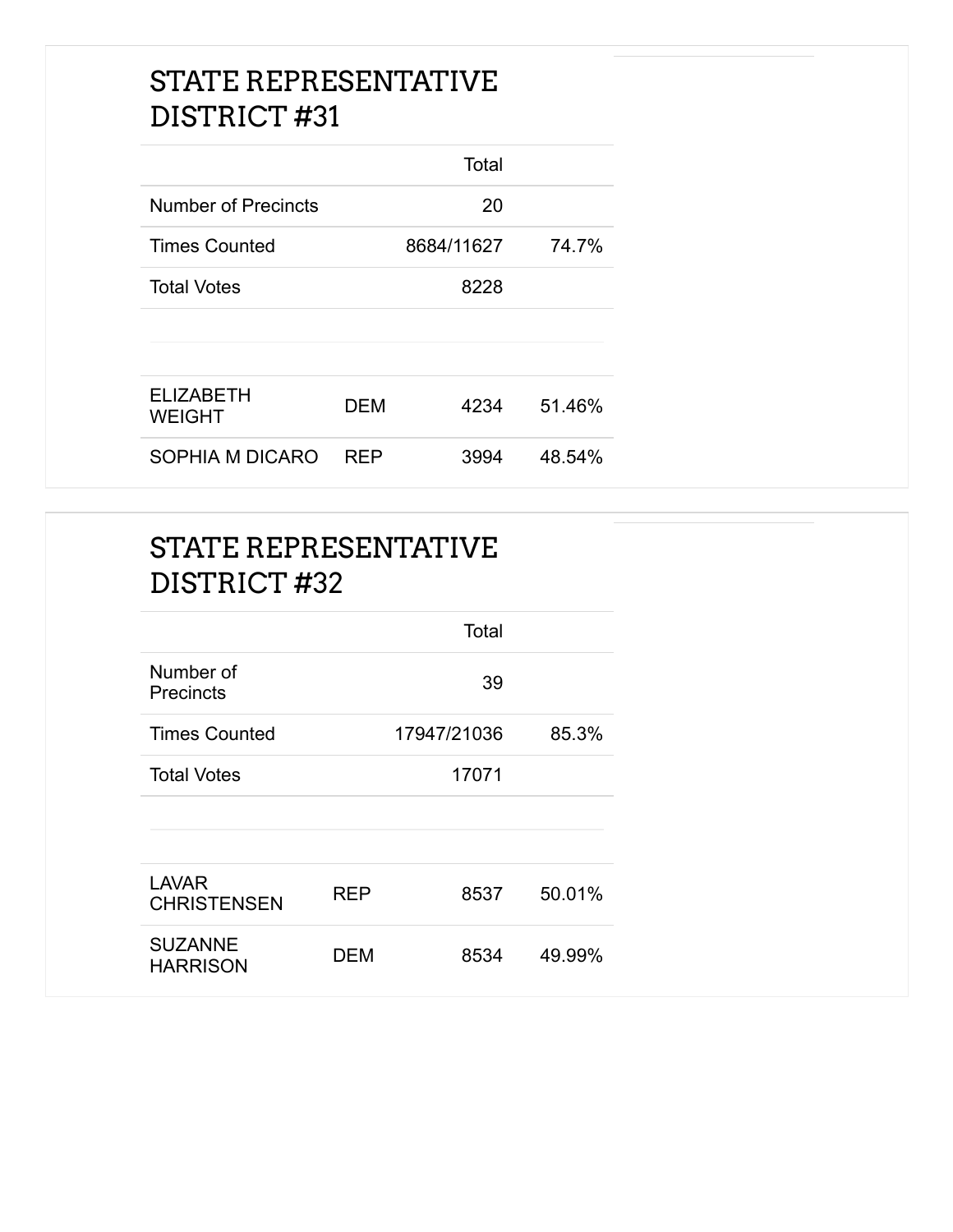|                      |            | Total      |        |
|----------------------|------------|------------|--------|
| Number of Precincts  |            | 20         |        |
| <b>Times Counted</b> |            | 8914/11826 | 75.4%  |
| <b>Total Votes</b>   |            | 8439       |        |
|                      |            |            |        |
| <b>CRAIG HALL</b>    | <b>REP</b> | 4279       | 50.71% |
| PETER TOMALA         | DEM        | 4160       | 49.29% |

|                        |            | Total       |        |
|------------------------|------------|-------------|--------|
| Number of<br>Precincts |            | 32          |        |
| <b>Times Counted</b>   |            | 12720/15955 | 79.7%  |
| <b>Total Votes</b>     |            | 12043       |        |
|                        |            |             |        |
| <b>KAREN KWAN</b>      | <b>DEM</b> | 6558        | 54.45% |
| <b>MACADE JENSEN</b>   | <b>REP</b> | 5485        | 45.55% |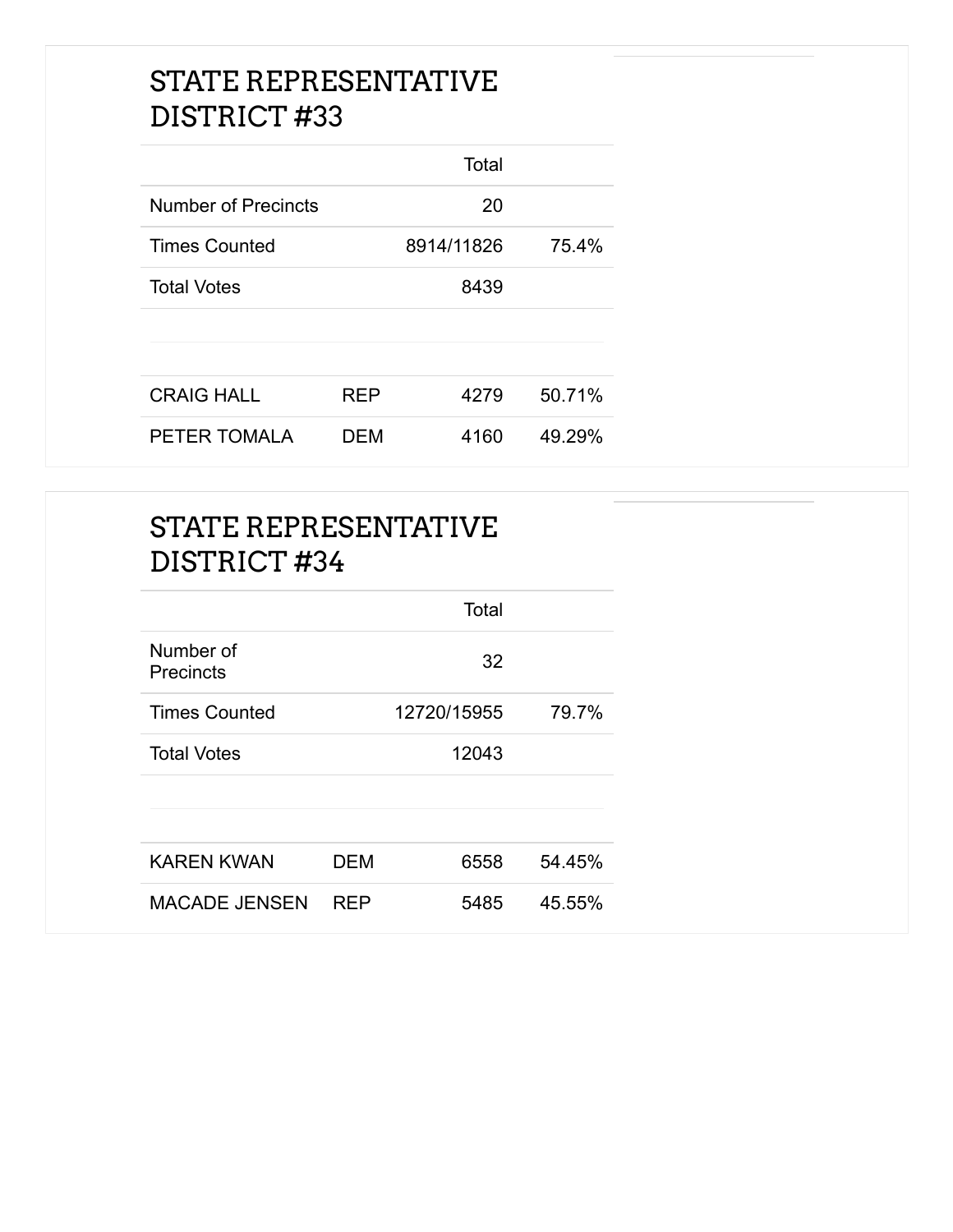|                                     |      | Total       |        |
|-------------------------------------|------|-------------|--------|
| Number of<br>Precincts              |      | 24          |        |
| <b>Times Counted</b>                |      | 10859/13440 | 80.8%  |
| <b>Total Votes</b>                  |      | 9968        |        |
|                                     |      |             |        |
|                                     |      |             |        |
| MARK A.<br><b>WHEATLEY</b>          | DEM  | 6186        | 62.06% |
| <b>PATRICIA</b><br><b>PHAKLIDES</b> | REP  | 2841        | 28.50% |
| <b>CHELSEA TRAVIS</b>               | I IB | 941         | 9.44%  |

|                               |            | Total       |         |
|-------------------------------|------------|-------------|---------|
| Number of<br><b>Precincts</b> |            | 37          |         |
| <b>Times Counted</b>          |            | 22049/24540 | 89.8%   |
| <b>Total Votes</b>            |            | 16210       |         |
|                               |            |             |         |
| PATRICE ARENT                 | <b>DEM</b> | 16210       | 100.00% |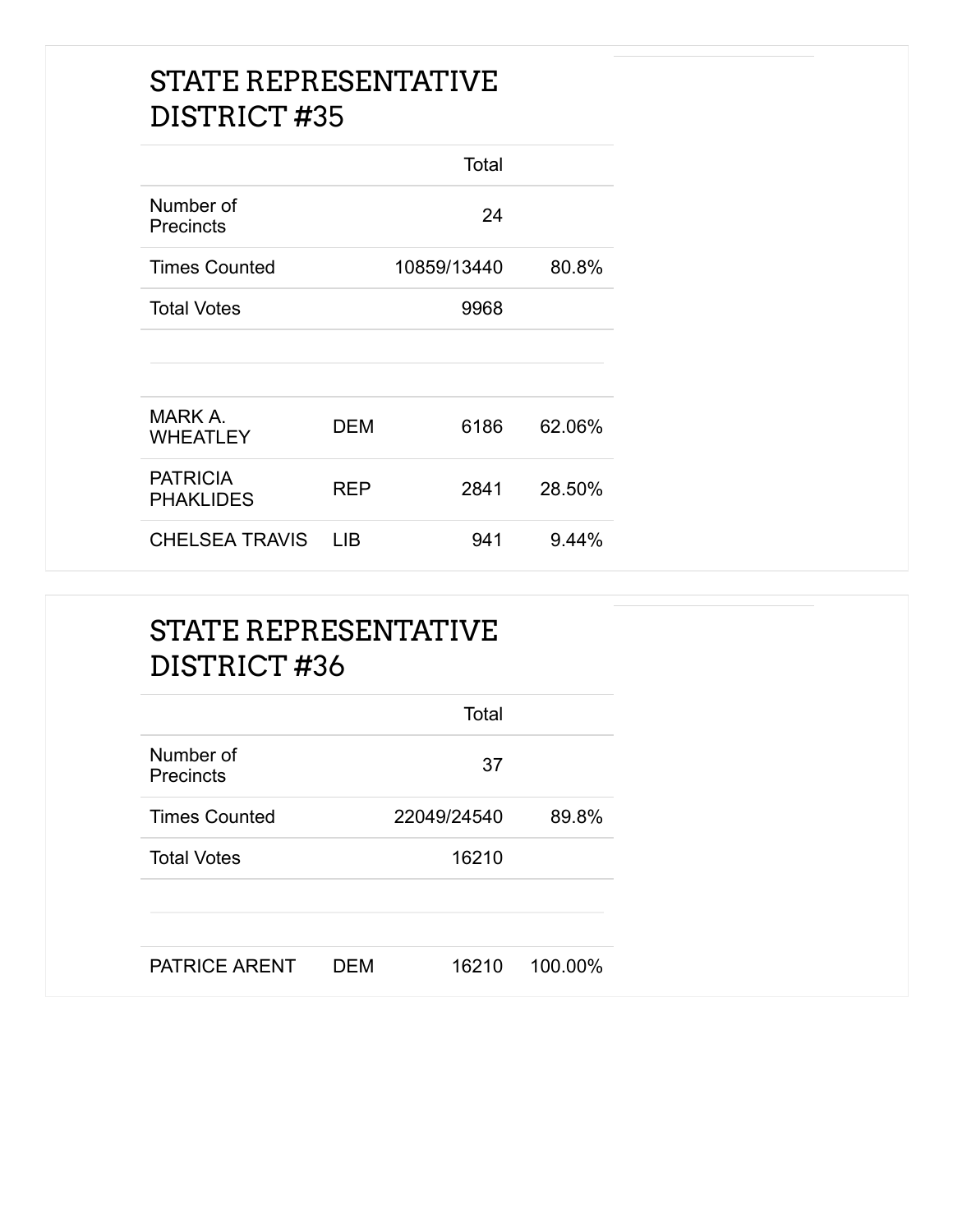|                                      |     | Total       |        |
|--------------------------------------|-----|-------------|--------|
| Number of<br>Precincts               |     | 38          |        |
| <b>Times Counted</b>                 |     | 18882/21941 | 86.1%  |
| <b>Total Votes</b>                   |     | 17823       |        |
|                                      |     |             |        |
| <b>CAROL</b><br><b>SPACKMAN MOSS</b> | DEM | 10637       | 59.68% |
| <b>KRIS KIMBALL</b>                  | RFP | 7186        | 40.32% |

|                                    |            | Total      |        |
|------------------------------------|------------|------------|--------|
| <b>Number of Precincts</b>         |            | 25         |        |
| <b>Times Counted</b>               |            | 9691/12762 | 75.9%  |
| <b>Total Votes</b>                 |            | 9020       |        |
|                                    |            |            |        |
|                                    |            |            |        |
| <b>ERIC HUTCHINGS</b>              | <b>REP</b> | 4971       | 55.11% |
| <b>CHARLES</b><br><b>HENDERSON</b> | <b>DEM</b> | 4049       | 44.89% |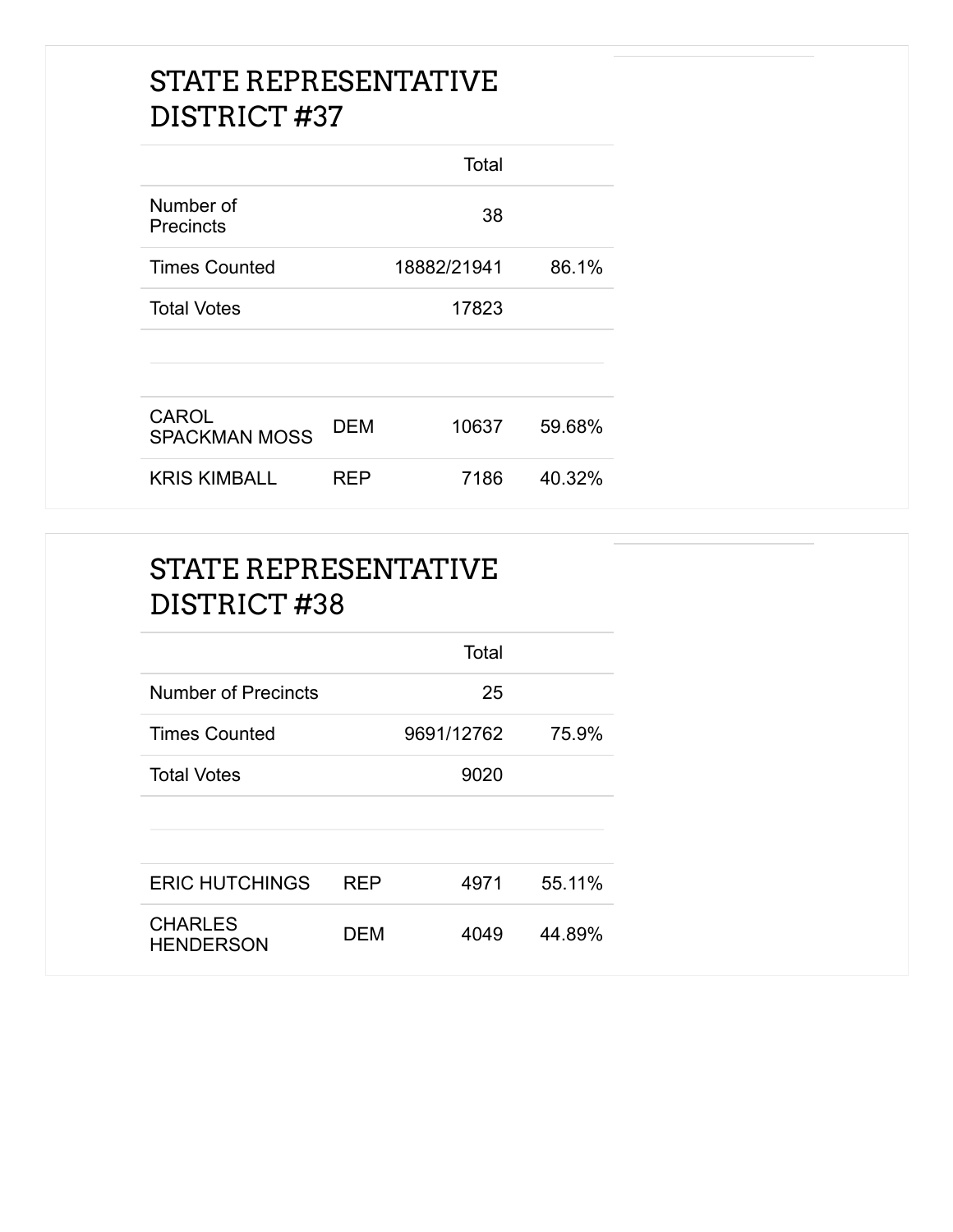|                               |            | Total       |        |
|-------------------------------|------------|-------------|--------|
| Number of<br><b>Precincts</b> |            | 25          |        |
| <b>Times Counted</b>          |            | 13117/16286 | 80.5%  |
| <b>Total Votes</b>            |            | 12423       |        |
|                               |            |             |        |
|                               |            |             |        |
| <b>JIM DUNNIGAN</b>           | <b>REP</b> | 7081        | 57.00% |
| <b>PAUL R. SCHULTE</b>        | <b>DEM</b> | 5342        | 43.00% |

|                                    |            | Total       |        |
|------------------------------------|------------|-------------|--------|
| Number of<br>Precincts             |            | 27          |        |
| <b>Times Counted</b>               |            | 16943/19514 | 86.8%  |
| <b>Total Votes</b>                 |            | 15462       |        |
|                                    |            |             |        |
| <b>LYNN</b>                        |            |             |        |
| <b>HEMINGWAY</b>                   | <b>DEM</b> | 10404       | 67.29% |
| <b>JOSEPH F.</b><br><b>BREAULT</b> | <b>REP</b> | 5058        | 32.71% |
|                                    |            |             |        |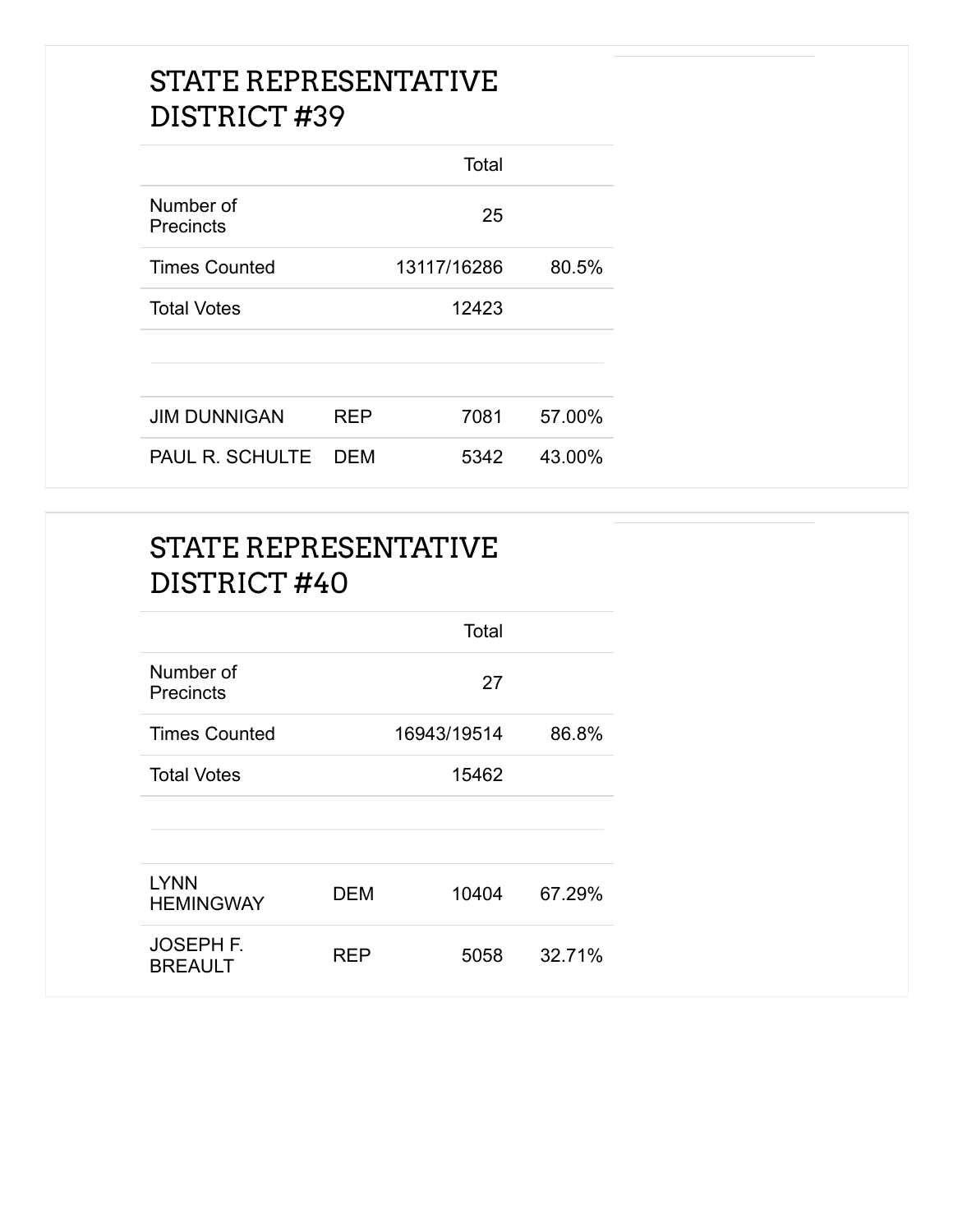|                               |            | Total       |        |
|-------------------------------|------------|-------------|--------|
| Number of<br><b>Precincts</b> |            | 30          |        |
| <b>Times Counted</b>          |            | 18714/21963 | 85.2%  |
| <b>Total Votes</b>            |            | 17218       |        |
|                               |            |             |        |
|                               |            |             |        |
| <b>DAN MCCAY</b>              | <b>REP</b> | 13291       | 77.19% |
| CHAD S.<br><b>HARRINGTON</b>  | DEM        | 3927        | 22.81% |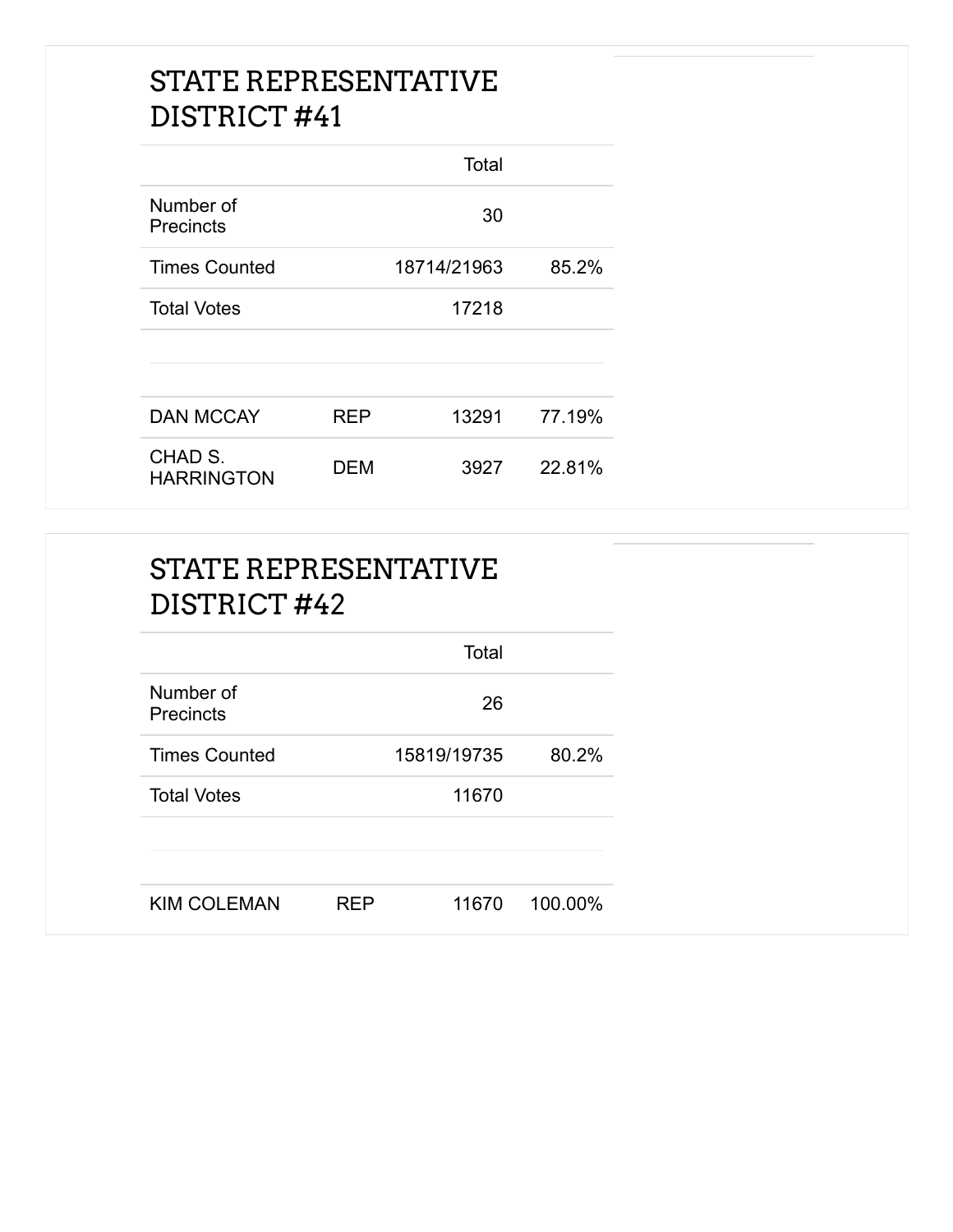|                                |            | Total       |        |
|--------------------------------|------------|-------------|--------|
| Number of<br><b>Precincts</b>  |            | 23          |        |
| <b>Times Counted</b>           |            | 13254/16892 | 78.5%  |
| <b>Total Votes</b>             |            | 12185       |        |
|                                |            |             |        |
|                                |            |             |        |
| <b>ADAM GARDINER</b>           | <b>REP</b> | 7511        | 61.64% |
| <b>EDGAR</b><br><b>HARWOOD</b> | DEM        | 4674        | 38.36% |

|                                   |            | Total       |        |
|-----------------------------------|------------|-------------|--------|
| Number of<br><b>Precincts</b>     |            | 35          |        |
| <b>Times Counted</b>              |            | 15888/19064 | 83.3%  |
| <b>Total Votes</b>                |            | 14811       |        |
|                                   |            |             |        |
|                                   |            |             |        |
| <b>BRUCE R.</b><br><b>CUTLER</b>  | <b>REP</b> | 7544        | 50.94% |
| <b>CHRISTINE</b><br><b>PASSEY</b> | <b>DEM</b> | 7267        | 49.06% |
|                                   |            |             |        |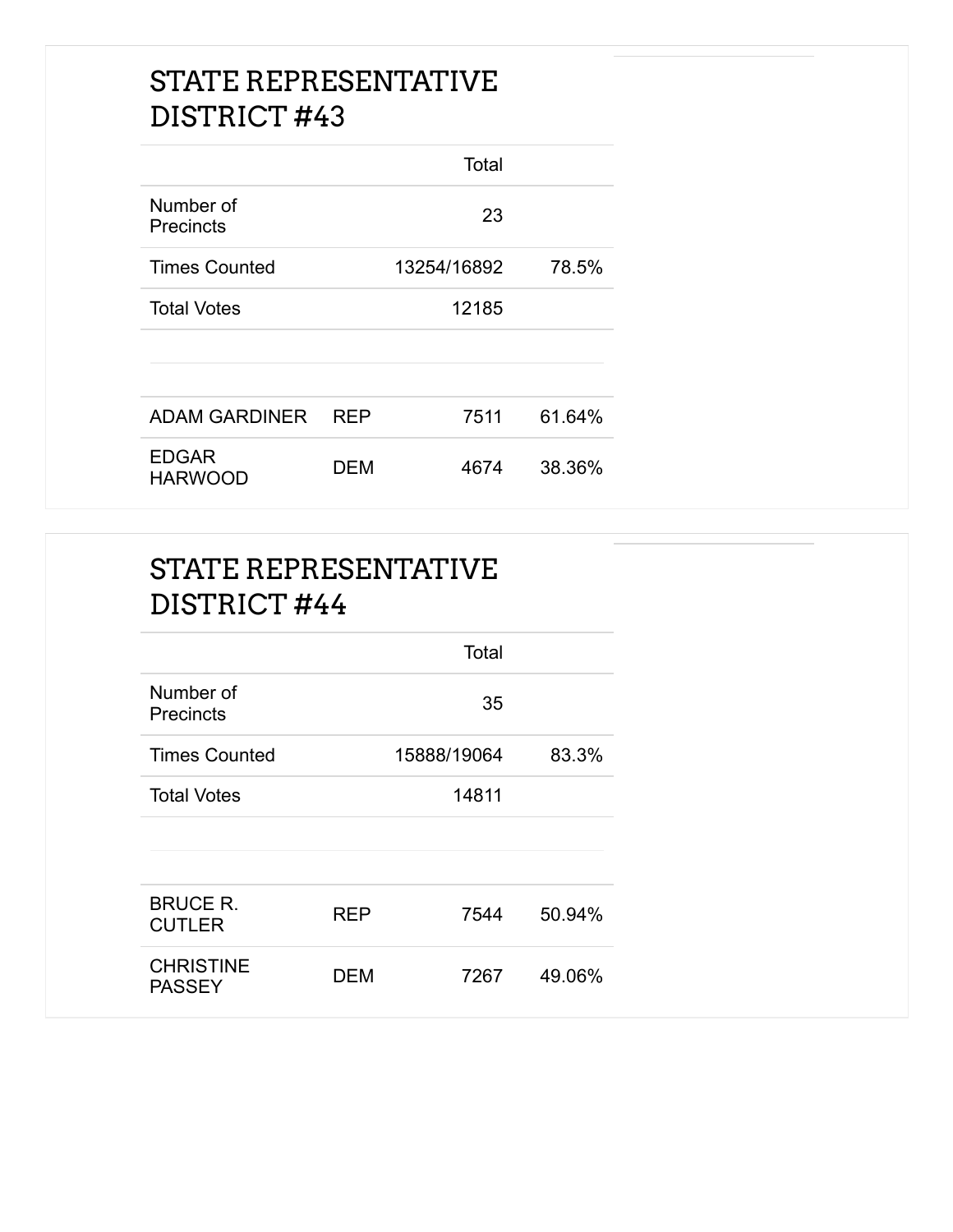|                               |            | Total       |        |
|-------------------------------|------------|-------------|--------|
| Number of<br><b>Precincts</b> |            | 43          |        |
| <b>Times Counted</b>          |            | 16350/19442 | 84.1%  |
| <b>Total Votes</b>            |            | 15232       |        |
|                               |            |             |        |
|                               |            |             |        |
| <b>STEVE ELIASON</b>          | <b>RFP</b> | 8390        | 55.08% |
| <b>NIKKI CUNARD</b>           | DEM        | 6842        | 44.92% |

|                                  |            | Total       |        |
|----------------------------------|------------|-------------|--------|
| Number of<br>Precincts           |            | 40          |        |
| <b>Times Counted</b>             |            | 19897/23086 | 86.2%  |
| <b>Total Votes</b>               |            | 16479       |        |
|                                  |            |             |        |
| MARIE H.<br><b>POULSON</b>       | <b>DEM</b> | 12547       | 76.14% |
| <b>LEE ANNE</b><br><b>WALKER</b> | <b>LIB</b> | 3932        | 23.86% |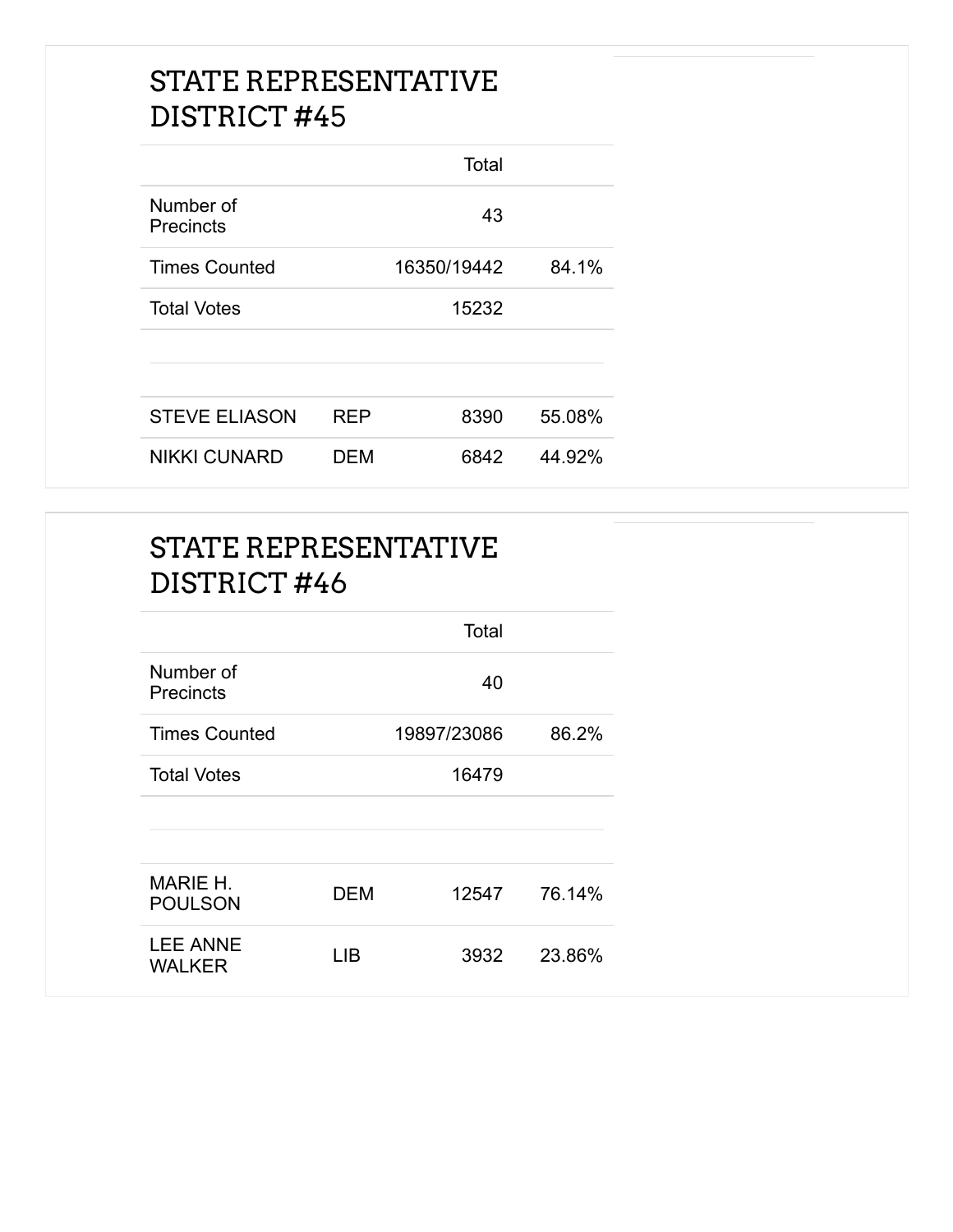|                               |     | Total       |        |
|-------------------------------|-----|-------------|--------|
| Number of<br><b>Precincts</b> |     | 30          |        |
| <b>Times Counted</b>          |     | 13512/16288 | 83.0%  |
| <b>Total Votes</b>            |     | 12608       |        |
|                               |     |             |        |
|                               |     |             |        |
| <b>KEN IVORY</b>              | RFP | 7345        | 58.26% |
| <b>JOHN RENDELL</b>           | DEM | 5263        | 41.74% |

|                               |            | Total       |        |
|-------------------------------|------------|-------------|--------|
| Number of<br><b>Precincts</b> |            | 60          |        |
| <b>Times Counted</b>          |            | 20300/23326 | 87.0%  |
| <b>Total Votes</b>            |            | 19035       |        |
|                               |            |             |        |
| ROBERT M.<br><b>SPENDLOVE</b> | <b>REP</b> | 10901       | 57.27% |
| <b>ZACH ROBINSON</b>          | <b>DEM</b> | 8134        | 42.73% |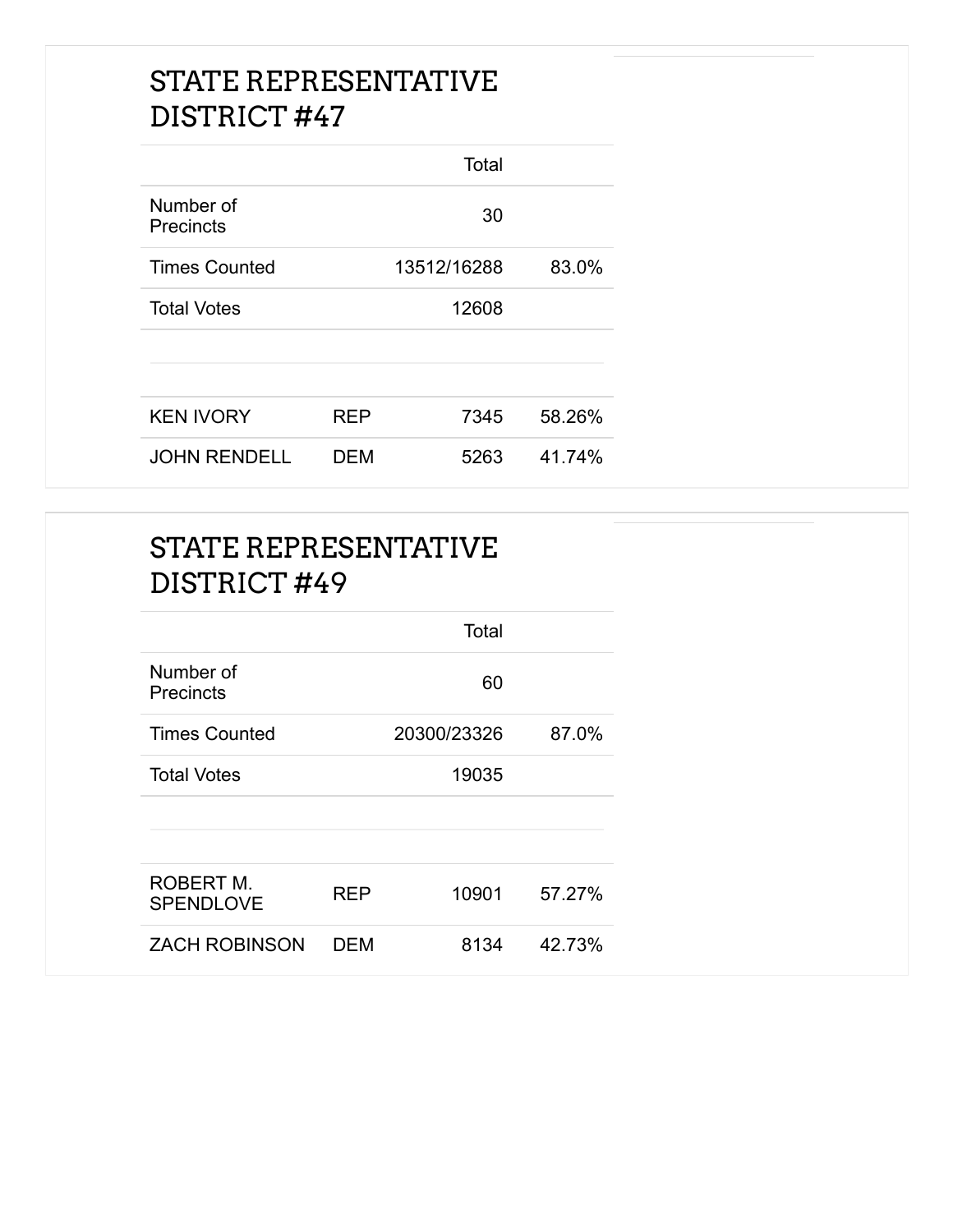|                                  |     | Total       |        |
|----------------------------------|-----|-------------|--------|
| Number of<br><b>Precincts</b>    |     | 34          |        |
| <b>Times Counted</b>             |     | 22395/26107 | 85.8%  |
| <b>Total Votes</b>               |     | 20659       |        |
|                                  |     |             |        |
| <b>SUSAN</b><br><b>PULSIPHER</b> | REP | 15538       | 75.21% |
| <b>PATTY RICH</b>                | DEM | 5121        | 24.79% |

|                                  |     | Total       |        |
|----------------------------------|-----|-------------|--------|
| Number of<br><b>Precincts</b>    |     | 20          |        |
| <b>Times Counted</b>             |     | 16424/18993 | 86.5%  |
| <b>Total Votes</b>               |     | 15222       |        |
|                                  |     |             |        |
| <b>GREG HUGHES</b>               | REP | 10146       | 66.65% |
| <b>KYLE WATERS</b>               | DEM | 5007        | 32.89% |
| <b>GORDON S.</b><br><b>JONES</b> |     | 8           | 0.05%  |
| <b>Write-in Votes</b>            |     | 61          | 0.40%  |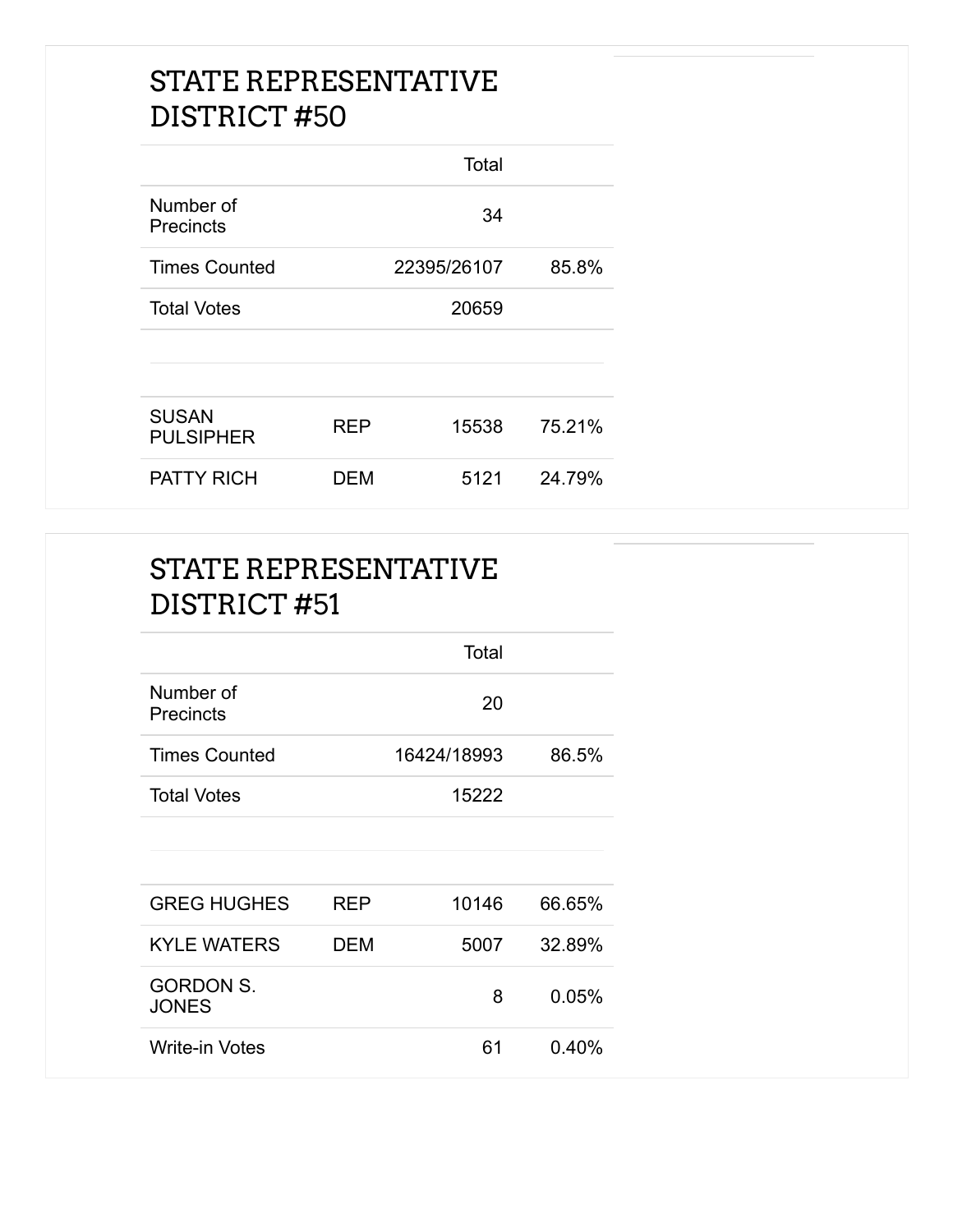|                        |            | Total       |        |
|------------------------|------------|-------------|--------|
| Number of<br>Precincts |            | 33          |        |
| <b>Times Counted</b>   |            | 19273/22690 | 84.9%  |
| <b>Total Votes</b>     |            | 17437       |        |
|                        |            |             |        |
|                        |            |             |        |
| <b>JOHN KNOTWELL</b>   | <b>REP</b> | 13020       | 74.67% |
| <b>GARR K SMITH</b>    | DEM        | 4417        | 25.33% |

#### COUNTY MAYOR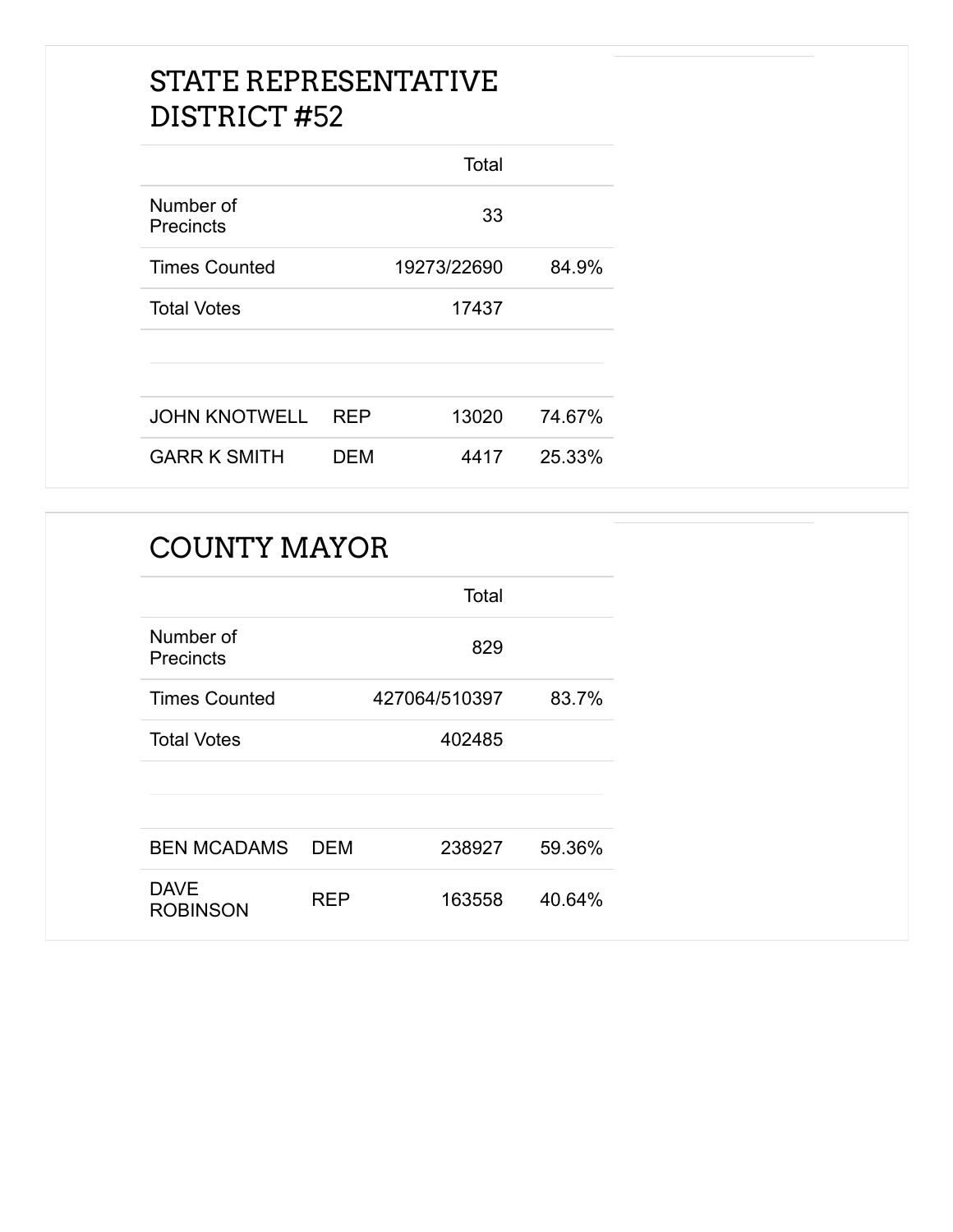### COUNTY COUNCIL AT LARGE 'B'

|                                    |     | Total         |        |
|------------------------------------|-----|---------------|--------|
| Number of<br>Precincts             |     | 829           |        |
| <b>Times Counted</b>               |     | 427064/510397 | 83.7%  |
| <b>Total Votes</b>                 |     | 392300        |        |
|                                    |     |               |        |
|                                    |     |               |        |
| <b>RICHARD</b><br><b>SNELGROVE</b> | REP | 202884        | 51.72% |
| <b>CATHERINE</b><br>KANTER         | DEM | 189416        | 48.28% |

### COUNTY COUNCIL DISTRICT #2

|                               |            | Total       |        |
|-------------------------------|------------|-------------|--------|
| Number of<br><b>Precincts</b> |            | 116         |        |
| <b>Times Counted</b>          |            | 59849/75008 | 79.8%  |
| <b>Total Votes</b>            |            | 44137       |        |
|                               |            |             |        |
|                               |            |             |        |
| MICHAEL H.<br><b>JENSEN</b>   | <b>REP</b> | 42297       | 95.83% |
| <b>JEFF WHITE</b>             |            | 313         | 0.71%  |
| <b>Write-in Votes</b>         |            | 1527        | 3.46%  |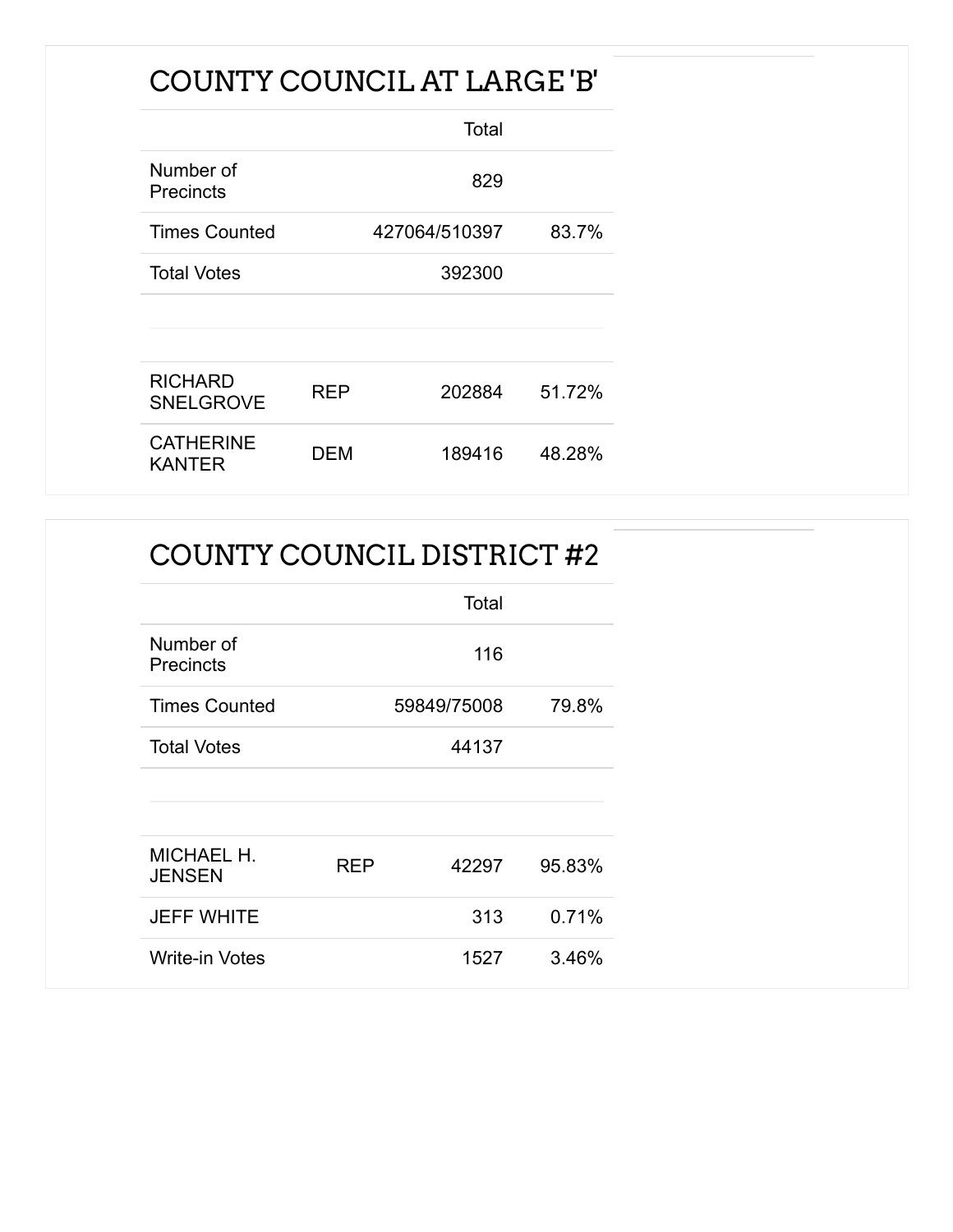### COUNTY COUNCIL DISTRICT #4

|                               |     | Total        |         |
|-------------------------------|-----|--------------|---------|
| Number of<br><b>Precincts</b> |     | 151          |         |
| <b>Times Counted</b>          |     | 90128/102598 | 87.8%   |
| <b>Total Votes</b>            |     | 66819        |         |
|                               |     |              |         |
| SAM F.<br><b>GRANATO</b>      | DEM | 66819        | 100.00% |

### COUNTY COUNCIL DISTRICT #6

|                               |            | Total       |        |
|-------------------------------|------------|-------------|--------|
| Number of<br><b>Precincts</b> |            | 197         |        |
| <b>Times Counted</b>          |            | 84124/98361 | 85.5%  |
| <b>Total Votes</b>            |            | 75708       |        |
|                               |            |             |        |
|                               |            |             |        |
| <b>MAX BURDICK</b>            | <b>REP</b> | 43228       | 57.10% |
| <b>ABIGAIL WRIGHT</b>         | <b>DEM</b> | 32480       | 42.90% |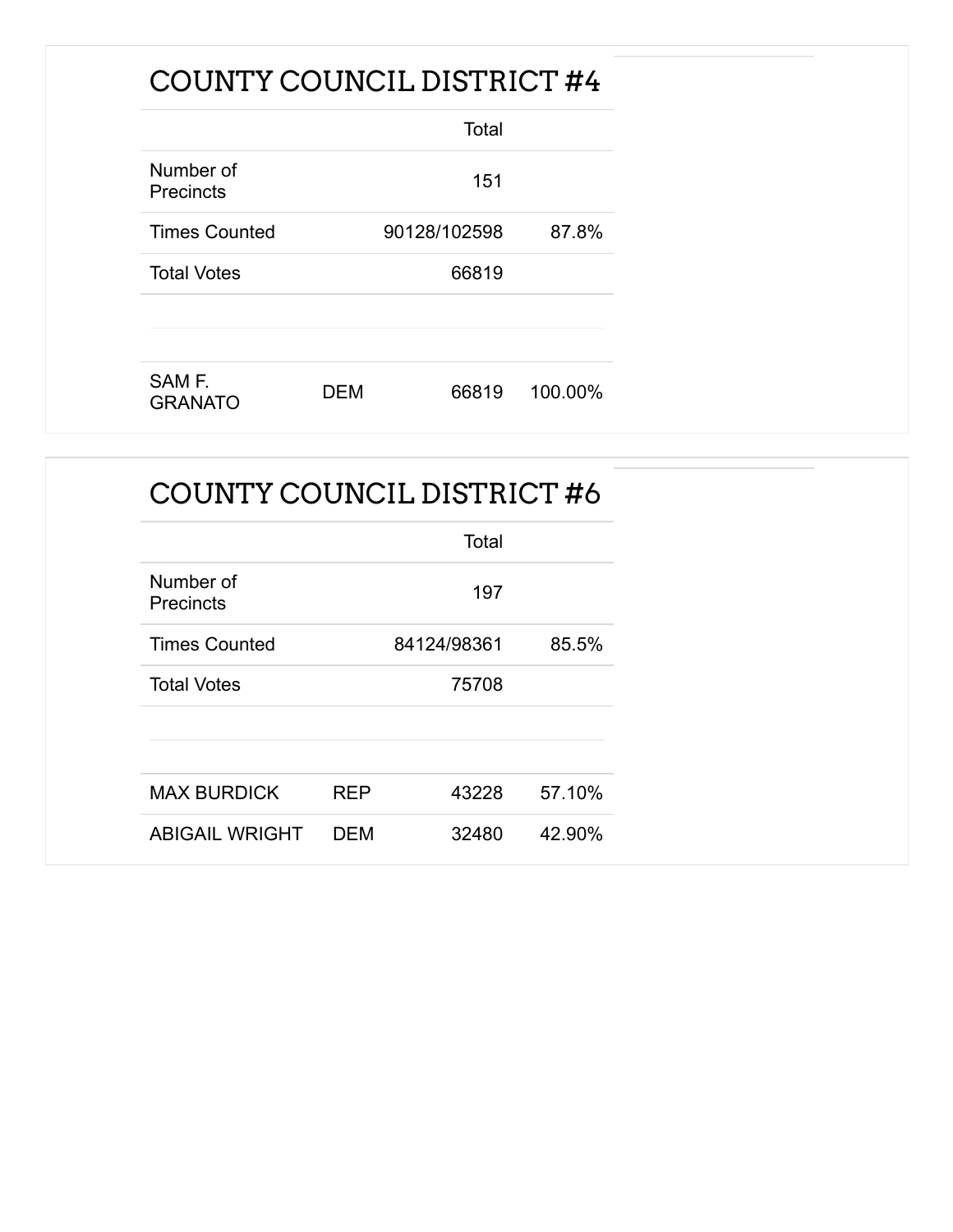#### STATE BOARD OF EDUCATION DISTRICT #7

|                          | Total       |        |
|--------------------------|-------------|--------|
| Number of Precincts      | 110         |        |
| <b>Times Counted</b>     | 68232/78809 | 86.6%  |
| <b>Total Votes</b>       | 45930       |        |
|                          |             |        |
|                          |             |        |
| <b>CAROL BARLOW-LEAR</b> | 26090       | 56.80% |
| <b>SHELLY TEUSCHER</b>   | 19840       | 43.20% |

### STATE BOARD OF EDUCATION DISTRICT #8

|                       | Total       |        |
|-----------------------|-------------|--------|
| Number of Precincts   | 155         |        |
| <b>Times Counted</b>  | 83940/97639 | 86.0%  |
| <b>Total Votes</b>    | 62708       |        |
|                       |             |        |
|                       |             |        |
| <b>JANET A CANNON</b> | 39408       | 62.84% |
| RICHARD R. NELSON     | 23300       | 37.16% |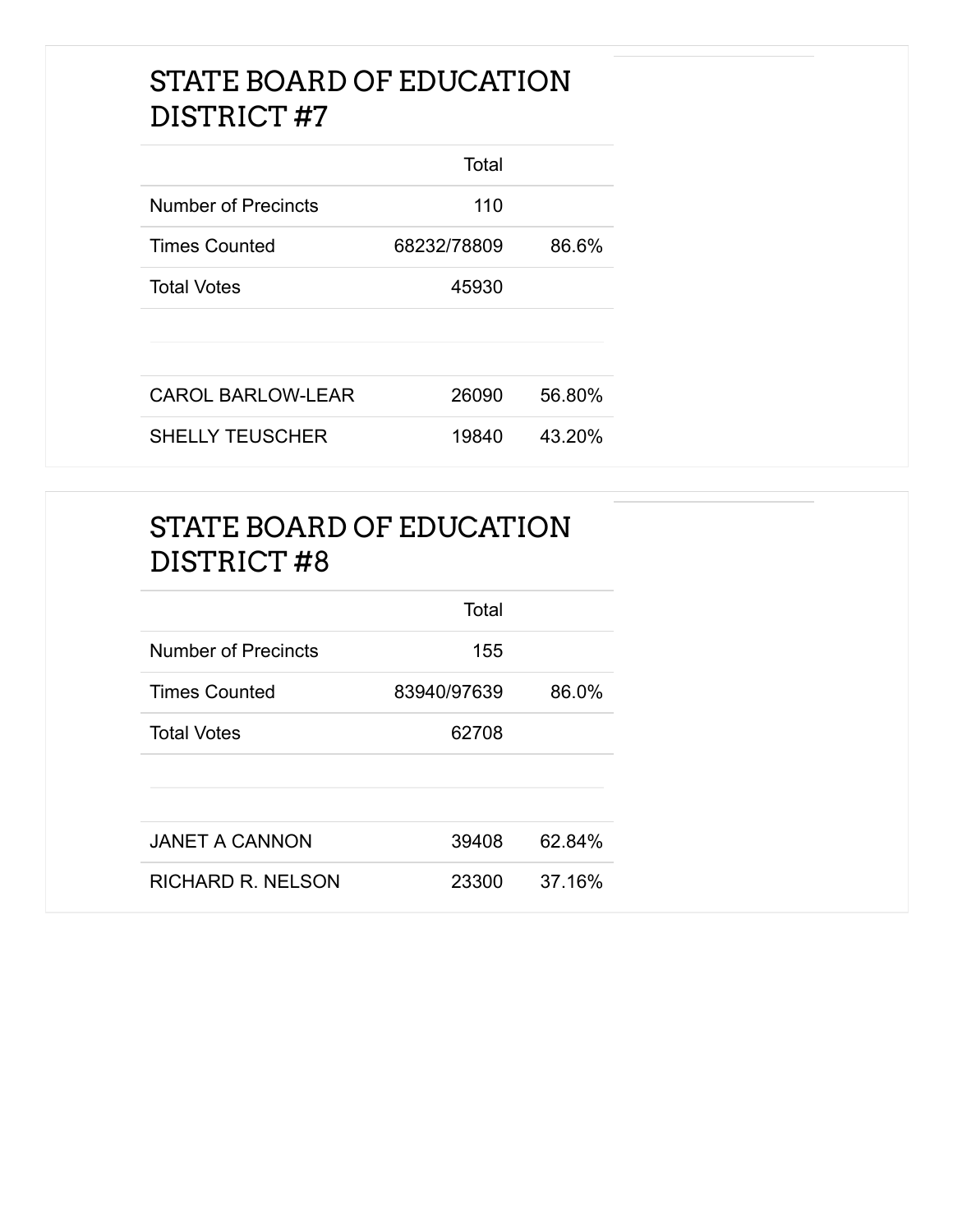#### STATE BOARD OF EDUCATION DISTRICT #10

|                       | Total        |        |
|-----------------------|--------------|--------|
| Number of Precincts   | 210          |        |
| <b>Times Counted</b>  | 89761/104835 | 85.6%  |
| <b>Total Votes</b>    | 66922        |        |
|                       |              |        |
|                       |              |        |
| <b>KATHLEEN RIEBE</b> | 39920        | 59.65% |
| <b>GARY THOMPSON</b>  | 27002        | 40.35% |

### STATE BOARD OF EDUCATION DISTRICT #11

|                            | Total        |        |
|----------------------------|--------------|--------|
| <b>Number of Precincts</b> | 148          |        |
| <b>Times Counted</b>       | 87006/102878 | 84.6%  |
| <b>Total Votes</b>         | 65004        |        |
|                            |              |        |
|                            |              |        |
| <b>LISA D. CUMMINS</b>     | 34398        | 52.92% |
| <b>ERIN PRESTON</b>        | 30606        | 47.08% |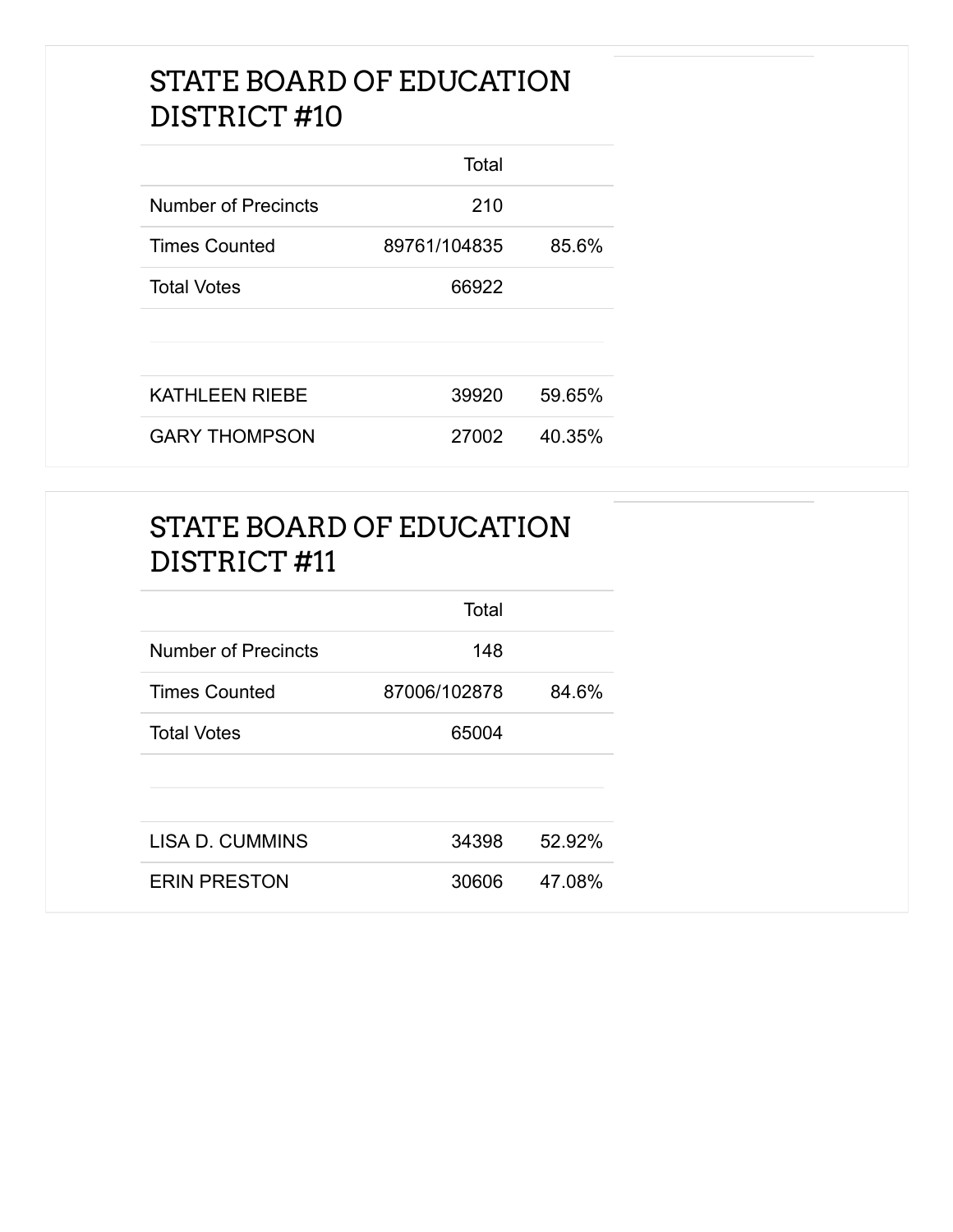#### CANYONS SCHOOL BOARD DISTRICT #1

|                           | Total       |         |
|---------------------------|-------------|---------|
| Number of Precincts       | 27          |         |
| <b>Times Counted</b>      | 11284/13848 | 81.5%   |
| <b>Total Votes</b>        | 7142        |         |
|                           |             |         |
| <b>MONT L. MILLERBERG</b> | 7142        | 100.00% |

### CANYONS SCHOOL BOARD DISTRICT #3

|                            | Total       |         |
|----------------------------|-------------|---------|
| <b>Number of Precincts</b> | 59          |         |
| <b>Times Counted</b>       | 16609/18855 | 88.1%   |
| <b>Total Votes</b>         | 11139       |         |
|                            |             |         |
| <b>NANCY TINGEY</b>        | 11139       | 100.00% |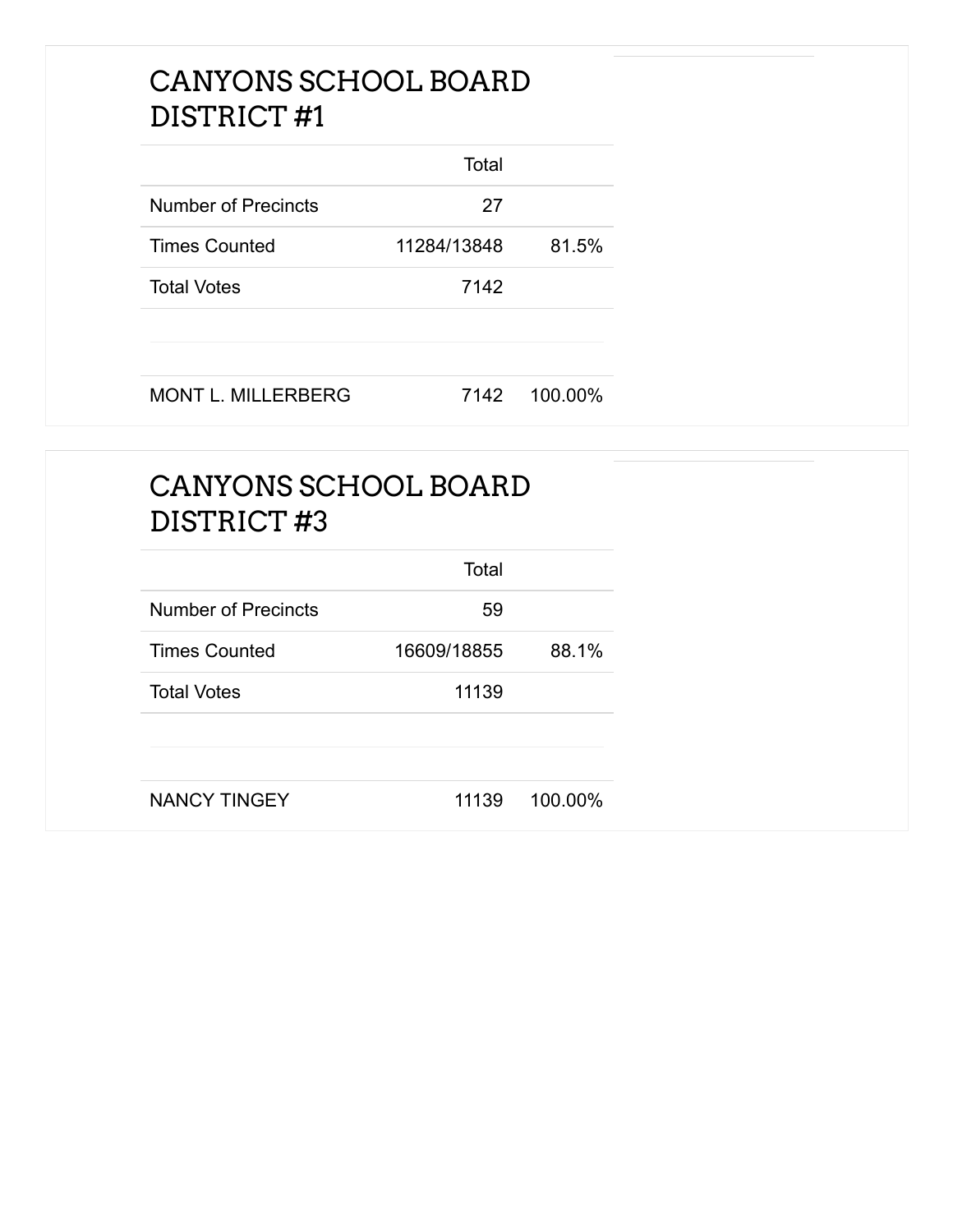#### CANYONS SCHOOL BOARD DISTRICT #7

|                      | Total       |        |
|----------------------|-------------|--------|
| Number of Precincts  | 16          |        |
| <b>Times Counted</b> | 12597/14651 | 86.0%  |
| <b>Total Votes</b>   | 9217        |        |
|                      |             |        |
|                      |             |        |
| <b>CHAD IVERSON</b>  | 4959        | 53.80% |
| <b>TRACY BENNETT</b> | 4258        | 46.20% |

| <b>GRANITE SCHOOL BOARD</b><br>DISTRICT#1 |             |         |
|-------------------------------------------|-------------|---------|
|                                           | Total       |         |
| <b>Number of Precincts</b>                | 57          |         |
| <b>Times Counted</b>                      | 32630/36646 | 89.0%   |
| <b>Total Votes</b>                        | 20965       |         |
| <b>TODD E. ZENGER</b>                     | 20965       | 100.00% |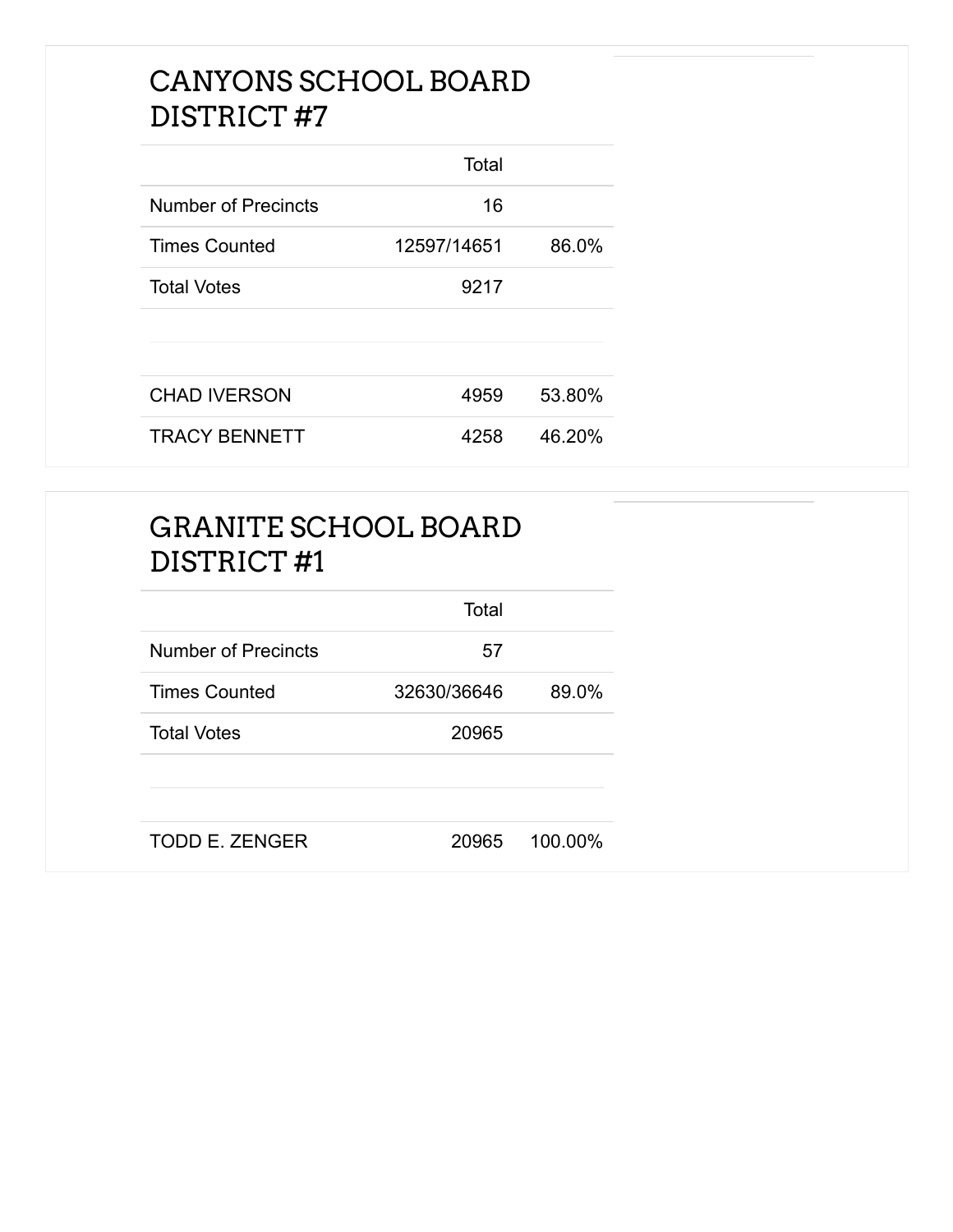#### GRANITE SCHOOL BOARD DISTRICT #2

|                            | Total       |         |
|----------------------------|-------------|---------|
| <b>Number of Precincts</b> | 39          |         |
| <b>Times Counted</b>       | 22639/26482 | 85.5%   |
| <b>Total Votes</b>         | 14451       |         |
|                            |             |         |
| <b>CONNIE ANDERSON</b>     | 14451       | 100.00% |

#### GRANITE SCHOOL BOARD DISTRICT #4

|                            | Total       |         |
|----------------------------|-------------|---------|
| <b>Number of Precincts</b> | 42          |         |
| <b>Times Counted</b>       | 18432/23122 | 79.7%   |
| <b>Total Votes</b>         | 13165       |         |
|                            |             |         |
| SARAH R. MEIER             | 13165       | 100.00% |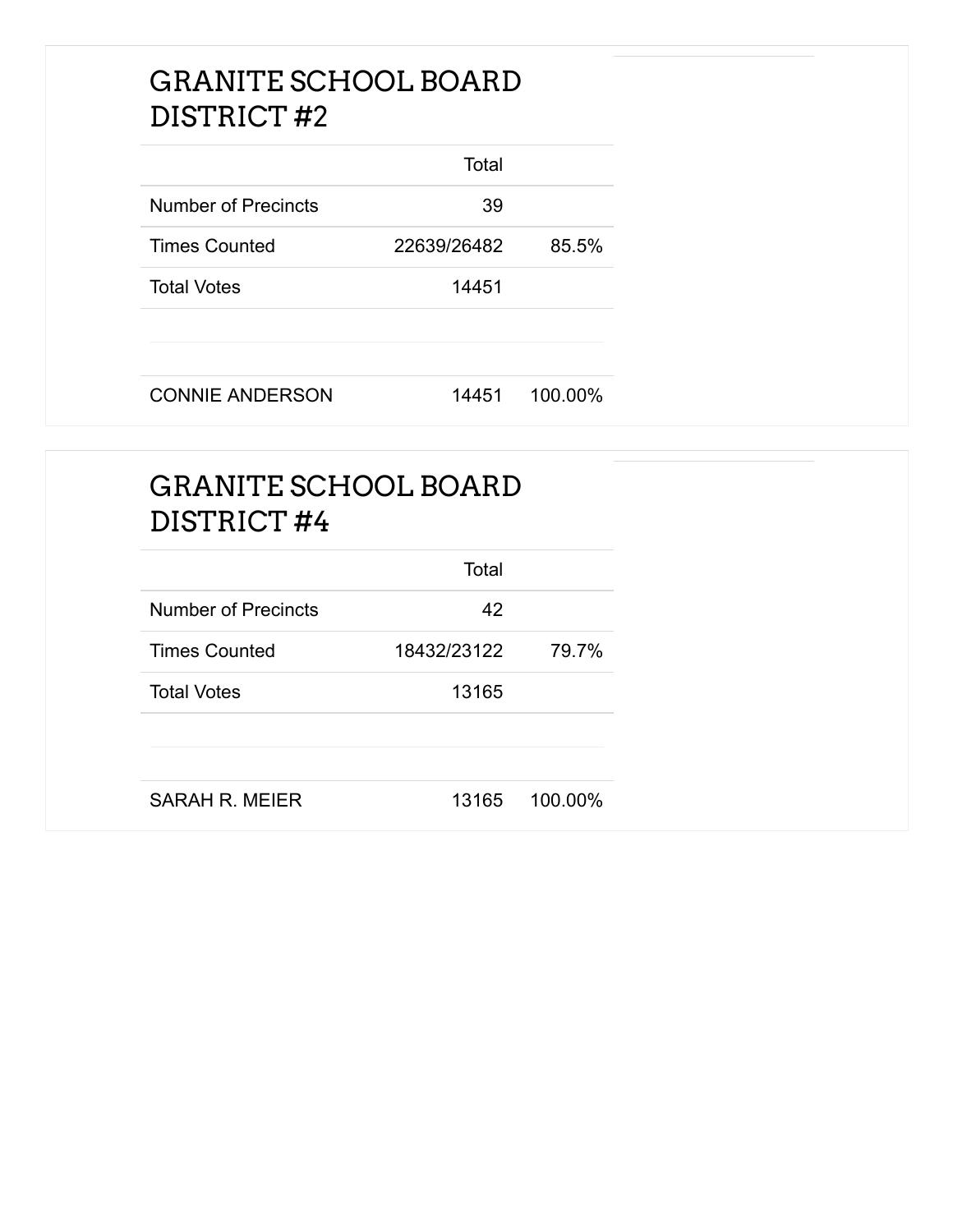#### JORDAN SCHOOL BOARD DISTRICT #1

|                            | Total       |        |
|----------------------------|-------------|--------|
| <b>Number of Precincts</b> | 33          |        |
| <b>Times Counted</b>       | 16226/19175 | 84.6%  |
| <b>Total Votes</b>         | 12730       |        |
|                            |             |        |
|                            |             |        |
| <b>DARRELL ROBINSON</b>    | 6602        | 51.86% |
| <b>ROBYN BISHOP</b>        | 6128        | 48.14% |

#### JORDAN SCHOOL BOARD DISTRICT #4

|                          | Total       |        |
|--------------------------|-------------|--------|
| Number of Precincts      | 29          |        |
| <b>Times Counted</b>     | 15088/17385 | 86.8%  |
| <b>Total Votes</b>       | 11961       |        |
|                          |             |        |
|                          |             |        |
| <b>MARILYN RICHARDS</b>  | 6809        | 56.93% |
| <b>KAYLEEN WHITELOCK</b> | 5152        | 43.07% |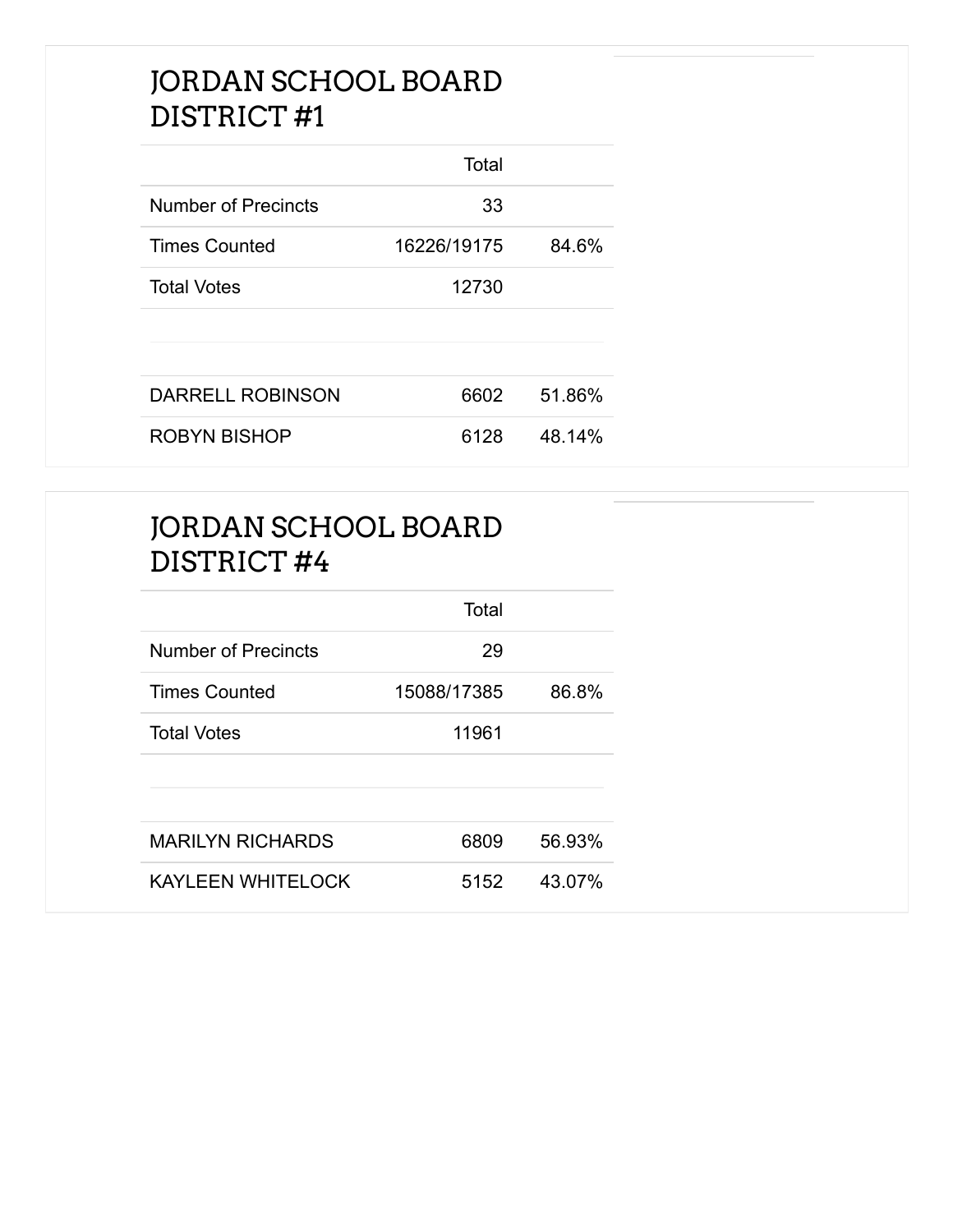#### JORDAN SCHOOL BOARD DISTRICT #5

|                      | Total       |        |
|----------------------|-------------|--------|
| Number of Precincts  | 23          |        |
| <b>Times Counted</b> | 14541/17694 | 82.2%  |
| <b>Total Votes</b>   | 10525       |        |
|                      |             |        |
|                      |             |        |
| <b>BRYCE DUNFORD</b> | 6278        | 59.65% |
| <b>CHIP DAWSON</b>   | 4247        | 40.35% |

| JORDAN SCHOOL BOARD |
|---------------------|
| DISTRICT#6          |

|                            | Total       |         |
|----------------------------|-------------|---------|
| <b>Number of Precincts</b> | 24          |         |
| <b>Times Counted</b>       | 11958/15359 | 77.9%   |
| <b>Total Votes</b>         | 8431        |         |
|                            |             |         |
| <b>JANICE L. VOORHIES</b>  | 8431        | 100.00% |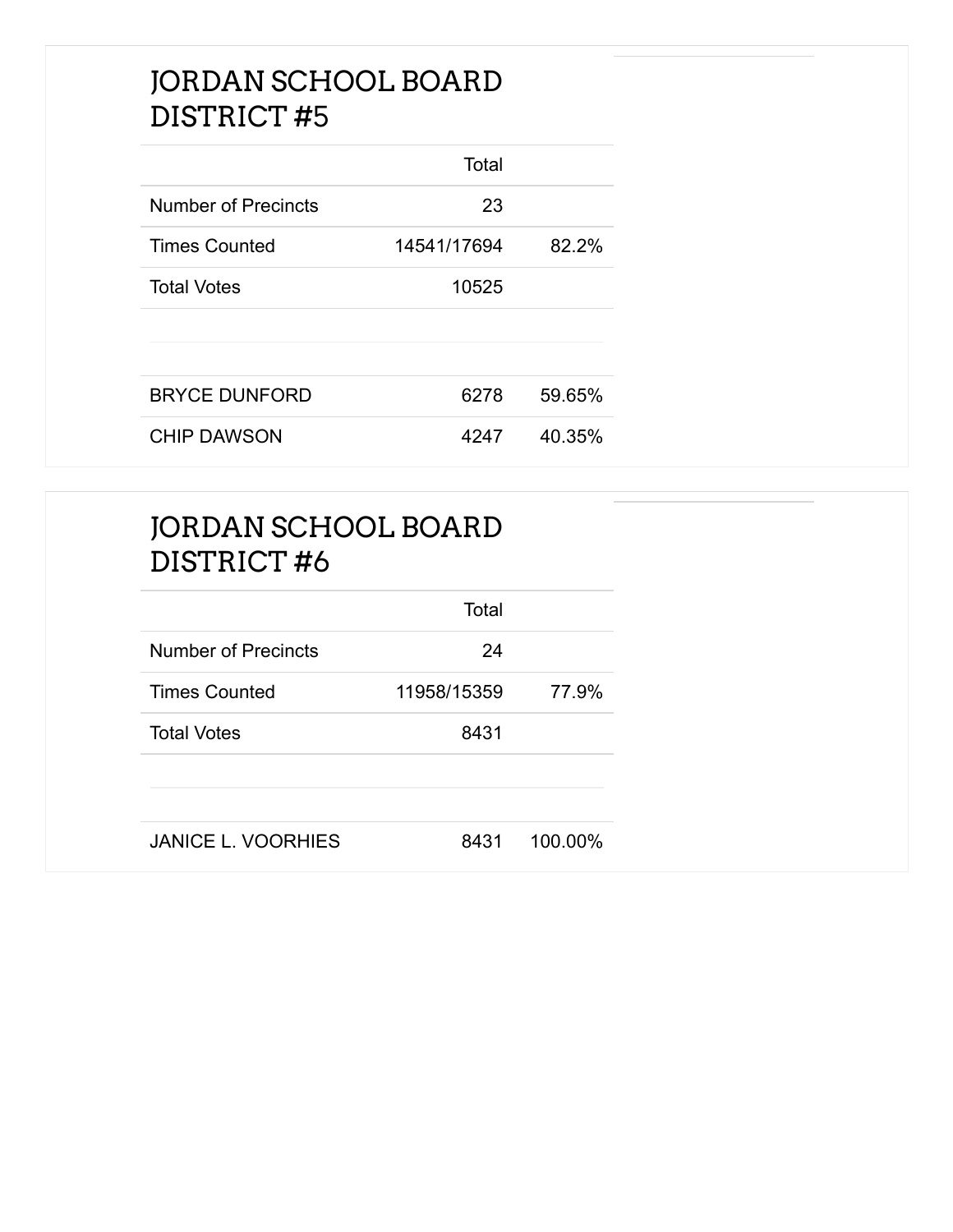#### MURRAY SCHOOL BOARD DISTRICT #1

|                               | Total     |        |
|-------------------------------|-----------|--------|
| <b>Number of Precincts</b>    | 8         |        |
| <b>Times Counted</b>          | 3139/3795 | 82.7%  |
| <b>Total Votes</b>            | 2554      |        |
|                               |           |        |
|                               |           |        |
| <b>GLO MERRILL</b>            | 1318      | 51.61% |
| <b>MARIA "MITZIE" H. HUFF</b> | 1236      | 48.39% |

### MURRAY SCHOOL BOARD DISTRICT #5

|                            | Total     |         |
|----------------------------|-----------|---------|
| <b>Number of Precincts</b> | 7         |         |
| <b>Times Counted</b>       | 3530/4073 | 86.7%   |
| <b>Total Votes</b>         | 2639      |         |
|                            |           |         |
| <b>JAREN COOPER</b>        | 2639      | 100.00% |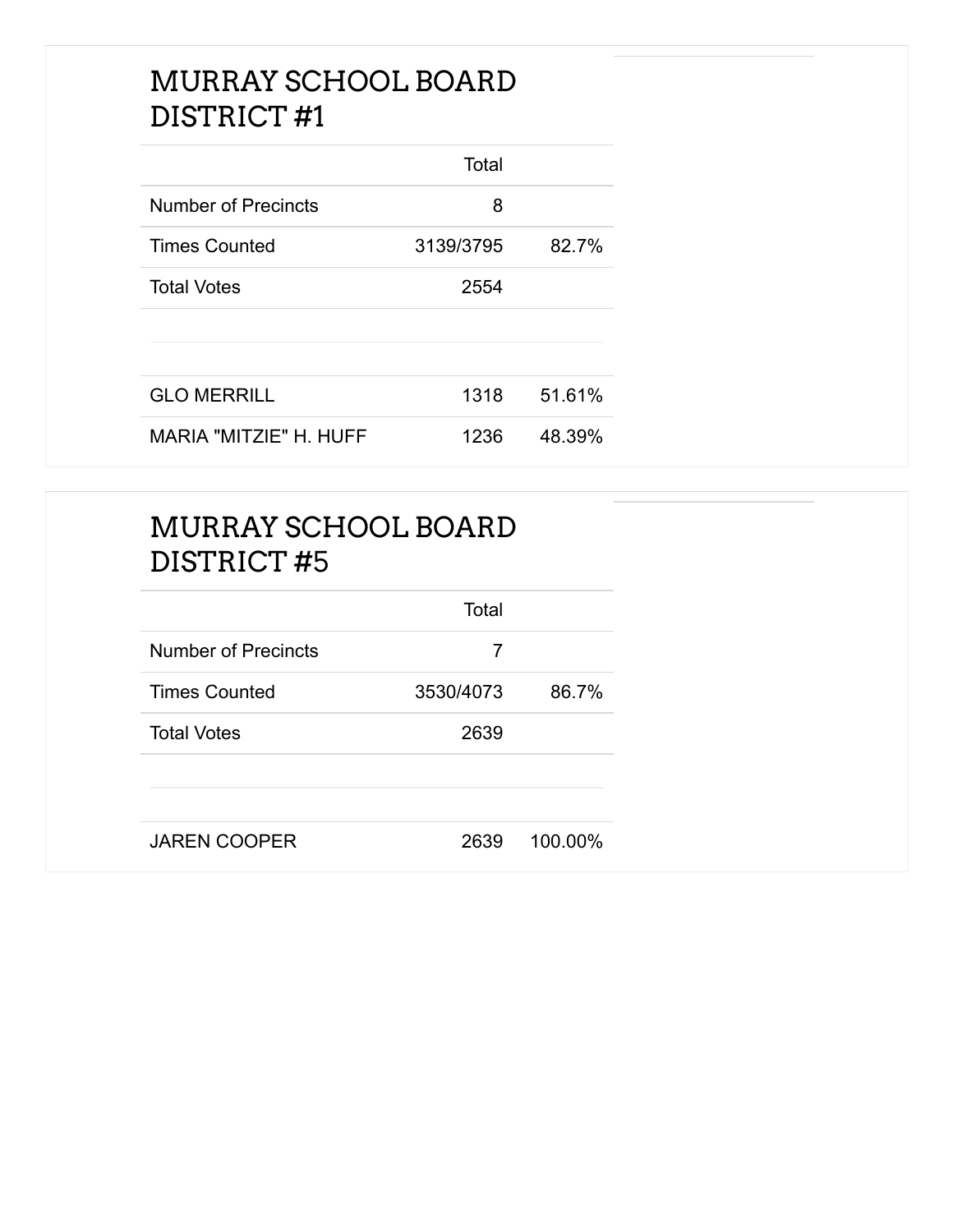#### SALT LAKE CITY SCHOOL BOARD DISTRICT #1

|                            | Total     |        |
|----------------------------|-----------|--------|
| Number of Precincts        | 13        |        |
| <b>Times Counted</b>       | 6761/8559 | 79.0%  |
| <b>Total Votes</b>         | 5135      |        |
|                            |           |        |
|                            |           |        |
| TIFFANY SANDBERG           | 2634      | 51.30% |
| <b>TERESA P. ORGANISTA</b> | 2501      | 48.70% |

### SALT LAKE CITY SCHOOL BOARD DISTRICT #2

|                            | Total     |        |
|----------------------------|-----------|--------|
| <b>Number of Precincts</b> | 9         |        |
| <b>Times Counted</b>       | 4562/5995 | 76.1%  |
| <b>Total Votes</b>         | 3525      |        |
|                            |           |        |
|                            |           |        |
| MICHAEL J. NEMELKA         | 1978      | 56.11% |
| J. MICHAEL CLARA           | 1547      | 43.89% |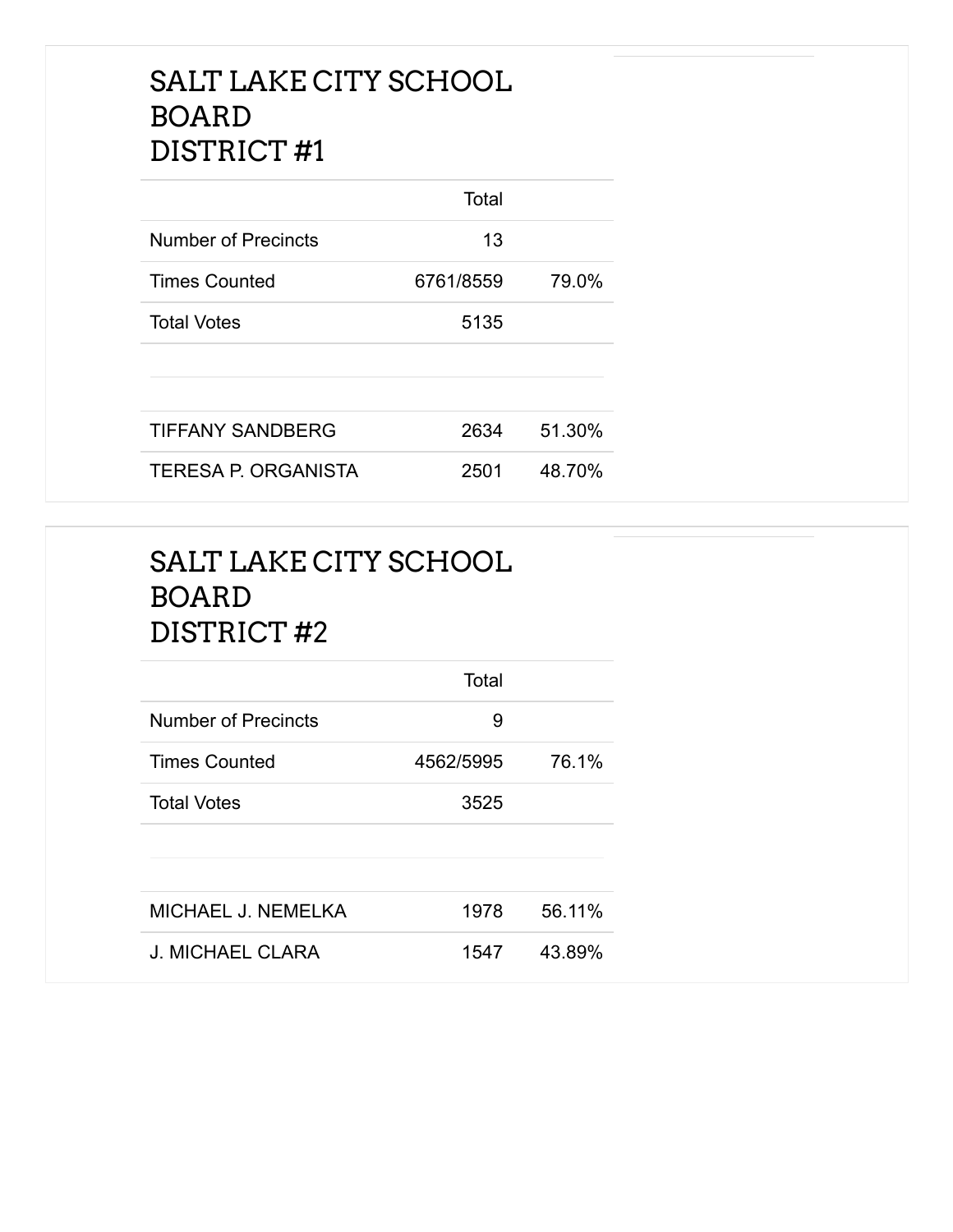#### SALT LAKE CITY SCHOOL BOARD DISTRICT #5

|                        | Total       |        |
|------------------------|-------------|--------|
| Number of Precincts    | 19          |        |
| <b>Times Counted</b>   | 11707/13524 | 86.6%  |
| <b>Total Votes</b>     | 8221        |        |
|                        |             |        |
|                        |             |        |
| <b>HEATHER BENNETT</b> | 4220        | 51.33% |
| <b>JASON STEVENSON</b> | 4001        | 48.67% |

### SALT LAKE CITY SCHOOL BOARD DISTRICT #7

|                            | Total       |        |
|----------------------------|-------------|--------|
| <b>Number of Precincts</b> | 23          |        |
| <b>Times Counted</b>       | 13986/15834 | 88.3%  |
| <b>Total Votes</b>         | 9739        |        |
|                            |             |        |
|                            |             |        |
| <b>KRISTI SWETT</b>        | 6471        | 66.44% |
| <b>RYAN PLEUNE</b>         | 3268        | 33.56% |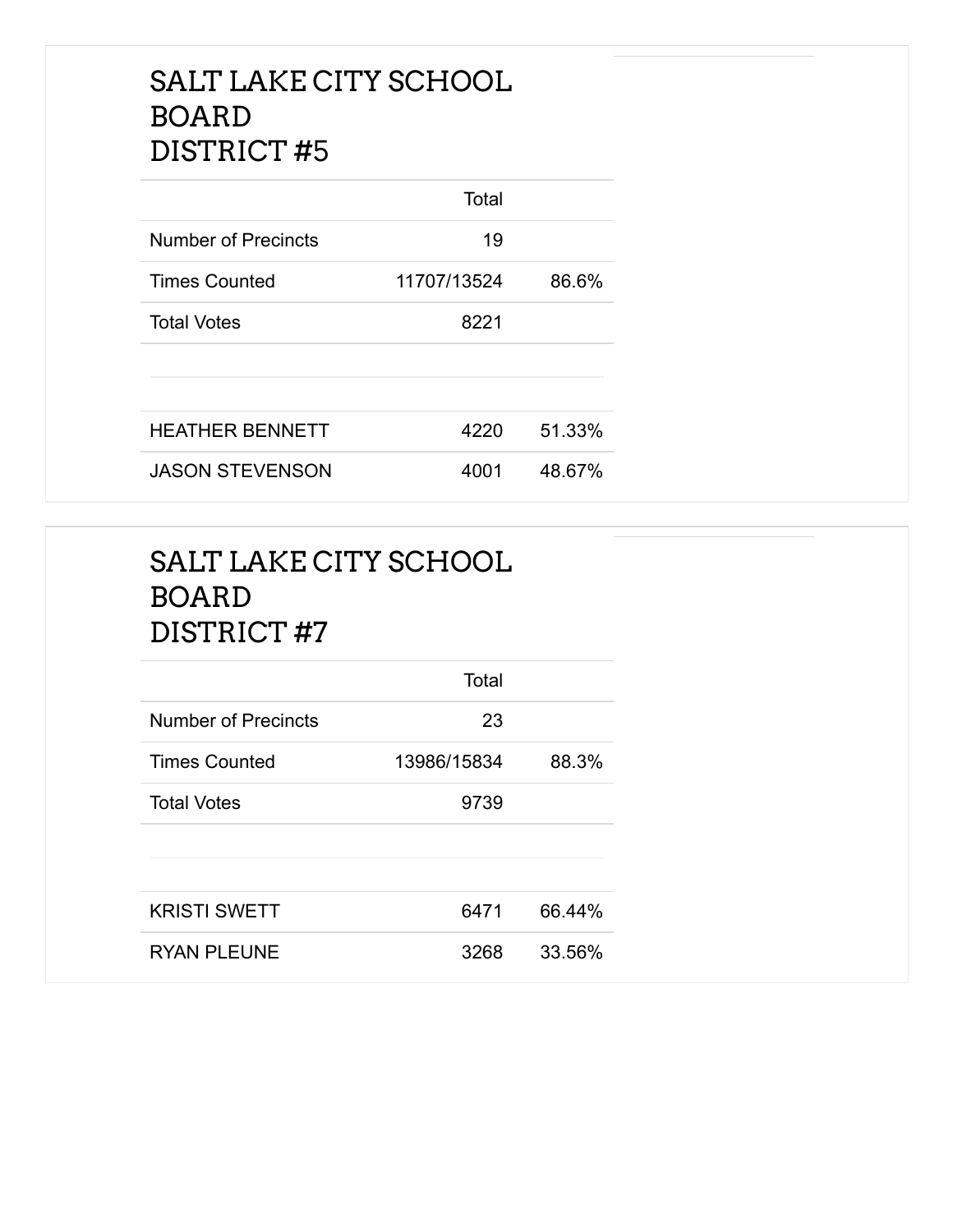### MILLCREEK CITY MAYOR

|                      | Total       |       |
|----------------------|-------------|-------|
| Number of Precincts  | 45          |       |
| <b>Times Counted</b> | 28975/32952 | 87.9% |
| <b>Total Votes</b>   | 21288       |       |
|                      |             |       |
|                      |             |       |

JEFF SILVESTRINI 21288 100.00%

### MILLCREEK CITY COUNCIL DISTRICT #1

|                      | Total     |        |
|----------------------|-----------|--------|
| Number of Precincts  | 9         |        |
| <b>Times Counted</b> | 4850/5934 | 81.7%  |
| <b>Total Votes</b>   | 3455      |        |
|                      |           |        |
|                      |           |        |
| <b>SILVIA CATTEN</b> | 1924      | 55.69% |
| <b>DIANE ANGUS</b>   | 1531      | 44.31% |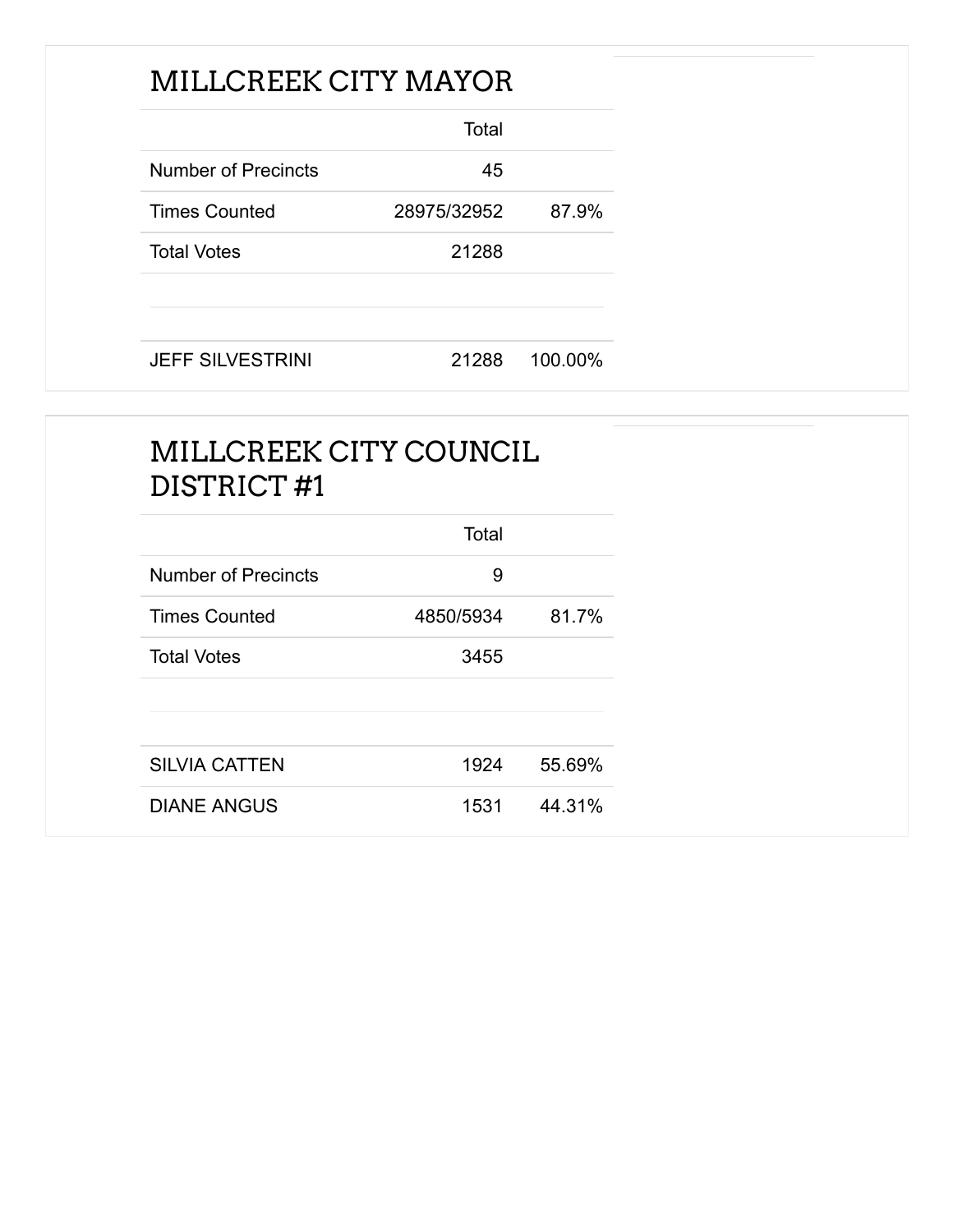#### MILLCREEK CITY COUNCIL DISTRICT #2

|                            | Total     |        |
|----------------------------|-----------|--------|
| <b>Number of Precincts</b> | 9         |        |
| <b>Times Counted</b>       | 6558/7515 | 87.3%  |
| <b>Total Votes</b>         | 4720      |        |
|                            |           |        |
|                            |           |        |
| <b>DWIGHT MARCHANT</b>     | 2561      | 54.26% |
| <b>DWAYNE A VANCE</b>      | 2159      | 45.74% |

### MILLCREEK CITY COUNCIL DISTRICT #3

|                            | Total     |        |
|----------------------------|-----------|--------|
| <b>Number of Precincts</b> | 13        |        |
| <b>Times Counted</b>       | 8282/9282 | 89.2%  |
| <b>Total Votes</b>         | 6954      |        |
|                            |           |        |
|                            |           |        |
| <b>CHERI M. JACKSON</b>    | 4033      | 58.00% |
| <b>JEM KELLER</b>          | 2921      | 42.00% |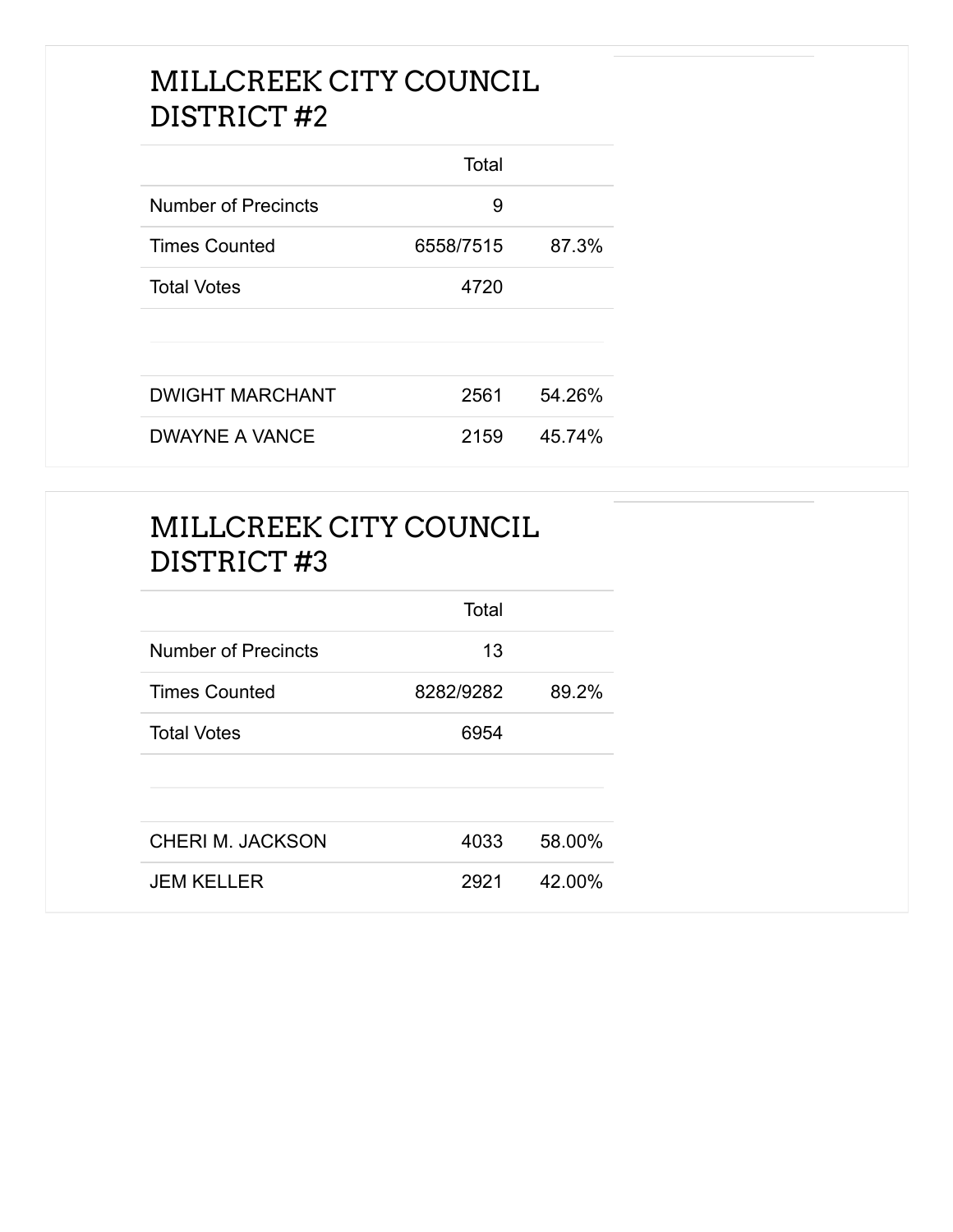### MILLCREEK CITY COUNCIL DISTRICT #4

|                                | Total      |        |
|--------------------------------|------------|--------|
| <b>Number of Precincts</b>     | 14         |        |
| <b>Times Counted</b>           | 9285/10221 | 90.8%  |
| <b>Total Votes</b>             | 7864       |        |
|                                |            |        |
|                                |            |        |
| <b>BEV UIPI</b>                | 4744       | 60.33% |
| <b>SERAYA</b><br>AMIRTHALINGAM | 3120       | 39.67% |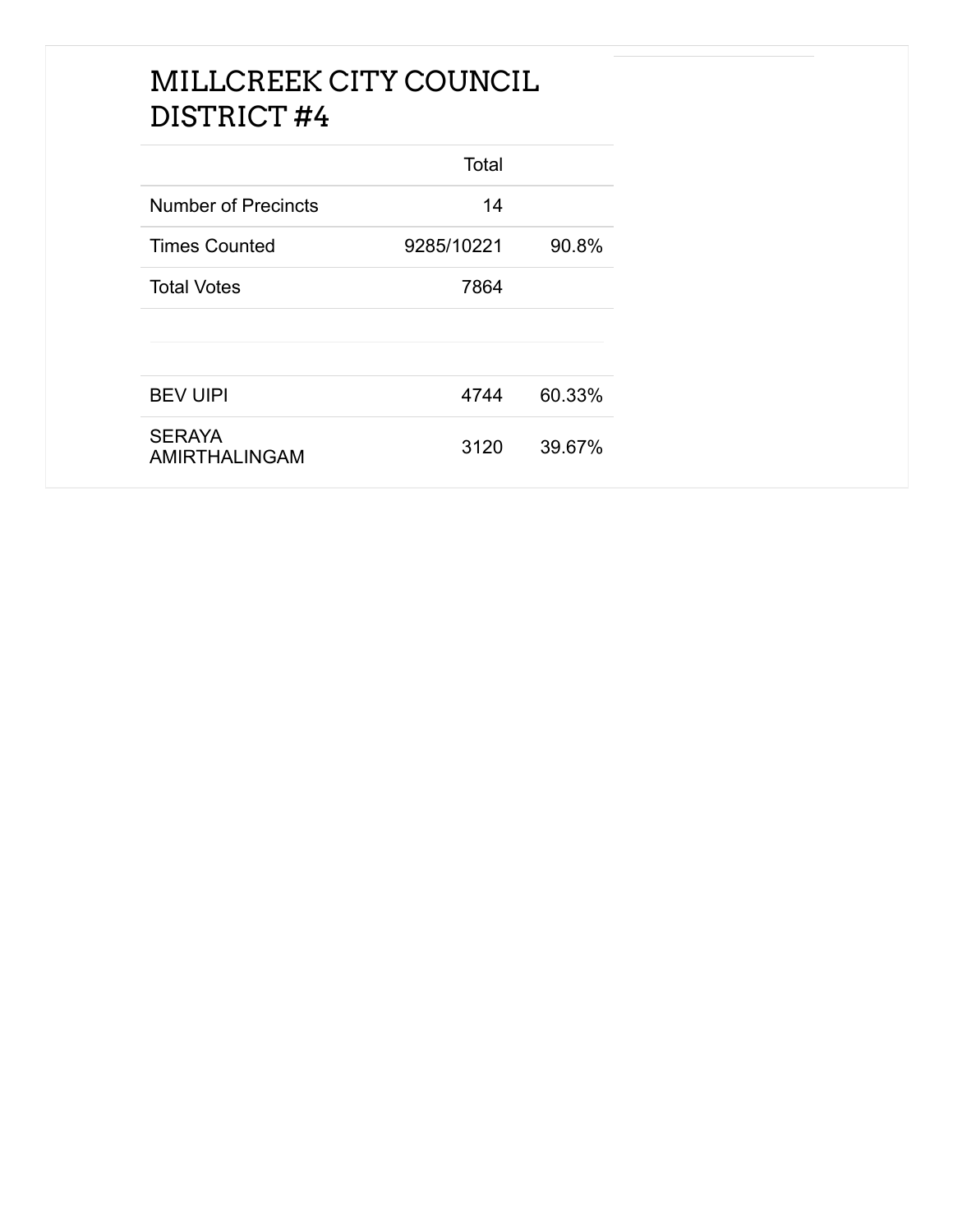#### COPPERTON METRO TOWNSHIP COUNCIL AT LARGE

|                      | Total   |       |
|----------------------|---------|-------|
| Number of Precincts  |         |       |
| <b>Times Counted</b> | 368/421 | 87.4% |
| <b>Total Votes</b>   | 1177    |       |
|                      |         |       |

| KATHLEEN RAY BAILEY          | 243 | 20.65% |
|------------------------------|-----|--------|
| <b>TESSA NICHOLE STITZER</b> | 226 | 19.20% |
| <b>RON PATRICK</b>           | 192 | 16.31% |
| <b>SEAN CLAYTON</b>          | 167 | 14.19% |
| <b>JP BAXTER</b>             | 165 | 14.02% |
| <b>CHRIS DRENT</b>           | 159 | 13.51% |
| <b>APOLLO PAZELL</b>         | 13  | 1.10%  |
| <b>Write-in Votes</b>        | 12  | 1.02%  |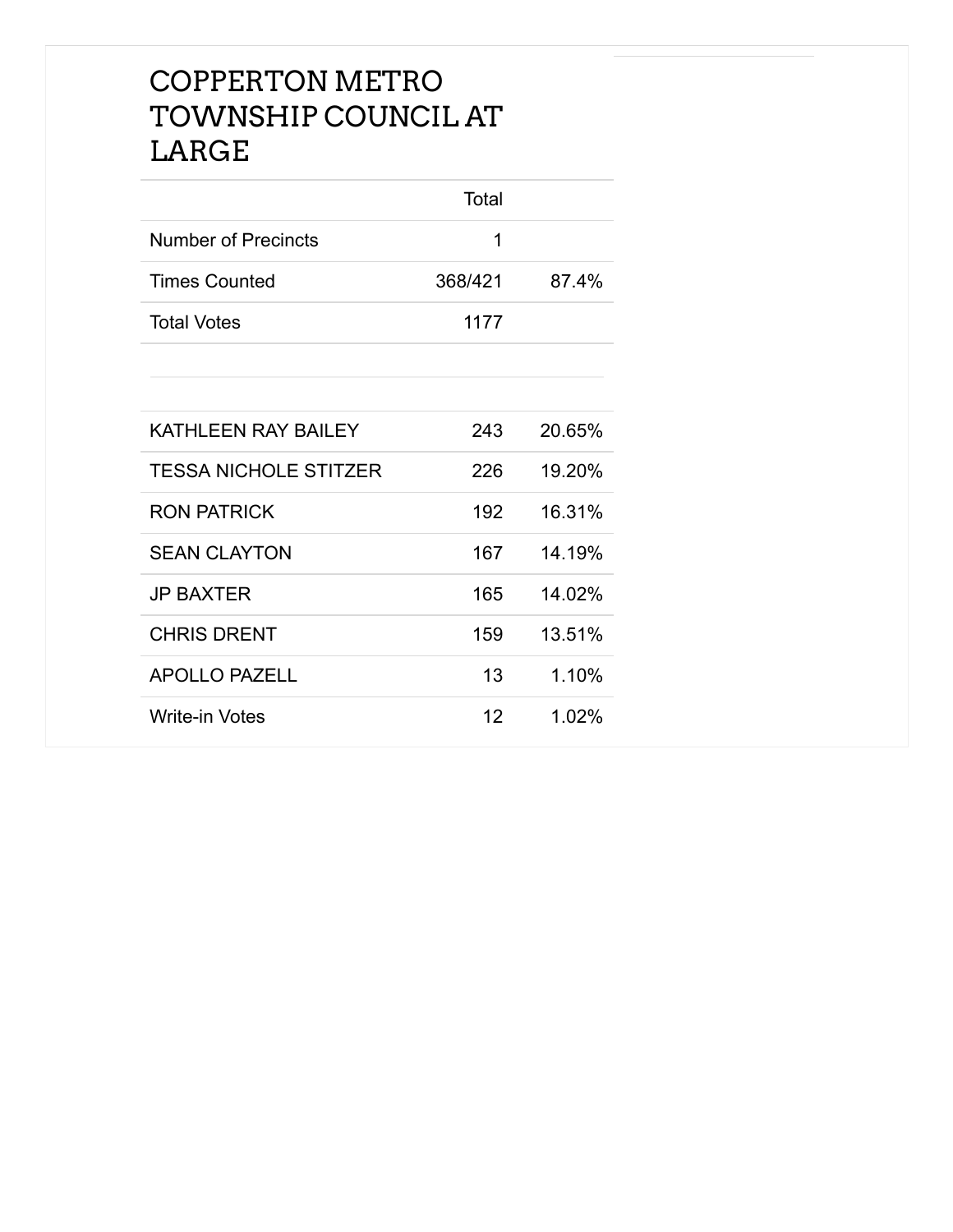#### EMIGRATION CANYON METRO TOWNSHIP COUNCIL AT LARGE

|                            | Total    |        |
|----------------------------|----------|--------|
| <b>Number of Precincts</b> | 1        |        |
| <b>Times Counted</b>       | 966/1021 | 94.6%  |
| <b>Total Votes</b>         | 3014     |        |
|                            |          |        |
|                            |          |        |
| JENNIFER HAWKES            | 472      | 15.66% |
| <b>JOE SMOLKA</b>          | 454      | 15.06% |
| <b>RICK RAILE</b>          | 420      | 13.93% |
| <b>DAVID PAUL BREMS</b>    | 397      | 13.17% |
| <b>KATHRYN CHRISTENSEN</b> | 344      | 11.41% |
| <b>STEVE HOOK</b>          | 342      | 11.35% |
| <b>GARY BOWEN</b>          | 330      | 10.95% |
| <b>BOB STAGGERS</b>        | 255      | 8.46%  |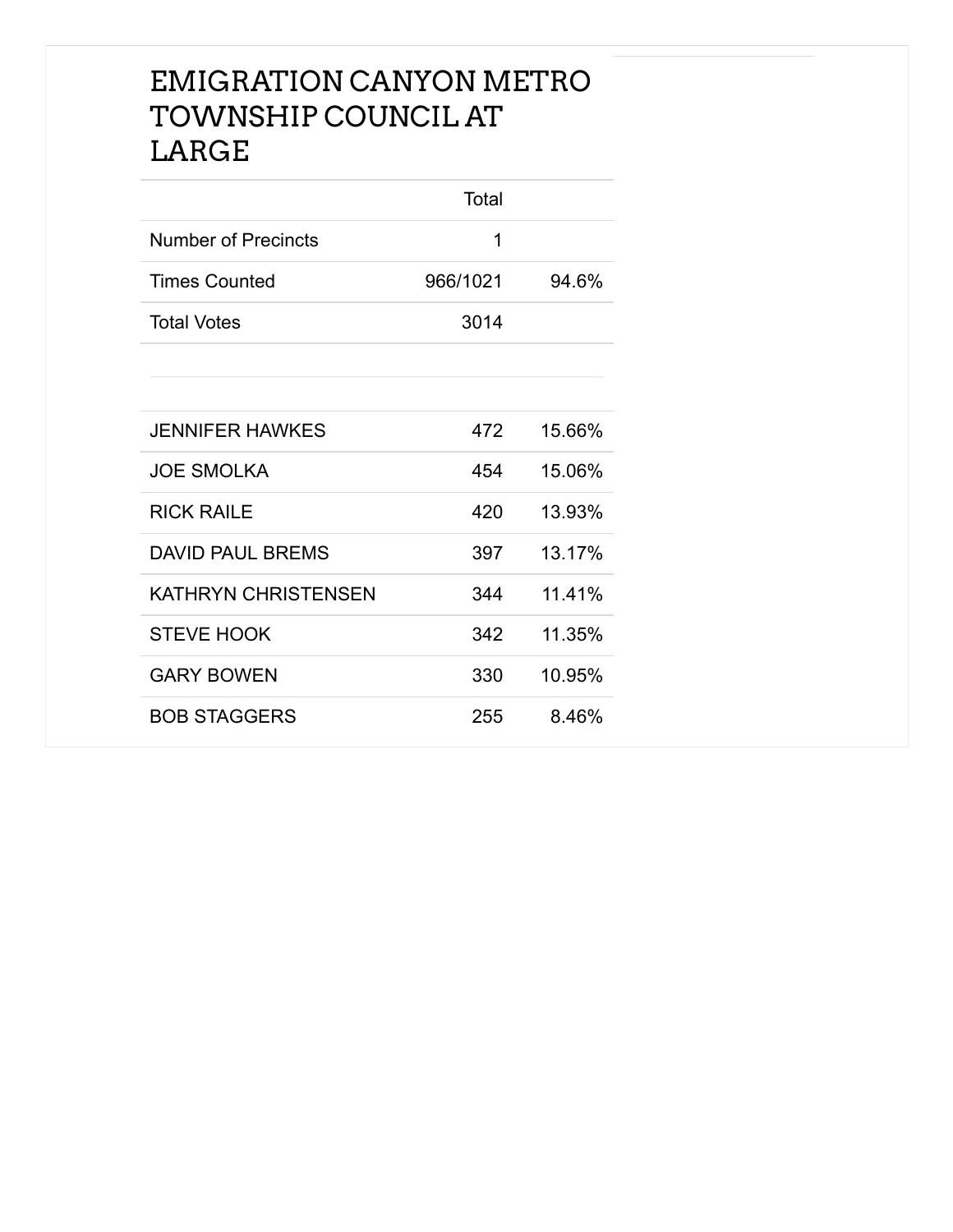#### KEARNS METRO TOWNSHIP COUNCIL DISTRICT #1

|                          | Total     |        |
|--------------------------|-----------|--------|
| Number of Precincts      | 3         |        |
| <b>Times Counted</b>     | 1598/2138 | 74.7%  |
| <b>Total Votes</b>       | 1254      |        |
|                          |           |        |
|                          |           |        |
| <b>PATRICK SCHAEFFER</b> | 653       | 52.07% |
| <b>H. BRETT HELSTEN</b>  | 601       | 47.93% |

### KEARNS METRO TOWNSHIP COUNCIL DISTRICT #2

|                            | Total     |         |
|----------------------------|-----------|---------|
| <b>Number of Precincts</b> | 4         |         |
| <b>Times Counted</b>       | 1779/2376 | 74.9%   |
| <b>Total Votes</b>         | 1311      |         |
|                            |           |         |
| <b>ALAN PETERSON</b>       | 1311      | 100.00% |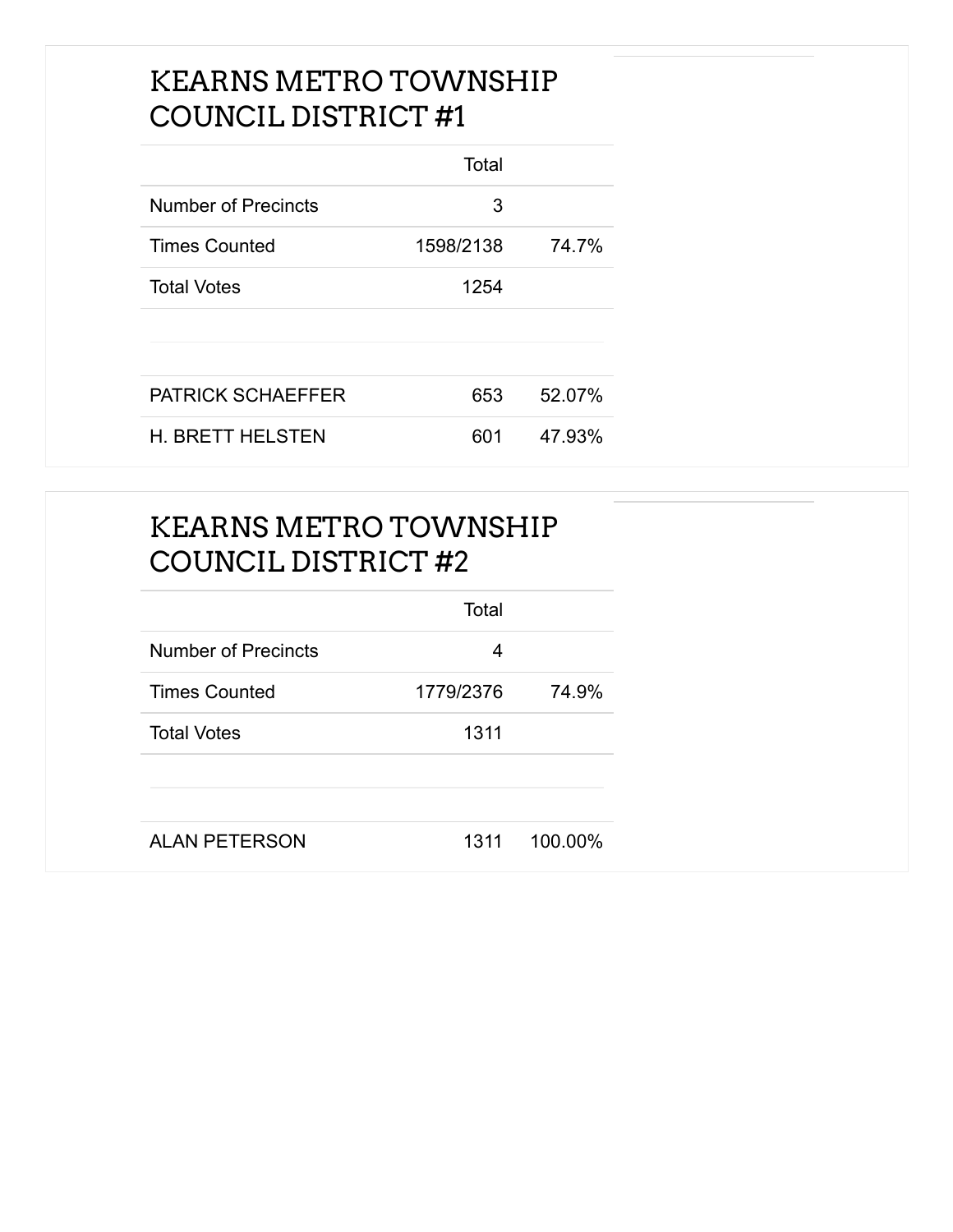#### KEARNS METRO TOWNSHIP COUNCIL DISTRICT #3

|                                             | Total     |        |
|---------------------------------------------|-----------|--------|
| Number of Precincts                         | 7         |        |
| <b>Times Counted</b>                        | 1839/2423 | 75.9%  |
| <b>Total Votes</b>                          | 1551      |        |
|                                             |           |        |
|                                             |           |        |
| <b>STEVE PERRY</b>                          | 1145      | 73.82% |
| <b>CHRISTOPHER JAMES</b><br><b>GEERTSEN</b> | 406       | 26.18% |

### KEARNS METRO TOWNSHIP COUNCIL DISTRICT #4

|                            | Total     |         |
|----------------------------|-----------|---------|
| <b>Number of Precincts</b> | 3         |         |
| <b>Times Counted</b>       | 1851/2455 | 75.4%   |
| <b>Total Votes</b>         | 1343      |         |
|                            |           |         |
|                            |           |         |
| <b>TINA SNOW</b>           | 1343      | 100.00% |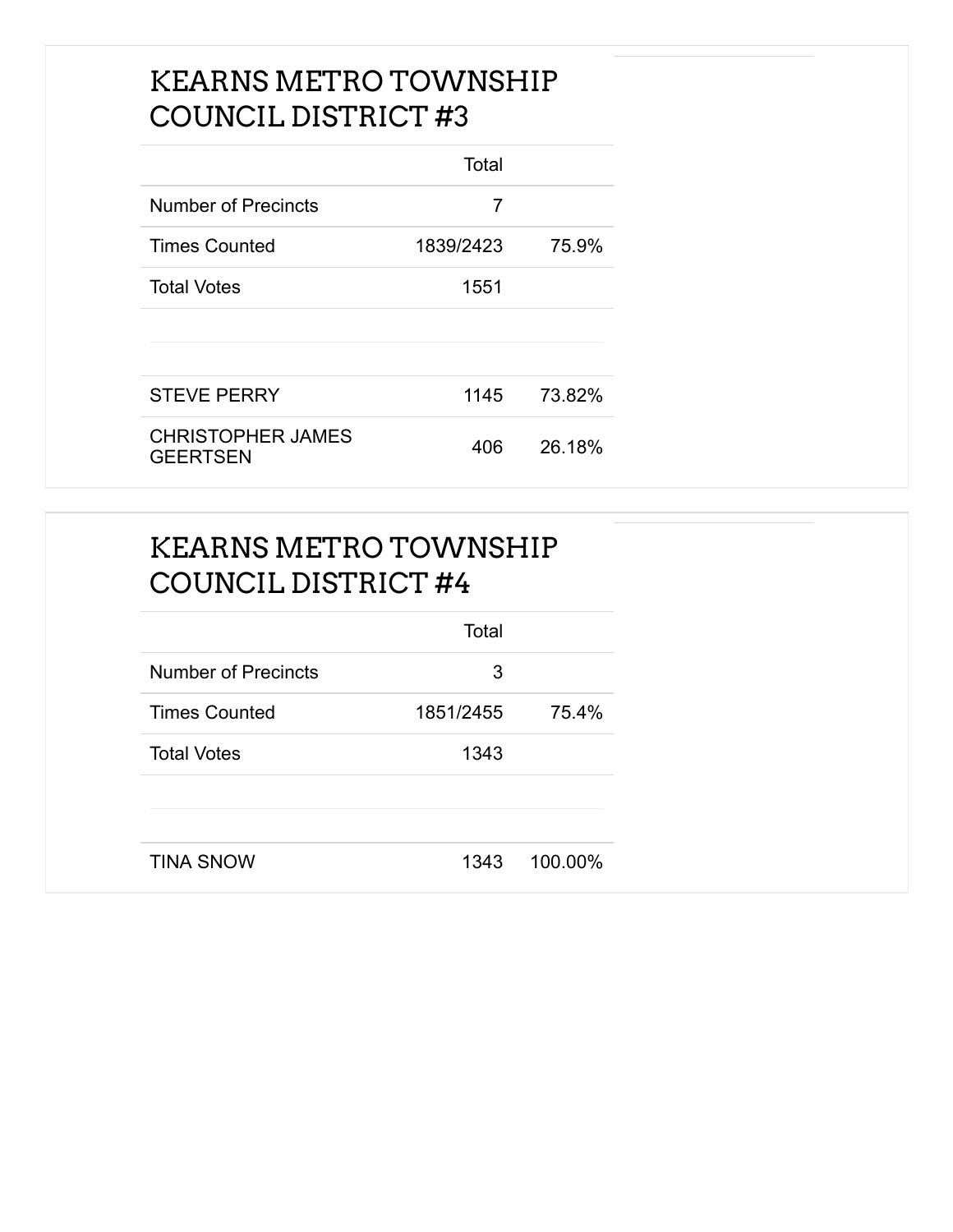#### KEARNS METRO TOWNSHIP COUNCIL DISTRICT #5

|                            | Total     |        |
|----------------------------|-----------|--------|
| <b>Number of Precincts</b> | 4         |        |
| <b>Times Counted</b>       | 1943/2524 | 77.0%  |
| <b>Total Votes</b>         | 1500      |        |
|                            |           |        |
|                            |           |        |
| <b>KELLY F. BUSH</b>       | 782       | 52.13% |
| <b>BRIAN RICHARDS</b>      | 718       | 47.87% |

### MAGNA METRO TOWNSHIP COUNCIL DISTRICT #1

|                       | Total     |        |
|-----------------------|-----------|--------|
| Number of Precincts   | 4         |        |
| <b>Times Counted</b>  | 1607/2093 | 76.8%  |
| <b>Total Votes</b>    | 1433      |        |
|                       |           |        |
|                       |           |        |
| <b>STEVE PROKOPIS</b> | 829       | 57.85% |
| <b>GEORGIA YORK</b>   | 604       | 42.15% |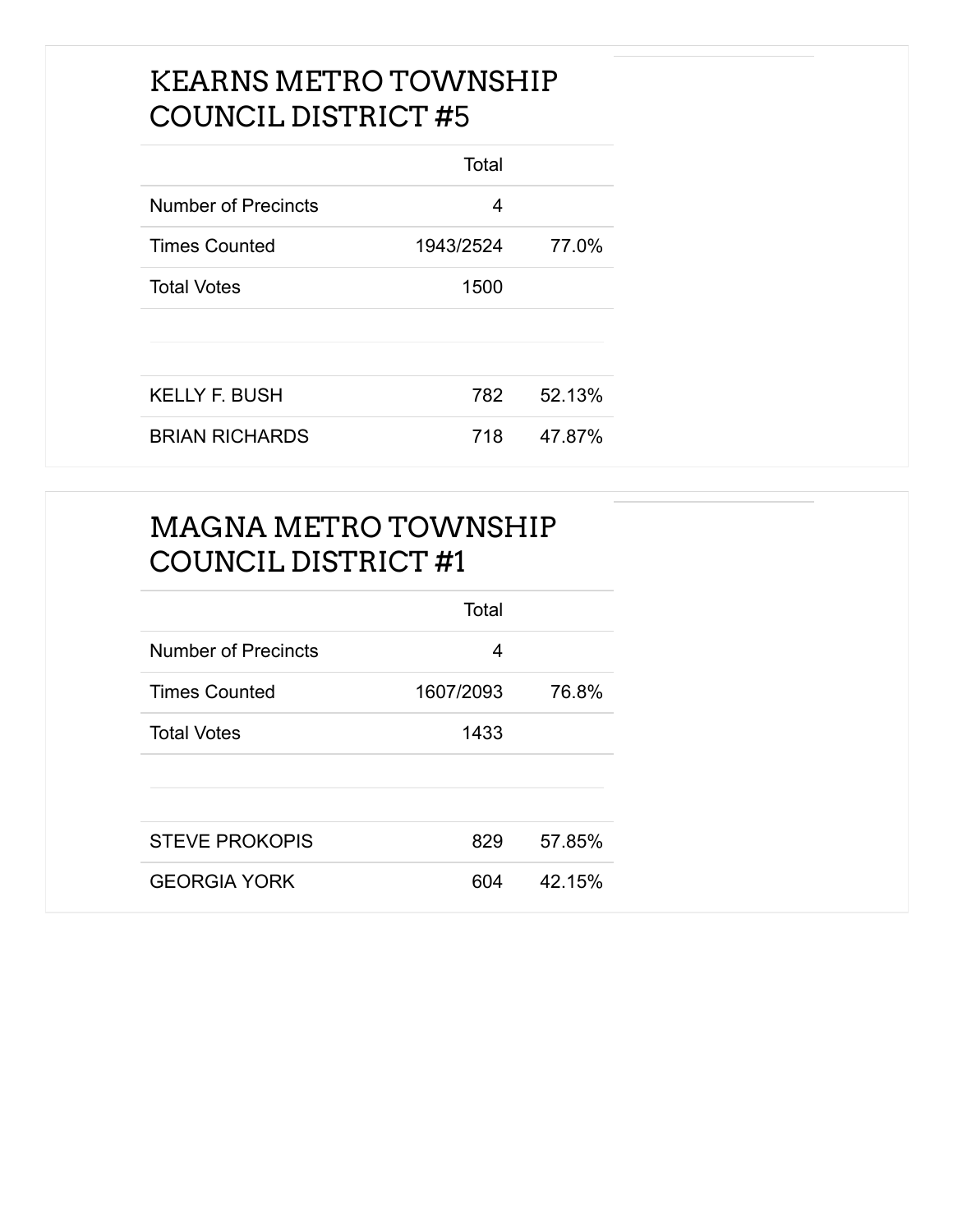#### MAGNA METRO TOWNSHIP COUNCIL DISTRICT #2

|                       | Total     |        |
|-----------------------|-----------|--------|
| Number of Precincts   | 3         |        |
| <b>Times Counted</b>  | 1457/1918 | 76.0%  |
| <b>Total Votes</b>    | 1251      |        |
|                       |           |        |
|                       |           |        |
| <b>BRINT D. PEEL</b>  | 643       | 51.40% |
| <b>MARK E ELIESON</b> | 608       | 48.60% |

### MAGNA METRO TOWNSHIP COUNCIL DISTRICT #3

|                        | Total     |        |
|------------------------|-----------|--------|
| Number of Precincts    | 3         |        |
| <b>Times Counted</b>   | 1693/2108 | 80.3%  |
| <b>Total Votes</b>     | 1475      |        |
|                        |           |        |
| DAN W. PEAY            | 740       | 50.17% |
| <b>BENNION GARDNER</b> | 735       | 49.83% |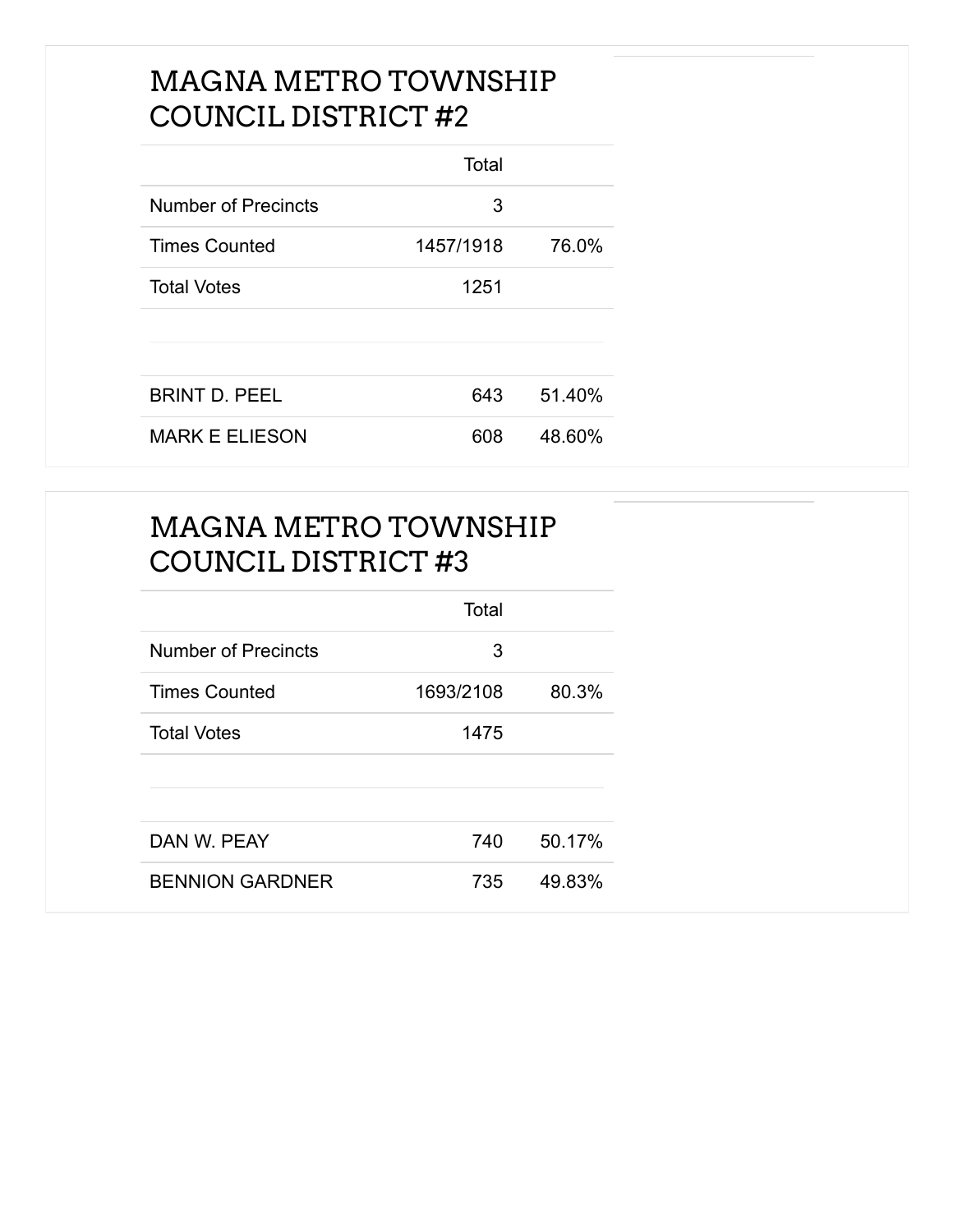#### MAGNA METRO TOWNSHIP COUNCIL DISTRICT #4

|                      | Total     |        |
|----------------------|-----------|--------|
| Number of Precincts  | 2         |        |
| <b>Times Counted</b> | 1322/1729 | 76.5%  |
| <b>Total Votes</b>   | 1127      |        |
|                      |           |        |
|                      |           |        |
| <b>TRISH HULL</b>    | 631       | 55.99% |
| <b>JOHN SUDBURY</b>  | 496       | 44.01% |

### MAGNA METRO TOWNSHIP COUNCIL DISTRICT #5

|                      | Total     |        |
|----------------------|-----------|--------|
| Number of Precincts  | 3         |        |
| <b>Times Counted</b> | 1457/1879 | 77.5%  |
| <b>Total Votes</b>   | 1135      |        |
|                      |           |        |
| <b>ERIC FERGUSON</b> | 662       | 58.33% |
| <b>STEVEN NOSACK</b> | 473       | 41.67% |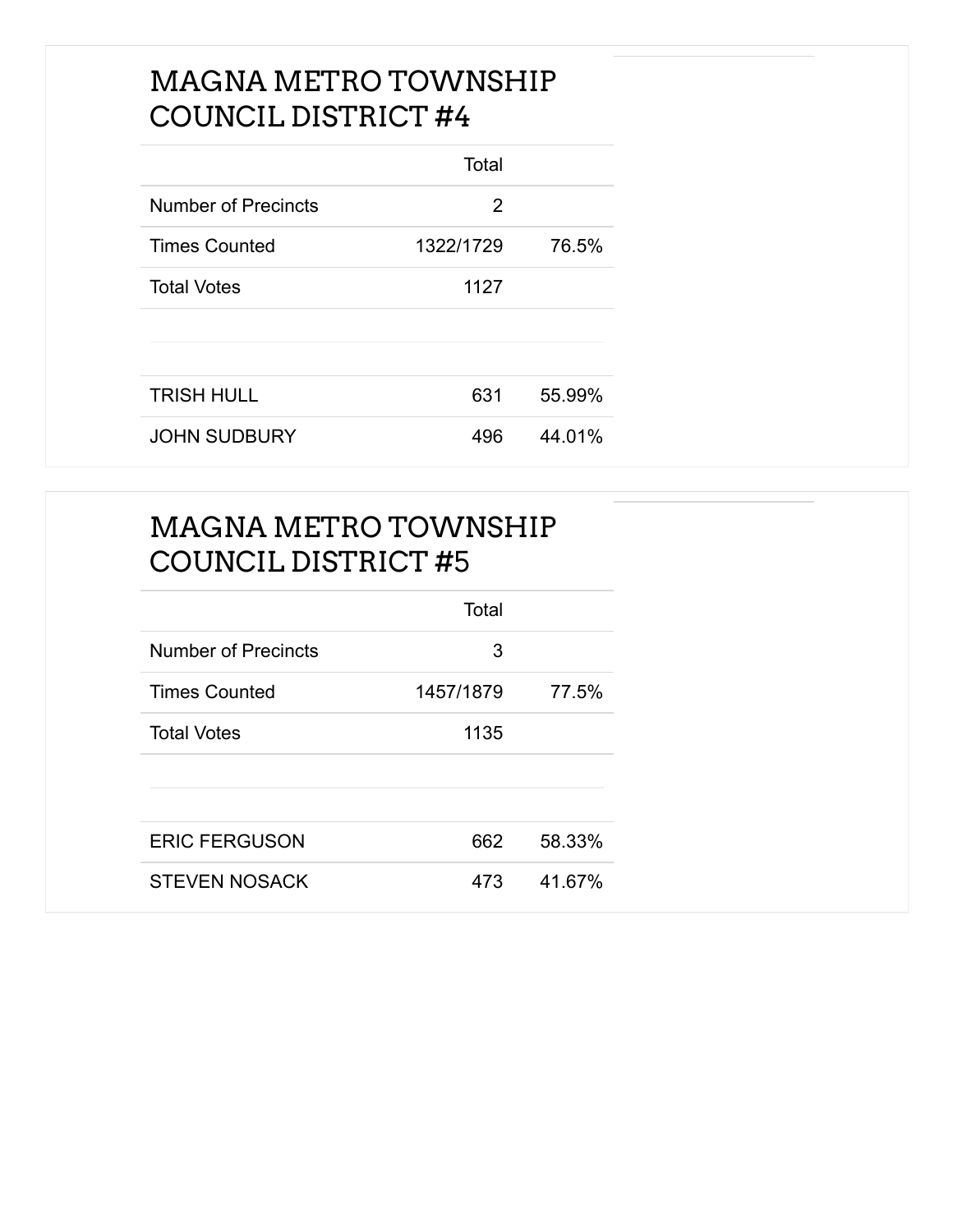#### WHITE CITY METRO TOWNSHIP COUNCIL AT LARGE

|                                        | Total     |        |
|----------------------------------------|-----------|--------|
| <b>Number of Precincts</b>             | 6         |        |
| <b>Times Counted</b>                   | 2398/2889 | 83.0%  |
| <b>Total Votes</b>                     | 7271      |        |
|                                        |           |        |
|                                        |           |        |
| <b>PAULINA FLINT</b>                   | 1237      | 17.01% |
| <b>KAY DICKERSON</b>                   | 1206      | 16.59% |
| <b>LINDA PRICE</b>                     | 1179      | 16.22% |
| <b>CODY CUTLER</b>                     | 996       | 13.70% |
| <b>ALLAN PERRY</b>                     | 943       | 12.97% |
| <b>DALE BRINKERHOFF</b>                | 833       | 11.46% |
| AARON J. STOCKHAM                      | 477       | 6.56%  |
| <b>CHRISTOPHER</b><br><b>SPAGNUOLO</b> | 400       | 5.50%  |

#### PAUL BOYD PARKER

|                            | Total         |        |
|----------------------------|---------------|--------|
| <b>Number of Precincts</b> | 829           |        |
| <b>Times Counted</b>       | 427064/510397 | 83.7%  |
| <b>Total Votes</b>         | 312804        |        |
|                            |               |        |
|                            |               |        |
| <b>YES</b>                 | 231014        | 73.85% |
| NΩ                         | 81790         | 26.15% |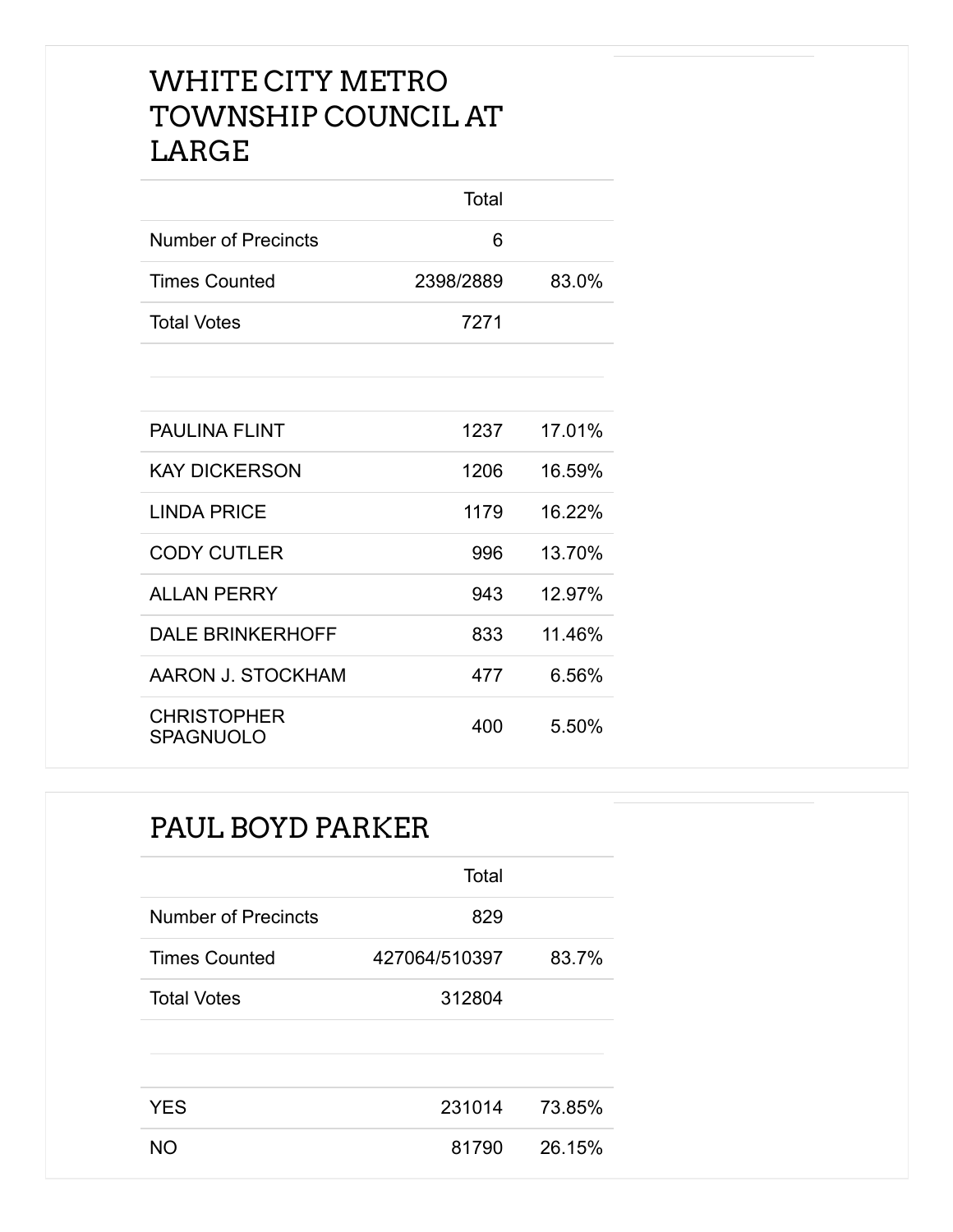### KIMBERLY KAY HORNAK

|                      | Total         |        |
|----------------------|---------------|--------|
| Number of Precincts  | 829           |        |
| <b>Times Counted</b> | 427064/510397 | 83.7%  |
| <b>Total Votes</b>   | 314413        |        |
|                      |               |        |
|                      |               |        |
| <b>YES</b>           | 242552        | 77.14% |
| <b>NO</b>            | 71861         | 22.86% |

| RANDALL N. SKANCHY         |               |        |  |
|----------------------------|---------------|--------|--|
|                            | Total         |        |  |
| <b>Number of Precincts</b> | 829           |        |  |
| <b>Times Counted</b>       | 427064/510397 | 83.7%  |  |
| <b>Total Votes</b>         | 312334        |        |  |
| <b>YES</b>                 | 228152        | 73.05% |  |
| <b>NO</b>                  | 84182         | 26.95% |  |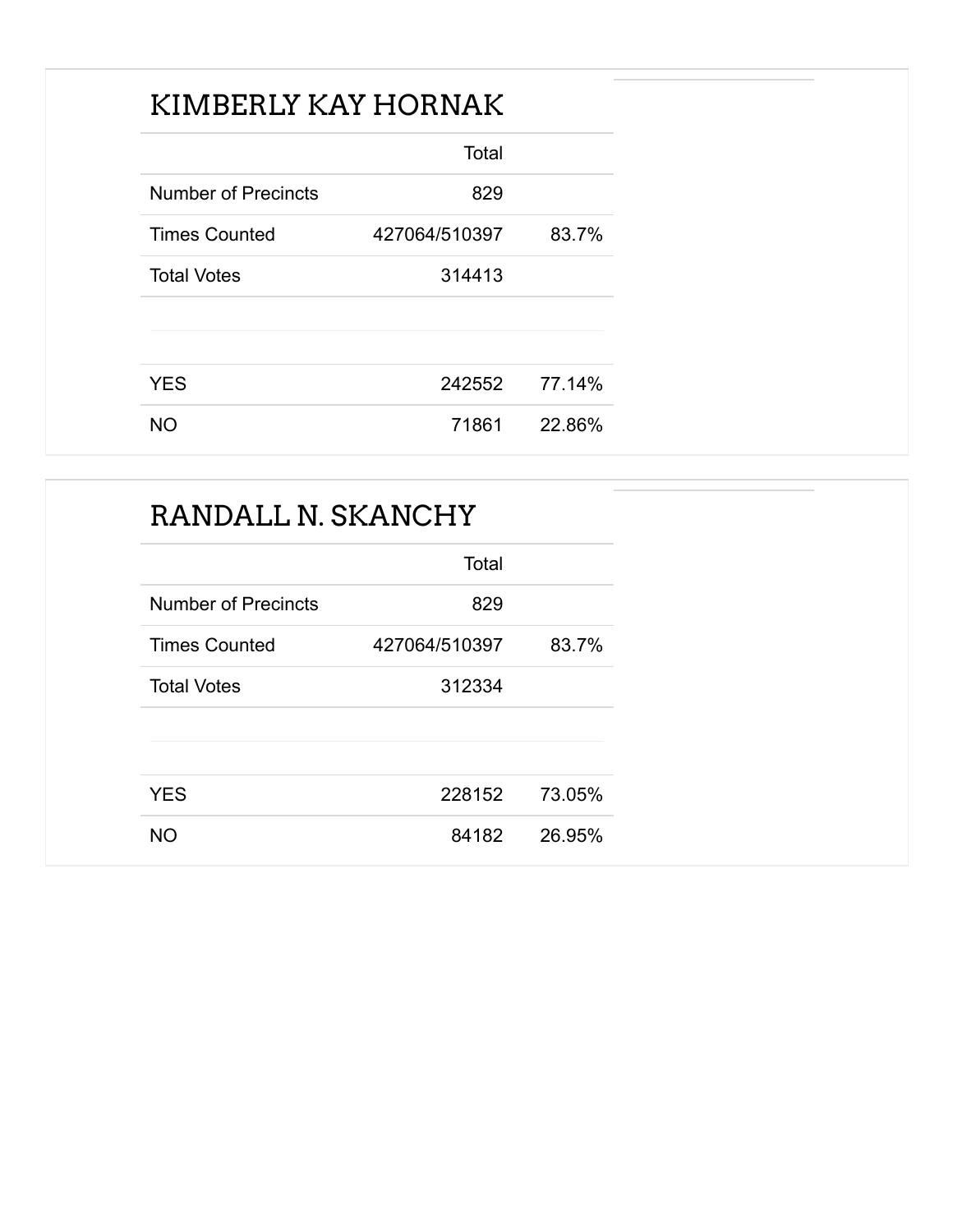### JAMES T. BLANCH

|                            | Total         |        |
|----------------------------|---------------|--------|
| <b>Number of Precincts</b> | 829           |        |
| <b>Times Counted</b>       | 427064/510397 | 83.7%  |
| <b>Total Votes</b>         | 309985        |        |
|                            |               |        |
|                            |               |        |
| <b>YES</b>                 | 232776        | 75.09% |
| NO.                        | 77209         | 24.91% |

### MARK S. KOURIS

|                            | Total         |        |
|----------------------------|---------------|--------|
| <b>Number of Precincts</b> | 829           |        |
| <b>Times Counted</b>       | 427064/510397 | 83.7%  |
| <b>Total Votes</b>         | 310203        |        |
|                            |               |        |
|                            |               |        |
| <b>YES</b>                 | 229310        | 73.92% |
| NΟ                         | 80893         | 26.08% |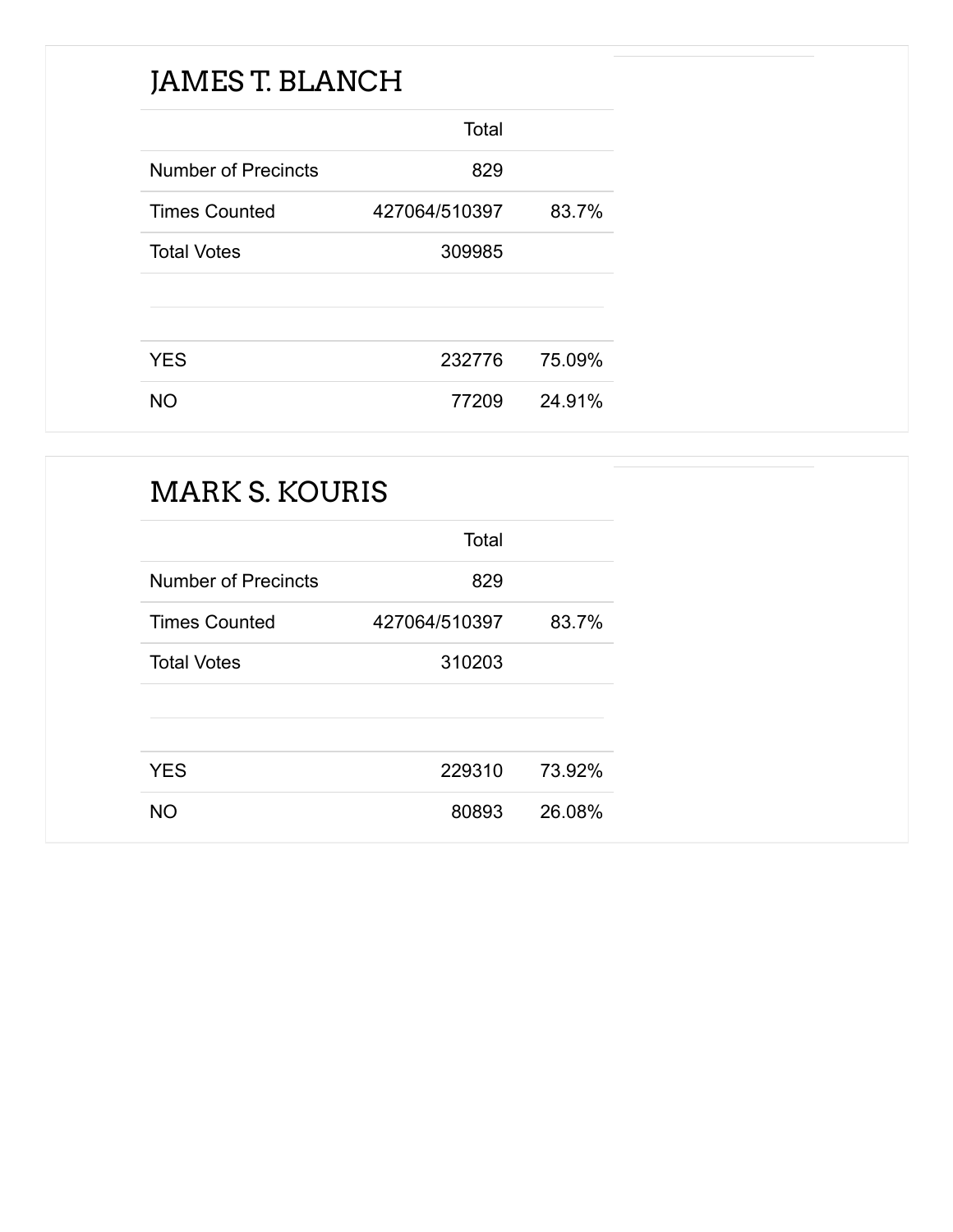### RENEE M. JIMENEZ

|                            | Total         |        |
|----------------------------|---------------|--------|
| <b>Number of Precincts</b> | 829           |        |
| <b>Times Counted</b>       | 427064/510397 | 83.7%  |
| <b>Total Votes</b>         | 312074        |        |
|                            |               |        |
|                            |               |        |
| <b>YES</b>                 | 239793        | 76.84% |
| NO.                        | 72281         | 23.16% |

| ROBERT P. FAUST            |               |        |
|----------------------------|---------------|--------|
|                            | Total         |        |
| <b>Number of Precincts</b> | 829           |        |
| <b>Times Counted</b>       | 427064/510397 | 83.7%  |
| <b>Total Votes</b>         | 310616        |        |
| <b>YES</b>                 | 222271        | 71.56% |
| <b>NO</b>                  | 88345         | 28.44% |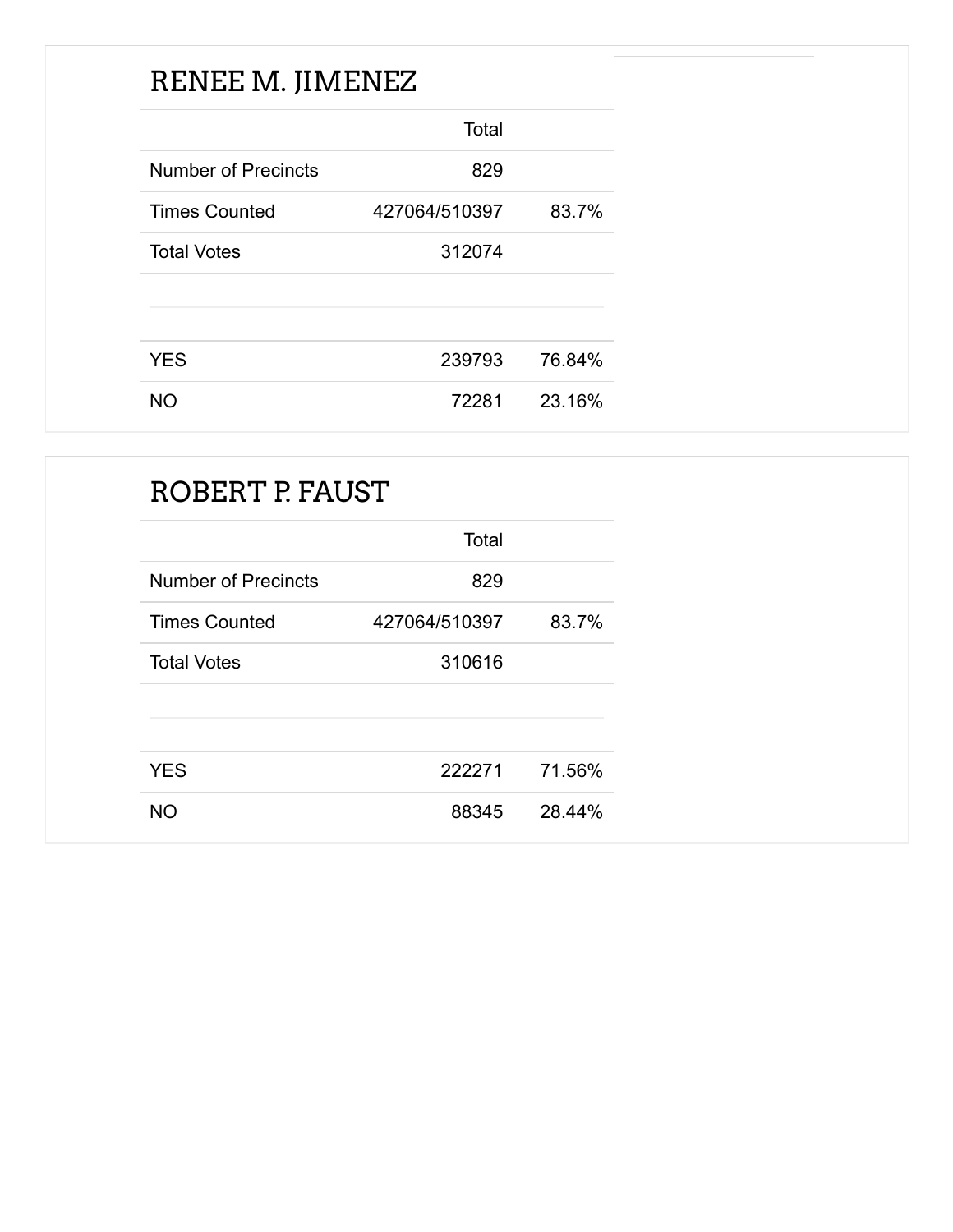### VERNICE S. TREASE

|                            | Total         |        |
|----------------------------|---------------|--------|
| <b>Number of Precincts</b> | 829           |        |
| <b>Times Counted</b>       | 427064/510397 | 83.7%  |
| <b>Total Votes</b>         | 309346        |        |
|                            |               |        |
|                            |               |        |
| <b>YES</b>                 | 233851        | 75.60% |
| <b>NO</b>                  | 75495         | 24.40% |

| SU J. CHON                 |               |        |
|----------------------------|---------------|--------|
|                            | Total         |        |
| <b>Number of Precincts</b> | 829           |        |
| <b>Times Counted</b>       | 427064/510397 | 83.7%  |
| <b>Total Votes</b>         | 316311        |        |
| <b>YES</b>                 | 180901        | 57.19% |
| <b>NO</b>                  | 135410        | 42.81% |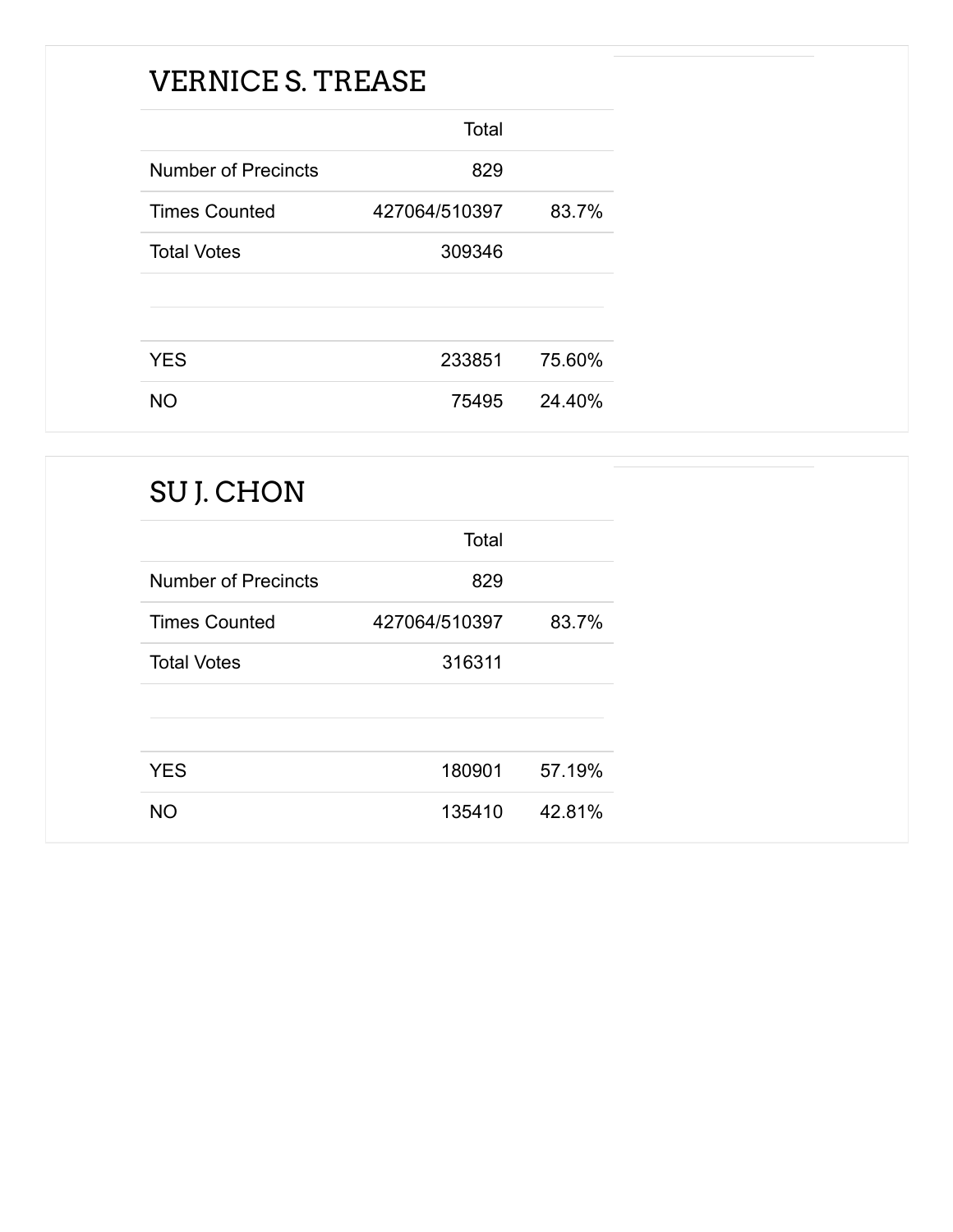# JAMES R. MICHIE, JR.

|                            | Total         |        |
|----------------------------|---------------|--------|
| <b>Number of Precincts</b> | 829           |        |
| <b>Times Counted</b>       | 427064/510397 | 83.7%  |
| <b>Total Votes</b>         | 309667        |        |
|                            |               |        |
|                            |               |        |
| <b>YES</b>                 | 233511        | 75.41% |
| <b>NO</b>                  | 76156         | 24.59% |

### MARK W. MAY

|                            | Total         |        |
|----------------------------|---------------|--------|
| <b>Number of Precincts</b> | 829           |        |
| <b>Times Counted</b>       | 427064/510397 | 83.7%  |
| <b>Total Votes</b>         | 308498        |        |
|                            |               |        |
|                            |               |        |
| <b>YES</b>                 | 227925        | 73.88% |
| NΟ                         | 80573         | 26.12% |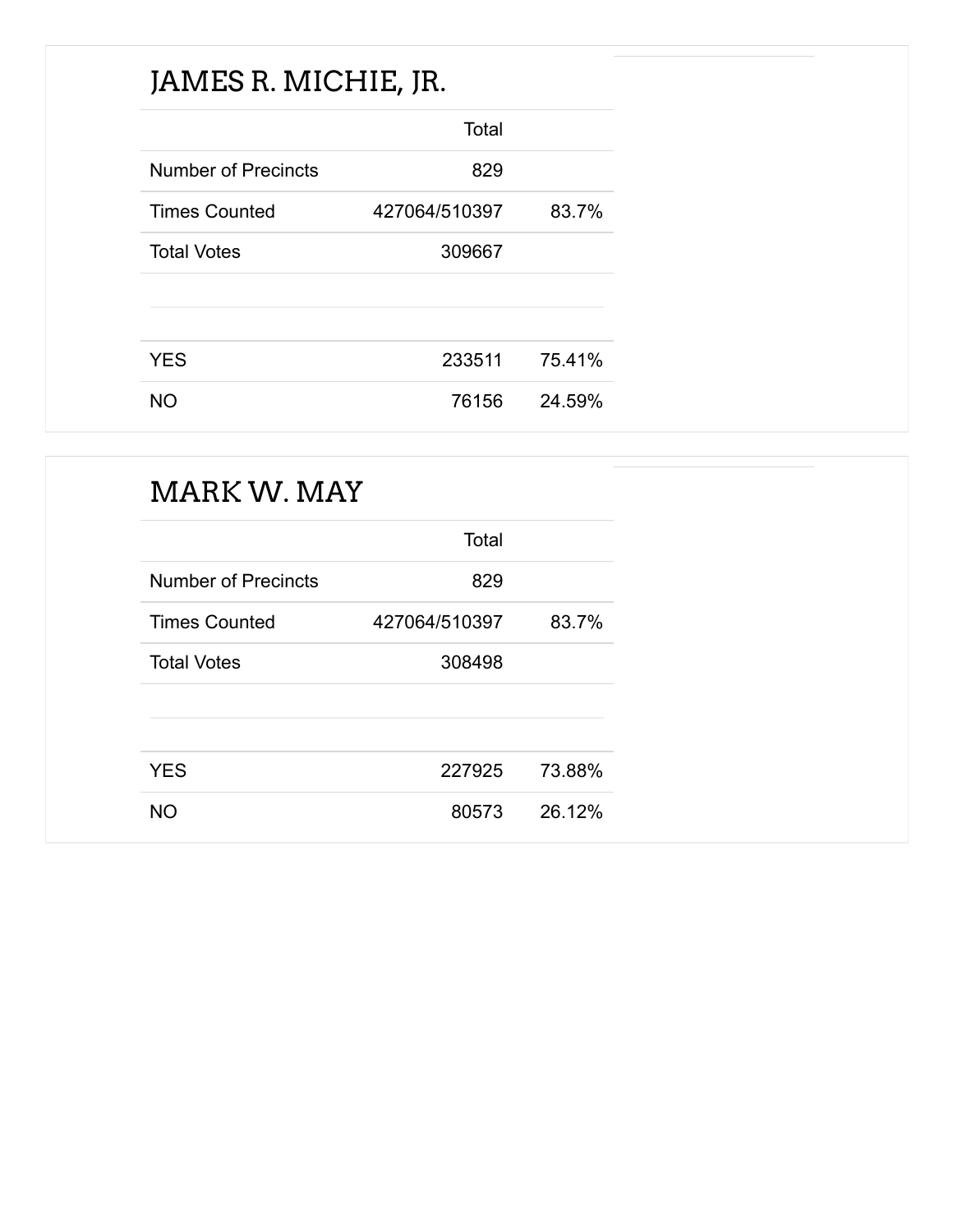### BRUCE C. LUBECK

|                            | Total         |        |
|----------------------------|---------------|--------|
| <b>Number of Precincts</b> | 829           |        |
| <b>Times Counted</b>       | 427064/510397 | 83.7%  |
| <b>Total Votes</b>         | 306885        |        |
|                            |               |        |
|                            |               |        |
| <b>YES</b>                 | 227404        | 74.10% |
| NO.                        | 79481         | 25.90% |

### BARRY G. LAWRENCE

|                            | Total         |        |
|----------------------------|---------------|--------|
| <b>Number of Precincts</b> | 829           |        |
| <b>Times Counted</b>       | 427064/510397 | 83.7%  |
| <b>Total Votes</b>         | 303668        |        |
|                            |               |        |
|                            |               |        |
| <b>YES</b>                 | 228241        | 75.16% |
| NΟ                         | 75427         | 24.84% |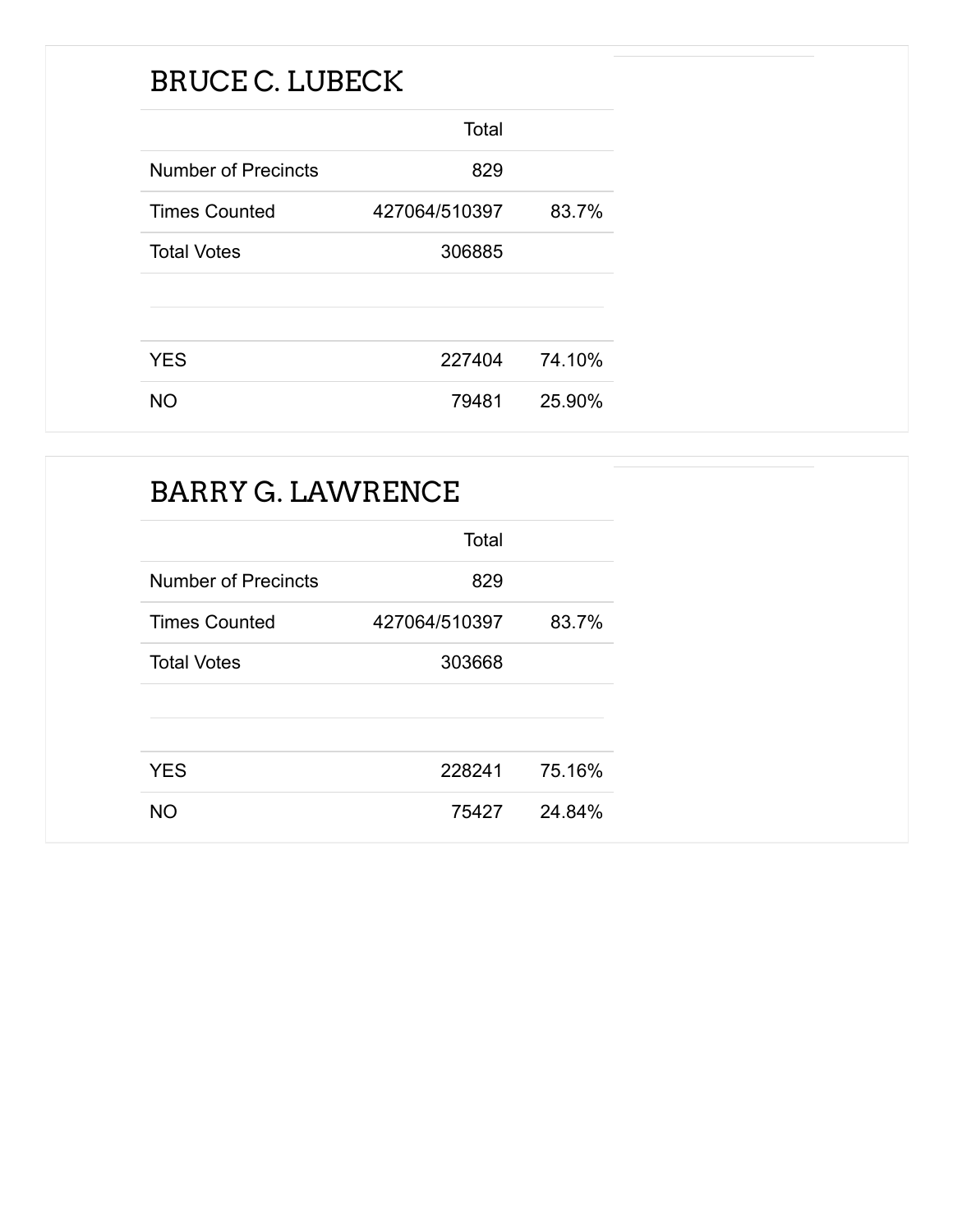### DANIEL F. BERTCH

|                            | Total       |        |
|----------------------------|-------------|--------|
| <b>Number of Precincts</b> | 23          |        |
| <b>Times Counted</b>       | 18291/21155 | 86.5%  |
| <b>Total Votes</b>         | 12635       |        |
|                            |             |        |
|                            |             |        |
| <b>YES</b>                 | 9576        | 75.79% |
| NO.                        | 3059        | 24.21% |

### JOHN L. BAXTER

|                            | Total       |        |
|----------------------------|-------------|--------|
| <b>Number of Precincts</b> | 124         |        |
| <b>Times Counted</b>       | 77477/89886 | 86.2%  |
| <b>Total Votes</b>         | 50487       |        |
|                            |             |        |
|                            |             |        |
| <b>YES</b>                 | 39046       | 77.34% |
| NO.                        | 11441       | 22.66% |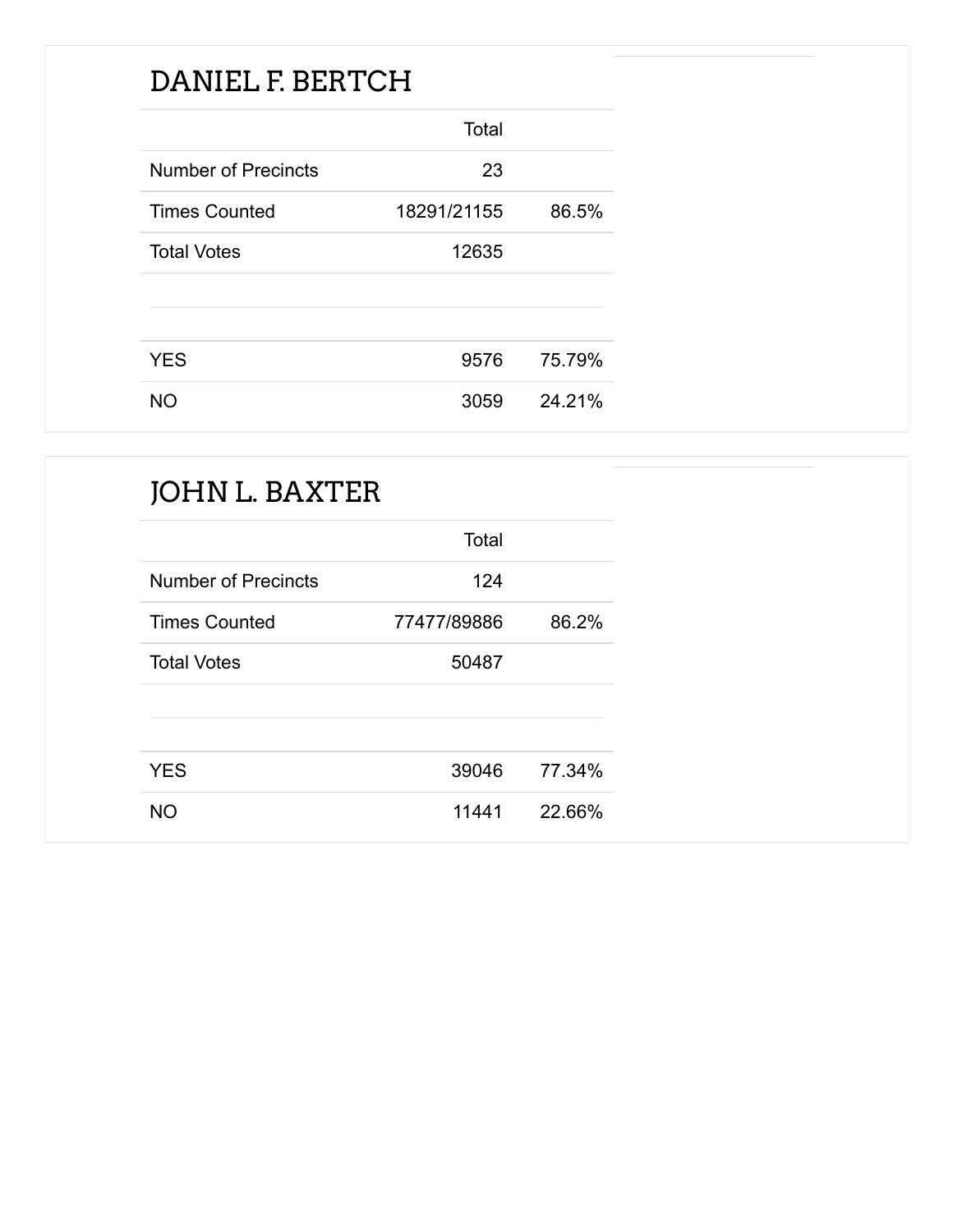### CLINTON E. BALMFORTH

|                            | Total         |        |
|----------------------------|---------------|--------|
| <b>Number of Precincts</b> | 829           |        |
| <b>Times Counted</b>       | 427064/510397 | 83.7%  |
| <b>Total Votes</b>         | 301251        |        |
|                            |               |        |
|                            |               |        |
| <b>YES</b>                 | 221278        | 73.45% |
| <b>NO</b>                  | 79973         | 26.55% |

| <b>GREGORY L. BOWN</b>     |             |        |
|----------------------------|-------------|--------|
|                            | Total       |        |
| <b>Number of Precincts</b> | 30          |        |
| <b>Times Counted</b>       | 17923/21052 | 85.1%  |
| <b>Total Votes</b>         | 13525       |        |
|                            |             |        |
| <b>YES</b>                 | 10289       | 76.07% |
| <b>NO</b>                  | 3236        | 23.93% |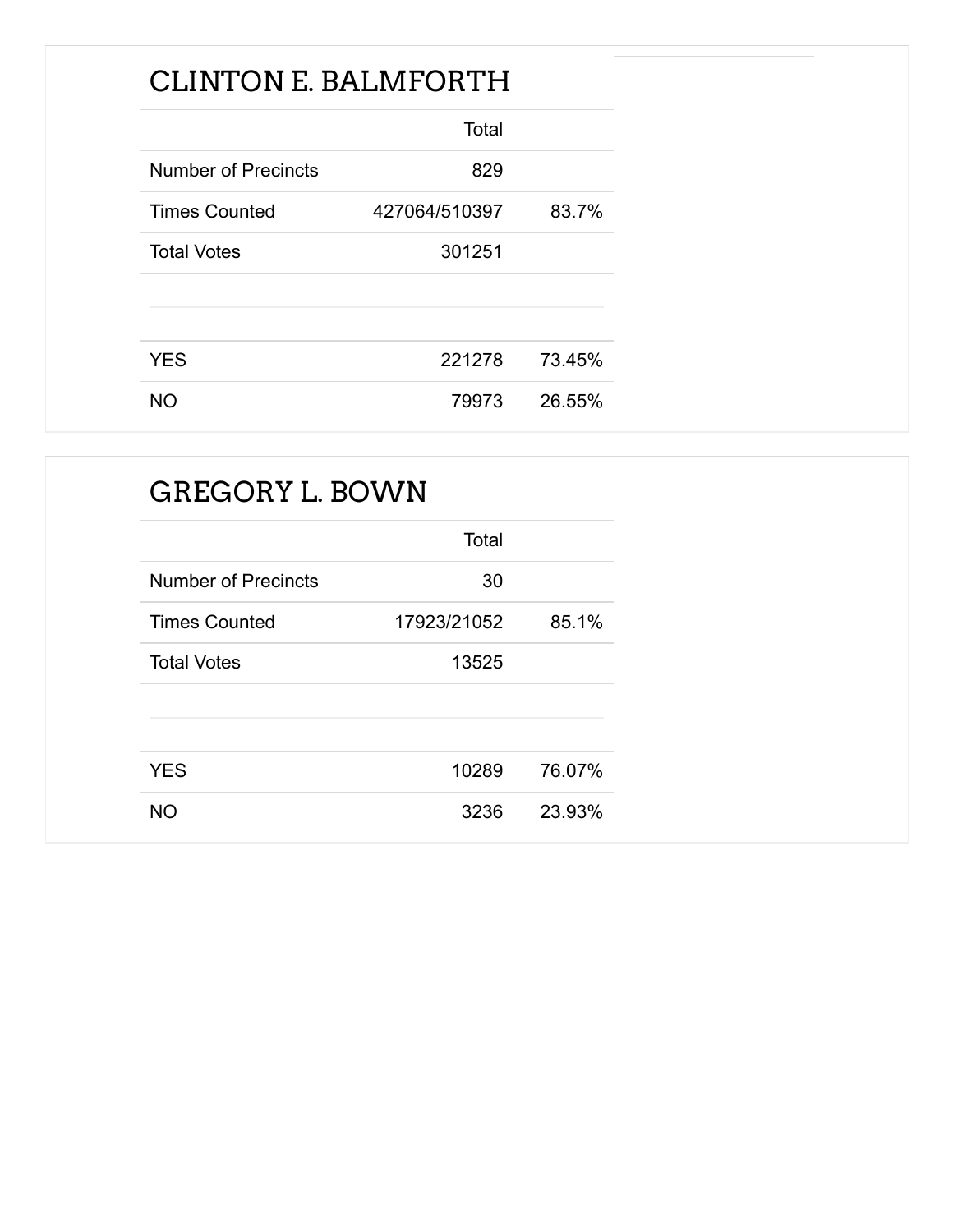### RONALD E. KUNZ

|                            | Total       |        |
|----------------------------|-------------|--------|
| <b>Number of Precincts</b> | 68          |        |
| <b>Times Counted</b>       | 38172/47993 | 79.5%  |
| <b>Total Votes</b>         | 29195       |        |
|                            |             |        |
|                            |             |        |
| <b>YES</b>                 | 21091       | 72.24% |
| NO.                        | 8104        | 27.76% |

# MICHAEL W. KWAN

|                            | Total       |        |
|----------------------------|-------------|--------|
| <b>Number of Precincts</b> | 42          |        |
| <b>Times Counted</b>       | 21431/26553 | 80.7%  |
| <b>Total Votes</b>         | 16624       |        |
|                            |             |        |
|                            |             |        |
| <b>YES</b>                 | 12108       | 72.83% |
| NΟ                         | 4516        | 27.17% |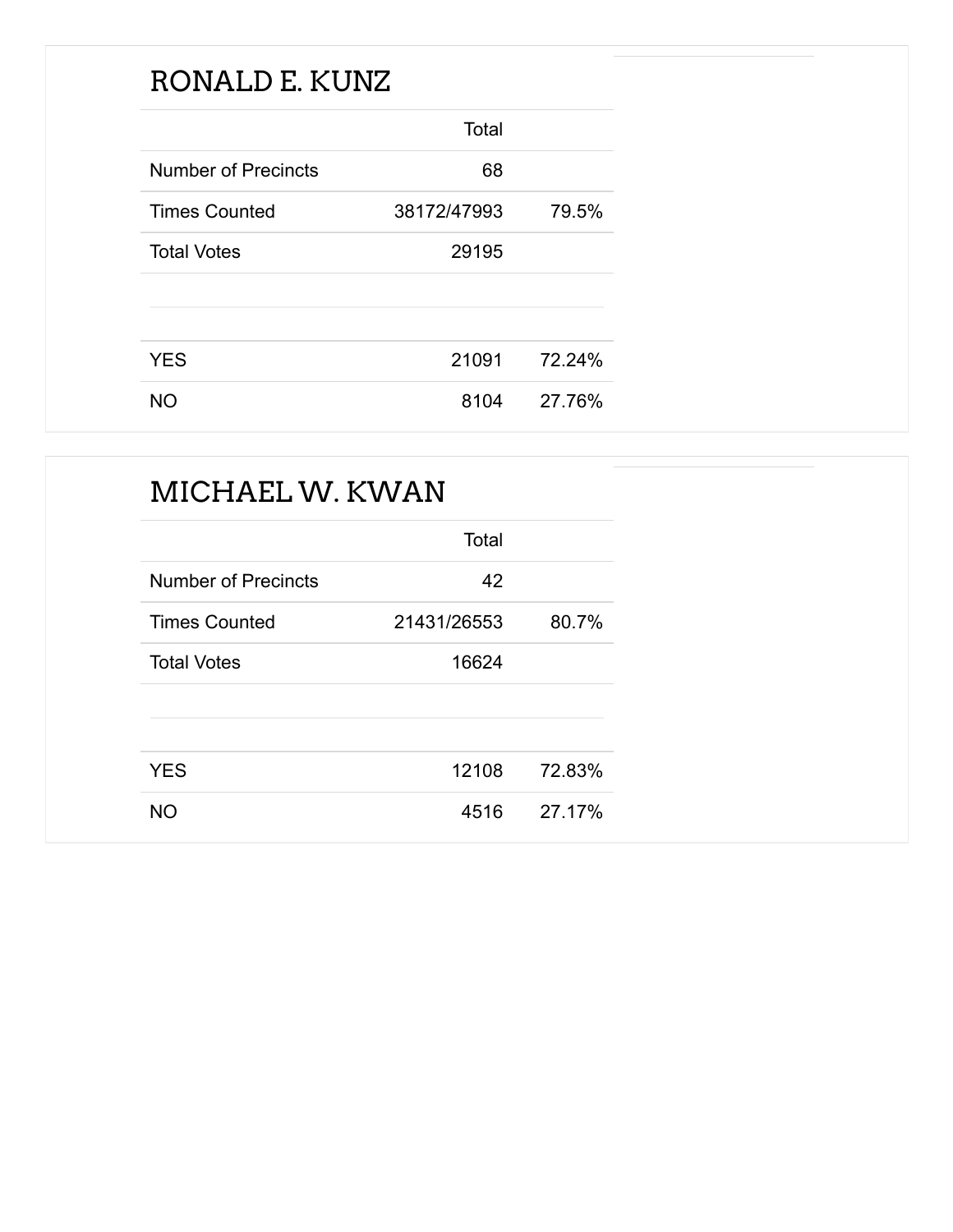### JEANNE M. ROBISON

|                            | Total       |        |
|----------------------------|-------------|--------|
| <b>Number of Precincts</b> | 124         |        |
| <b>Times Counted</b>       | 77477/89886 | 86.2%  |
| <b>Total Votes</b>         | 50008       |        |
|                            |             |        |
|                            |             |        |
| <b>YES</b>                 | 37416       | 74.82% |
| NΟ                         | 12592       | 25.18% |

### CLINTEPIOUS T. GILMORE

|                            | Total       |        |
|----------------------------|-------------|--------|
| <b>Number of Precincts</b> | 76          |        |
| <b>Times Counted</b>       | 34208/45012 | 76.0%  |
| <b>Total Votes</b>         | 26363       |        |
|                            |             |        |
|                            |             |        |
| <b>YES</b>                 | 18893       | 71.66% |
| NΟ                         | 7470        | 28.34% |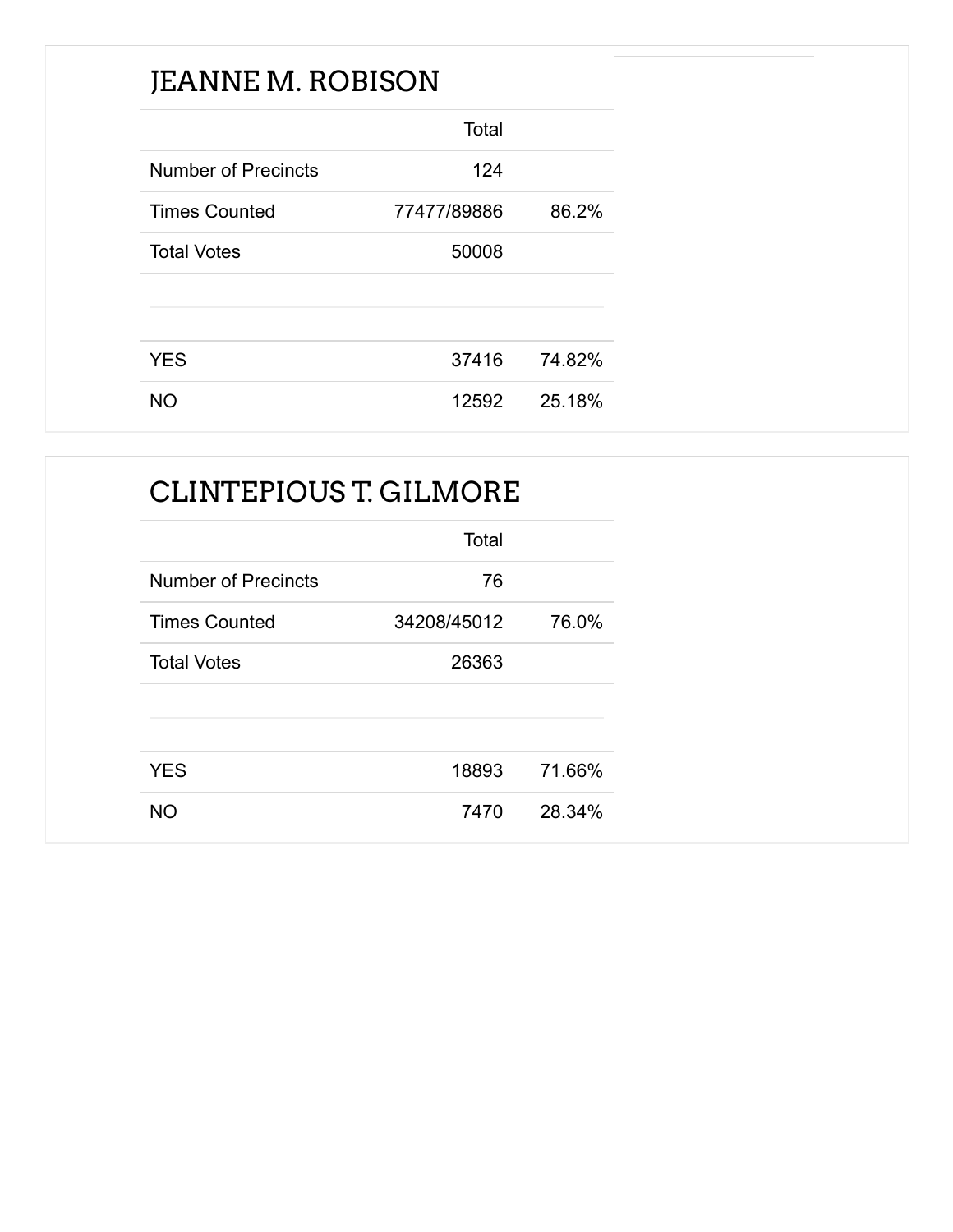### SHAUNA GRAVES-ROBERTSON

|                            | Total         |        |
|----------------------------|---------------|--------|
| <b>Number of Precincts</b> | 829           |        |
| <b>Times Counted</b>       | 427064/510397 | 83.7%  |
| <b>Total Votes</b>         | 304868        |        |
|                            |               |        |
|                            |               |        |
| <b>YES</b>                 | 231037        | 75.78% |
| NO.                        | 73831         | 24.22% |

### PAUL C. FARR

|                            | Total       |        |
|----------------------------|-------------|--------|
| <b>Number of Precincts</b> | 79          |        |
| <b>Times Counted</b>       | 43961/51231 | 85.8%  |
| <b>Total Votes</b>         | 31574       |        |
|                            |             |        |
|                            |             |        |
| <b>YES</b>                 | 23594       | 74.73% |
| <b>NO</b>                  | 7980        | 25.27% |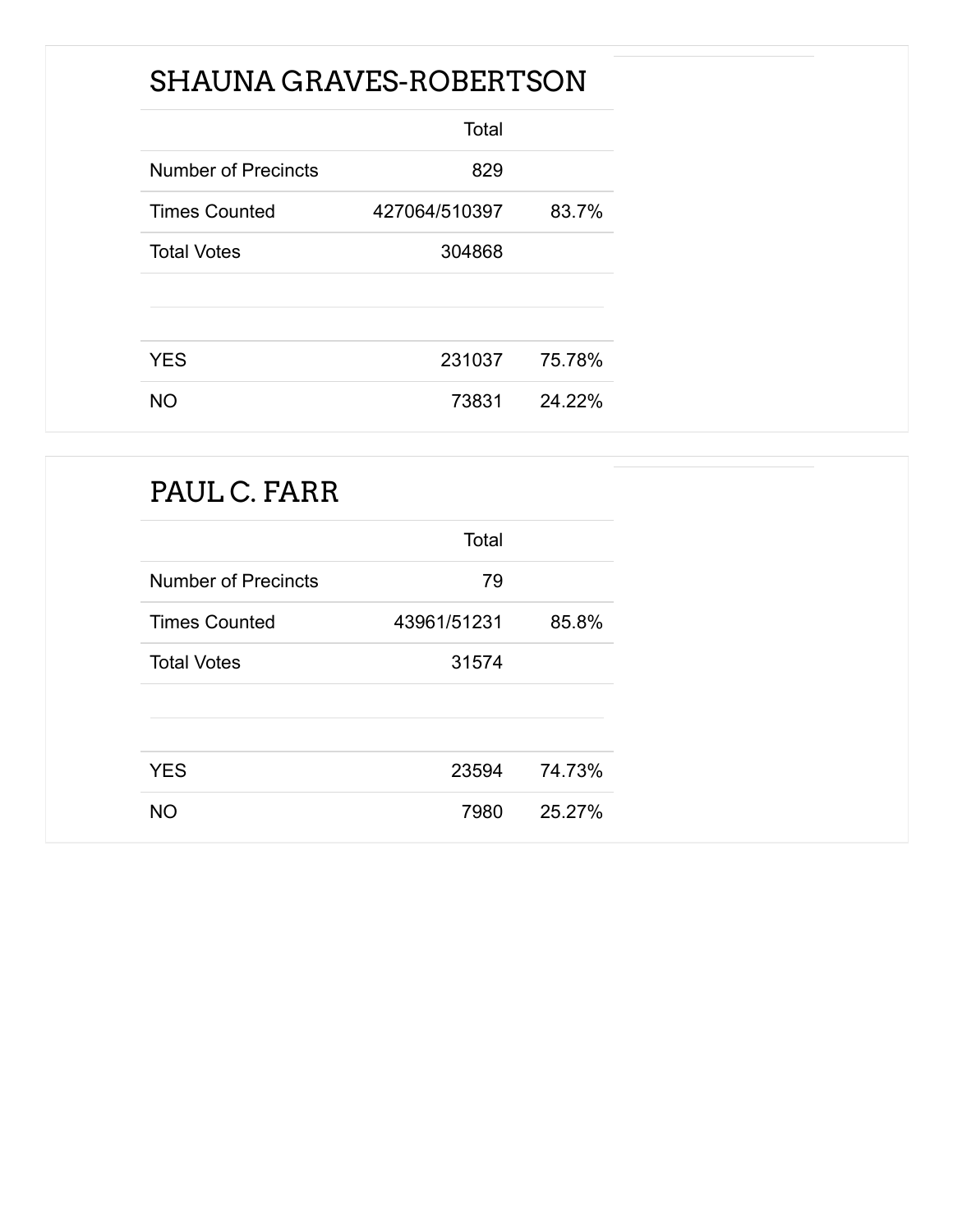### W. PAUL THOMPSON

|                            | Total       |        |
|----------------------------|-------------|--------|
| <b>Number of Precincts</b> | 52          |        |
| <b>Times Counted</b>       | 22366/26111 | 85.7%  |
| <b>Total Votes</b>         | 16420       |        |
|                            |             |        |
|                            |             |        |
| <b>YES</b>                 | 12370       | 75.33% |
| NΟ                         | 4050        | 24.67% |

# MARSHA C. THOMAS Total Number of Precincts 42 Times Counted 21431/26553 80.7% Total Votes 16373 YES 12706 77.60% NO 3667 22.40%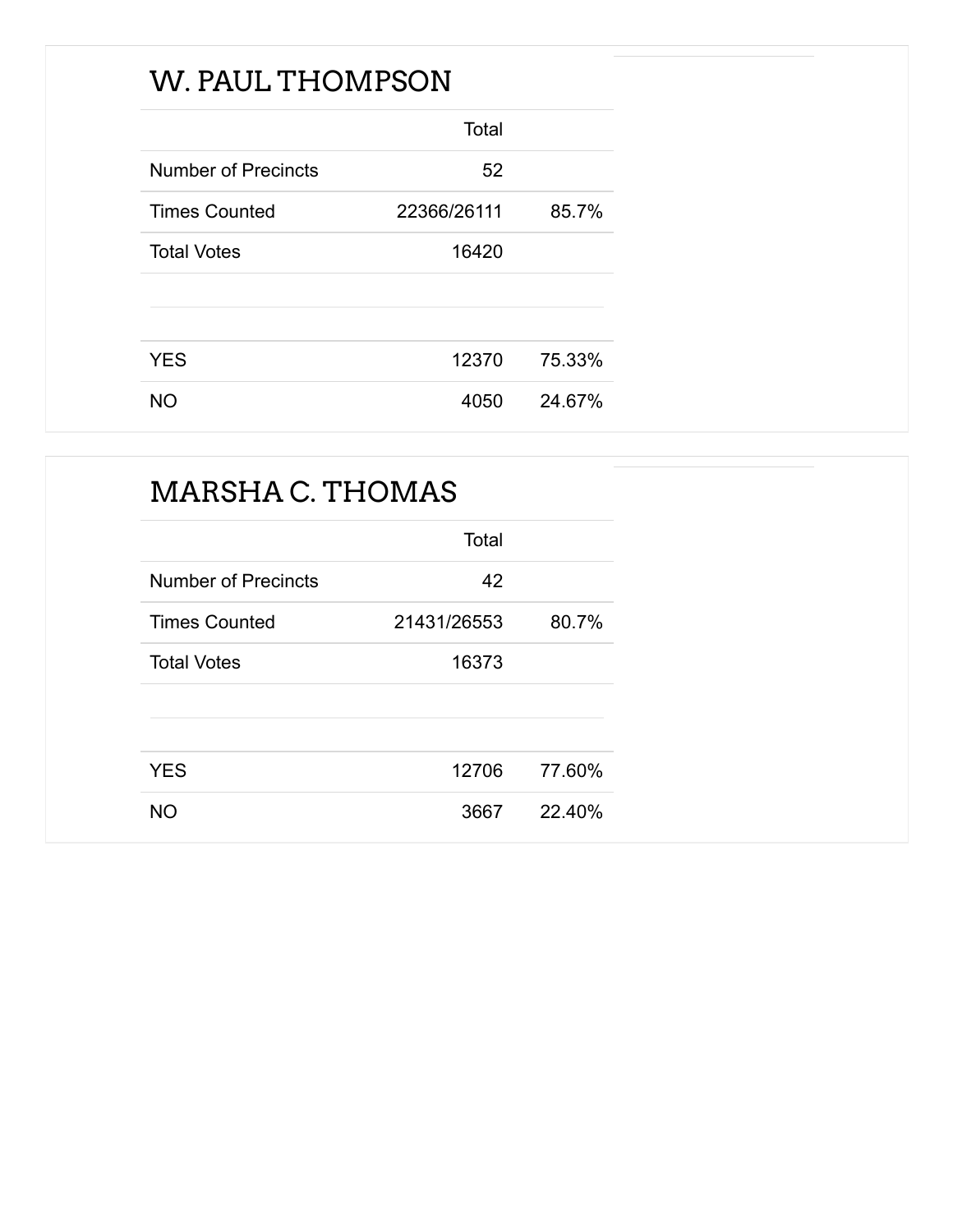### L. G. CUTLER

|                            | Total       |        |
|----------------------------|-------------|--------|
| <b>Number of Precincts</b> | 124         |        |
| <b>Times Counted</b>       | 77477/89886 | 86.2%  |
| <b>Total Votes</b>         | 49516       |        |
|                            |             |        |
|                            |             |        |
| <b>YES</b>                 | 37291       | 75.31% |
| NΟ                         | 12225       | 24.69% |

| <b>SCOTT J MICKELSEN</b>   |               |        |
|----------------------------|---------------|--------|
|                            | Total         |        |
| <b>Number of Precincts</b> | 829           |        |
| <b>Times Counted</b>       | 427064/510397 | 83.7%  |
| <b>Total Votes</b>         | 299857        |        |
|                            |               |        |
| <b>YES</b>                 | 225905        | 75.34% |
| <b>NO</b>                  | 73952         | 24.66% |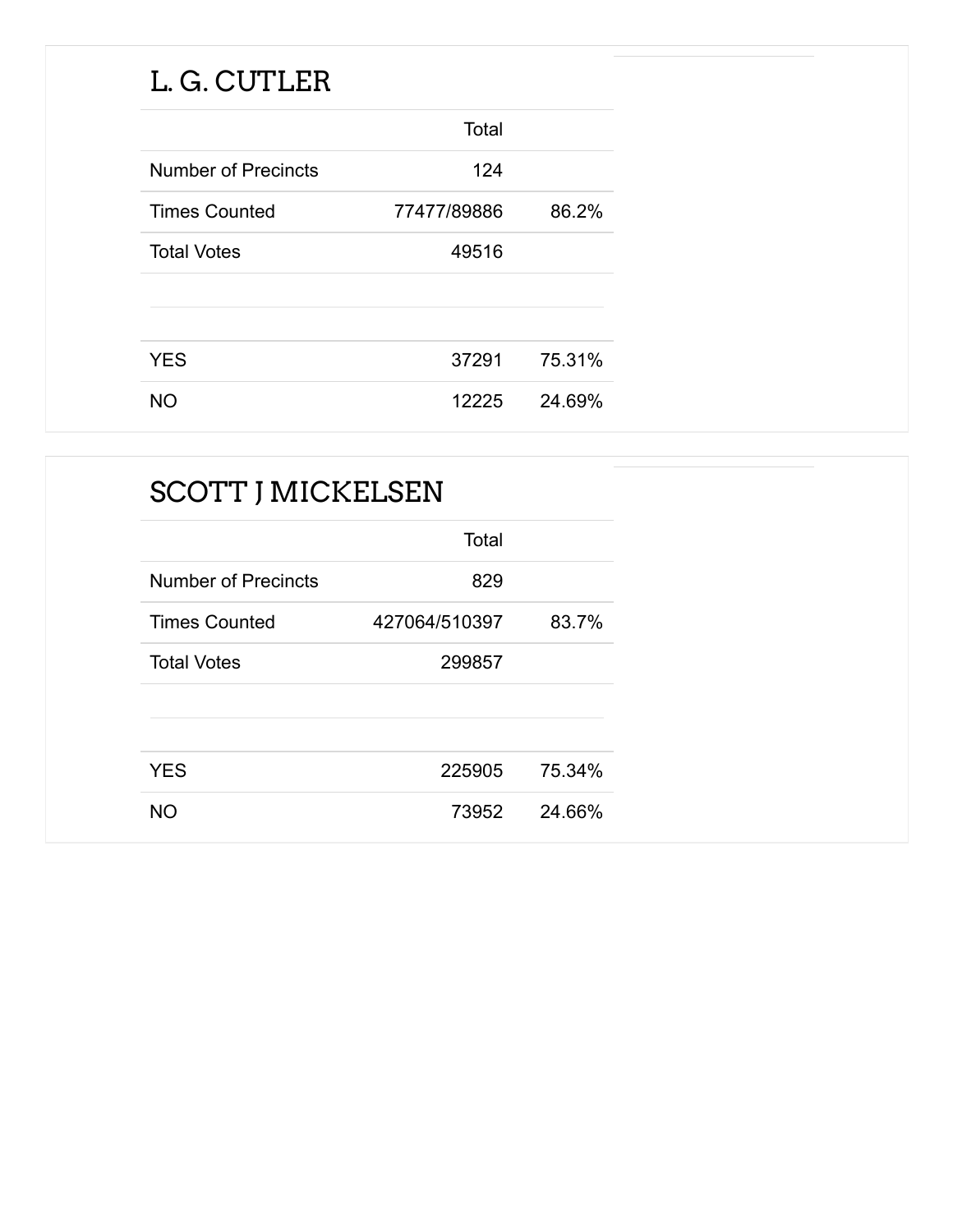### SYDNEY MAGID

|                            | Total       |        |
|----------------------------|-------------|--------|
| <b>Number of Precincts</b> | 124         |        |
| <b>Times Counted</b>       | 77477/89886 | 86.2%  |
| <b>Total Votes</b>         | 49714       |        |
|                            |             |        |
|                            |             |        |
| <b>YES</b>                 | 38172       | 76.78% |
| NΟ                         | 11542       | 23.22% |

### BRENDAN P. MCCULLAGH

|                            | Total       |        |
|----------------------------|-------------|--------|
| <b>Number of Precincts</b> | 76          |        |
| <b>Times Counted</b>       | 34208/45012 | 76.0%  |
| <b>Total Votes</b>         | 26280       |        |
|                            |             |        |
|                            |             |        |
| <b>YES</b>                 | 19247       | 73.24% |
| NΟ                         | 7033        | 26.76% |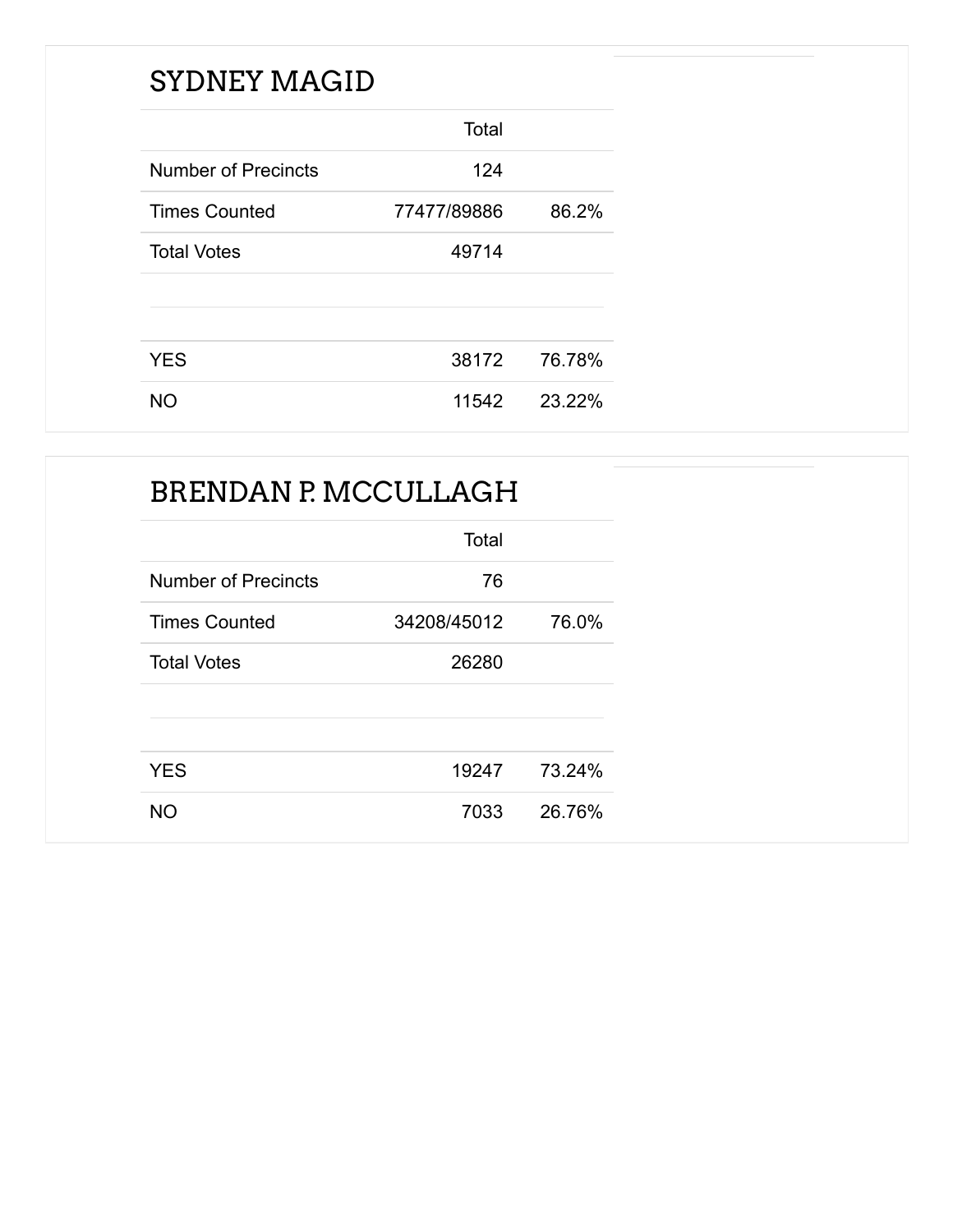#### CONSTITUTIONAL AMENDMENT A

|                            | Total         |        |
|----------------------------|---------------|--------|
| <b>Number of Precincts</b> | 829           |        |
| <b>Times Counted</b>       | 427064/510397 | 83.7%  |
| <b>Total Votes</b>         | 349737        |        |
|                            |               |        |
| <b>FOR</b>                 | 231241        | 66.12% |
| <b>AGAINST</b>             | 118496        | 33.88% |

#### CONSTITUTIONAL AMENDMENT B

|                            | Total         |        |
|----------------------------|---------------|--------|
| <b>Number of Precincts</b> | 829           |        |
| <b>Times Counted</b>       | 427064/510397 | 83.7%  |
| <b>Total Votes</b>         | 348198        |        |
|                            |               |        |
|                            |               |        |
| <b>FOR</b>                 | 224290        | 64.41% |
| <b>AGAINST</b>             | 123908        | 35.59% |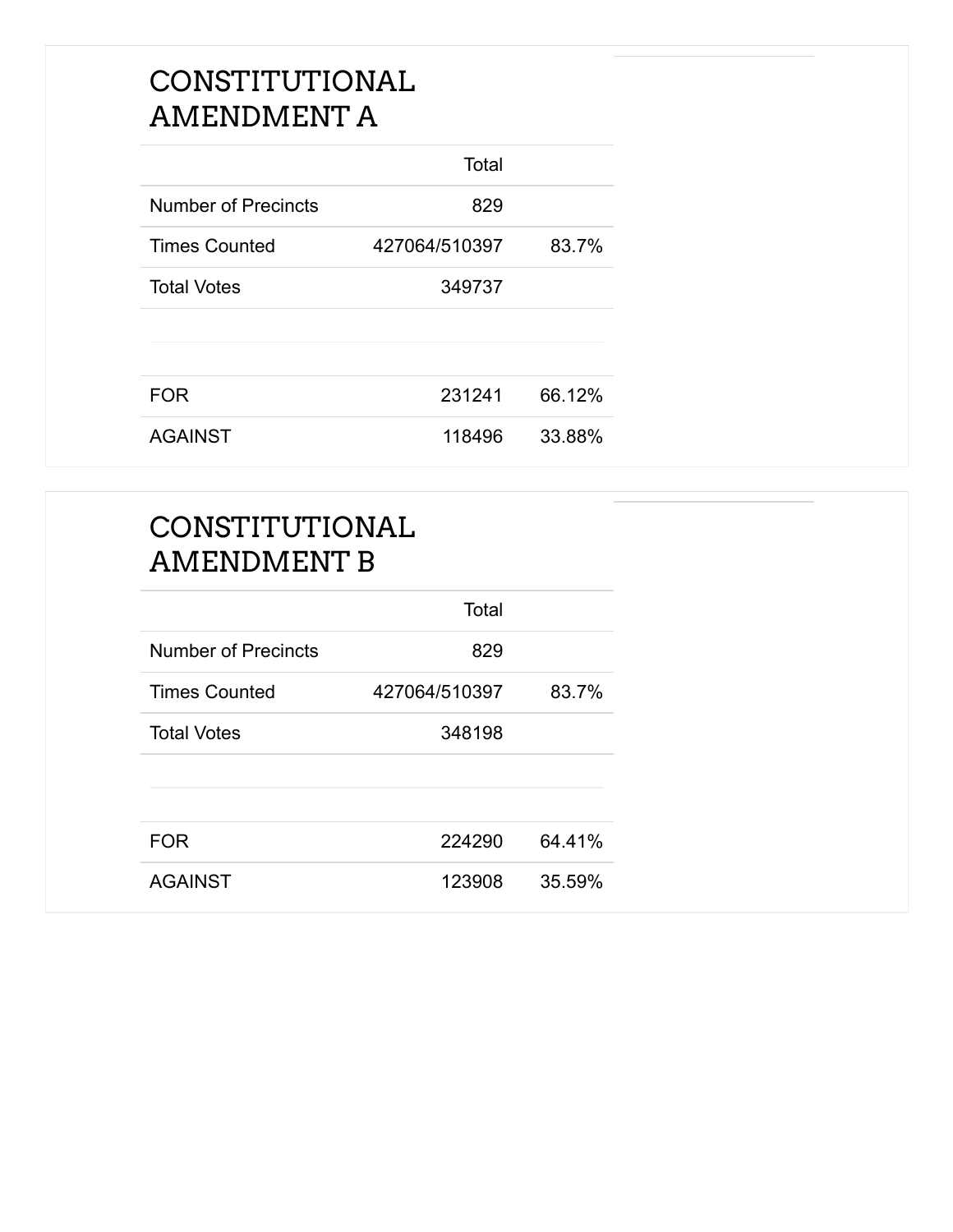#### CONSTITUTIONAL AMENDMENT C

|                            | Total         |        |
|----------------------------|---------------|--------|
| <b>Number of Precincts</b> | 829           |        |
| <b>Times Counted</b>       | 427064/510397 | 83.7%  |
| <b>Total Votes</b>         | 355526        |        |
|                            |               |        |
|                            |               |        |
| <b>AGAINST</b>             | 220523        | 62.03% |
| <b>FOR</b>                 | 135003        | 37.97% |

#### KING BENJAMIN HOLLAND PARK GATE SSD TAX LEVY ELECTION

|                             | Total   |        |
|-----------------------------|---------|--------|
| <b>Number of Precincts</b>  | 1       |        |
| <b>Times Counted</b>        | 125/140 | 89.3%  |
| <b>Total Votes</b>          | 122     |        |
|                             |         |        |
|                             |         |        |
| <b>AGAINST THE TAX LEVY</b> | 92      | 75.41% |
| FOR THE TAX LEVY            | 30      | 24.59% |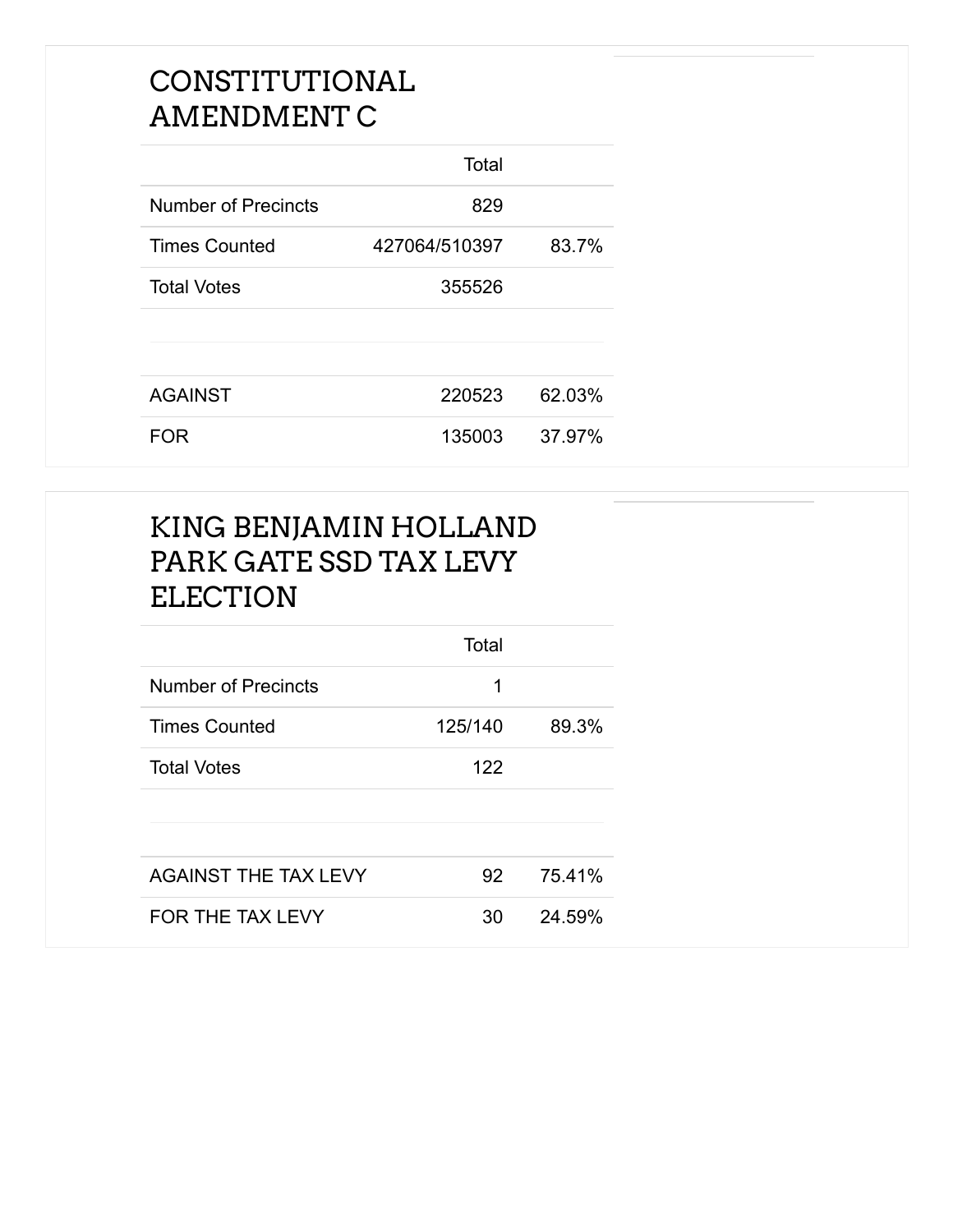### COUNTY PROPOSITION A

|                      | Total         |        |
|----------------------|---------------|--------|
| Number of Precincts  | 829           |        |
| <b>Times Counted</b> | 427064/510397 | 83.7%  |
| <b>Total Votes</b>   | 364772        |        |
|                      |               |        |
|                      |               |        |
| <b>FOR</b>           | 206300        | 56.56% |
| <b>AGAINST</b>       | 158472        | 43.44% |

#### JORDAN SCHOOL DISTRICT SPECIAL BOND ELECTION

|                                                               | Total         |        |
|---------------------------------------------------------------|---------------|--------|
| Number of Precincts                                           | 179           |        |
| <b>Times Counted</b>                                          | 103436/124156 | 83.3%  |
| <b>Total Votes</b>                                            | 91166         |        |
|                                                               |               |        |
|                                                               |               |        |
| <b>FOR THE ISSUANCE</b><br>OF BONDS (YES)                     | 54704         | 60.00% |
| <b>AGAINST THE</b><br><b>ISSUANCE OF</b><br><b>BONDS (NO)</b> | 36462         | 40.00% |